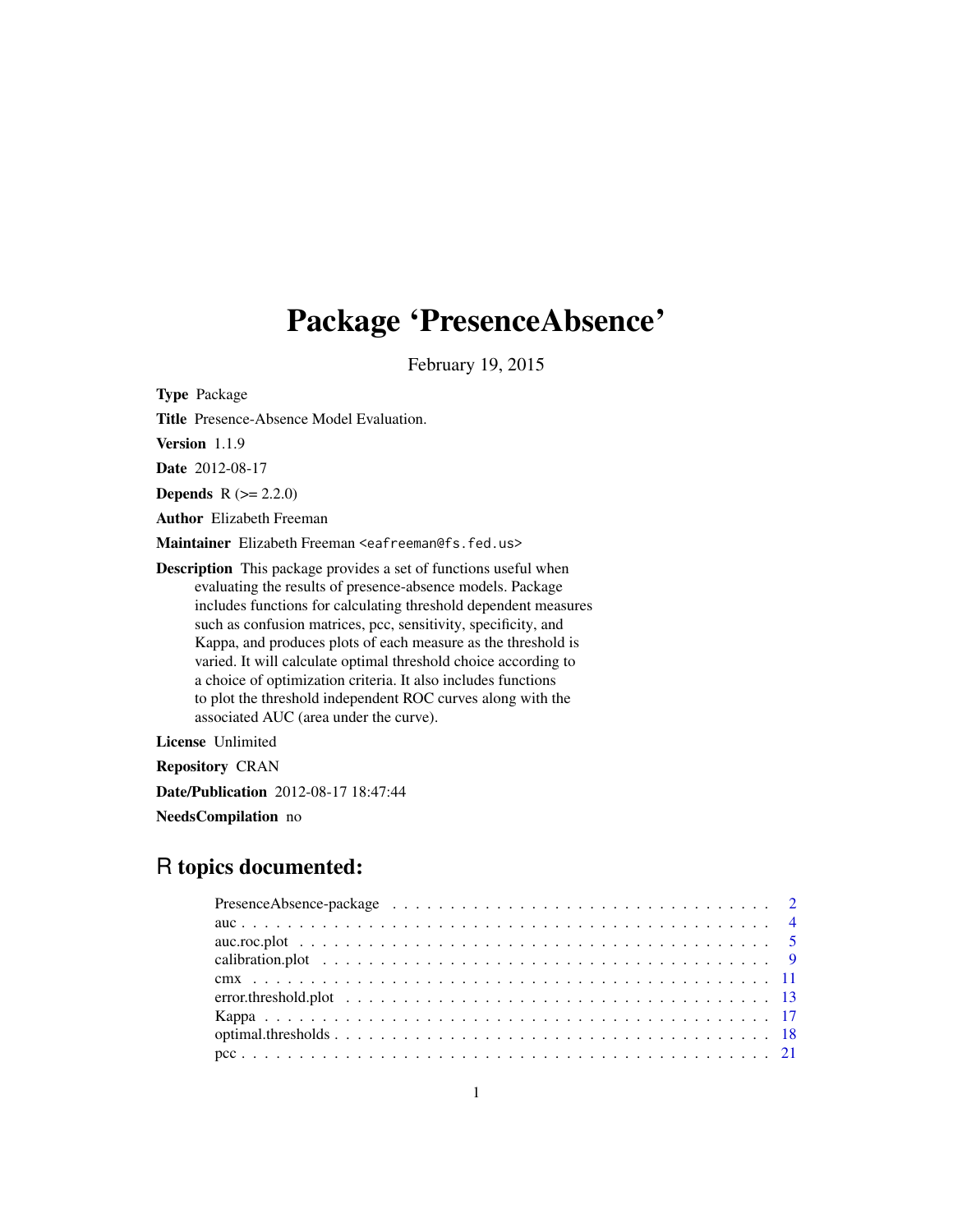<span id="page-1-0"></span>

| Index |  |
|-------|--|
|       |  |
|       |  |
|       |  |
|       |  |
|       |  |
|       |  |
|       |  |
|       |  |
|       |  |
|       |  |
|       |  |

PresenceAbsence-package

*Presence-Absence model evaluation*

#### Description

This package provides a set of functions useful when evaluating the results of presence-absence models. Package includes functions for calculating threshold dependent measures such as confusion matrices, pcc, sensitivity, specificity, and Kappa, and produces plots of each measure as the threshold is varied. It also includes functions to plot the threshold independent ROC curves along with the associated AUC (area under the curve).

# Details

|                  | Package: PresenceAbsence                                                                                           |
|------------------|--------------------------------------------------------------------------------------------------------------------|
| Type:            | Package                                                                                                            |
| Version: $1.1.9$ |                                                                                                                    |
| Date:            | 2012-08-17                                                                                                         |
| License:         | This code was written and prepared by a U.S. Government employee on official time, and therefore it is in the publ |

This library provides a collection of functions useful for evaluating Presence/Absence data, both analytically as well as graphically. It also includes a function that uses beta distributions to produce simulated Presence/Absence data.

Data should be in the form of a matrix or data frame where each row represents one data point or plot location, and where column 1 is plot ID, column 2 is observed values, column 3 is predictions from the first model, column 4 is predictions from the second model, etc...

If the observed values are not already in the form of zero/one values (i.e. they are instead measurements such as basal area or tree counts) the functions will automatically translate them into zero-one values where any number greater than zero is treated as Present.

The library is most useful if the predictions are in the form of probabilities. This allows one to investigate how the model predictions vary as the threshold is varied. If all that is available is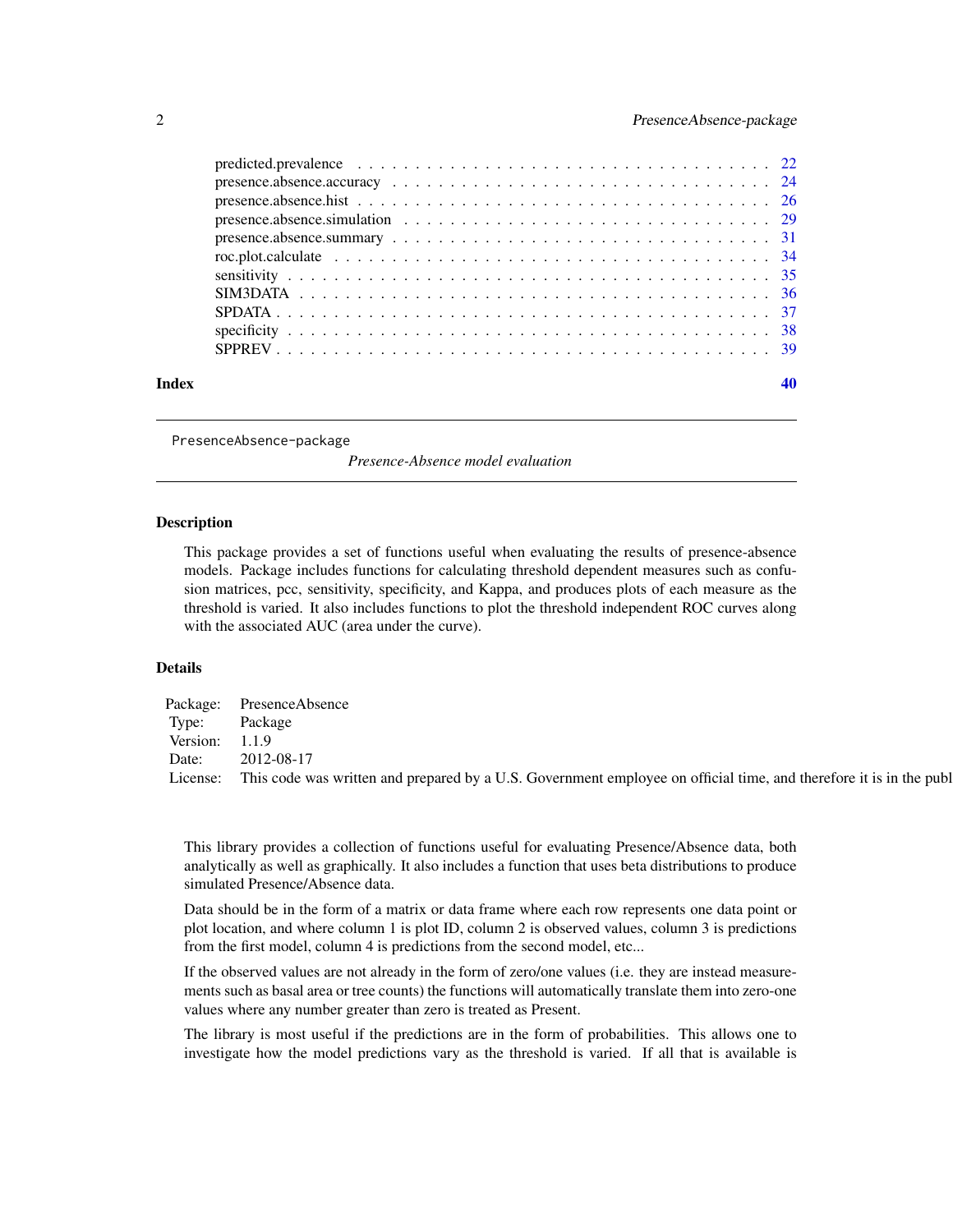#### <span id="page-2-0"></span>Presence Absence-package 3

predicted Presence/Absence values, the summary statistics can still be calculated, but most of the graphs are not possible.

Functions that will still work when all that is available is predicted Presence/Absence: [cmx,](#page-10-1) [pcc,](#page-20-1) [sensitivity,](#page-34-1) [specificity,](#page-37-1) [Kappa,](#page-16-1) [presence.absence.accuracy](#page-23-1) with find.auc set to false, [predicted.prevalence,](#page-21-1) and the graphical function [presence.absence.hist](#page-25-1) with N. bar set to 2.

Most functions take the dataframe of observed and predicted values (DATA) as input. The exceptions are the sub-functions that calculate single accuracy statistics: [pcc,](#page-20-1) [sensitivity,](#page-34-1) [specificity,](#page-37-1) and [Kappa.](#page-16-1) These sub-functions take the confusion matrix from [cmx](#page-10-1) as input.

Some functions only evaluate one set of model predictions at a time, while others will work with multiple sets of model predictions. Even if the function only works on single models, the dataframe DATA can still contain multiple model predictions. Just use the argument which.model to indicate the desired column.

Functions that will only work on single models: [cmx,](#page-10-1) [auc,](#page-3-1) [roc.plot.calculate,](#page-33-1) [presence.absence.hist,](#page-25-1) [error.threshold.plot,](#page-12-1) [calibration.plot,](#page-8-1) and [presence.absence.summary.](#page-30-1)

Functions that will work with multiple models: [presence.absence.accuracy,](#page-23-1) [optimal.thresholds,](#page-17-1) [pre](#page-21-1)[dicted.prevalence,](#page-21-1) and [auc.roc.plot.](#page-4-1)

Note that this library provides graphical and tabular comparisons between models. It does not provide significance testing of model differences. The standard deviations given by [presence.absence.accuracy](#page-23-1) are for each model individually. To test AUC for differences between models it is necessary to account for correlation. If you are interested in AUC significance testing, both pair-wise and overall, the Splus ROC library from Mayo clinic provides such a test. See [auc](#page-3-1) for more details.

This code was written and prepared by a U.S. Government employee on official time, and therefore it is in the public domain and not subject to copyright.

#### Author(s)

Author:Elizabeth Freeman <eafreeman@fs.fed.us>

Maintainer: Elizabeth Freeman <eafreeman@fs.fed.us>

#### References

Fielding, A.H. and Bell, J.F., 1997. A review of methods for the assessment of prediction errors in conservation presence/absence models. Environ. Conserv., 24(1):38-49.

Manel, S., Ceri Williams, H., and Ormerod, S.J., 2001. Evaluating presence/absence models in ecology: the need to account for prevalence. J. Appl. Ecol., 38:921-931.

Moisen, G.G., Freeman, E.A., Blackard, J.A., Frescino, T.S., Zimmerman N.E., Edwards, T.C. Predicting tree species presence and basal area in Utah: A comparison of stochastic gradient boosting, generalized additive models, and tree-based methods. Ecological Modellng, 199 (2006) 176-187.

#### Examples

```
data(SIM3DATA)
auc.roc.plot(SIM3DATA)
presence.absence.summary(SIM3DATA,which.model=1)
```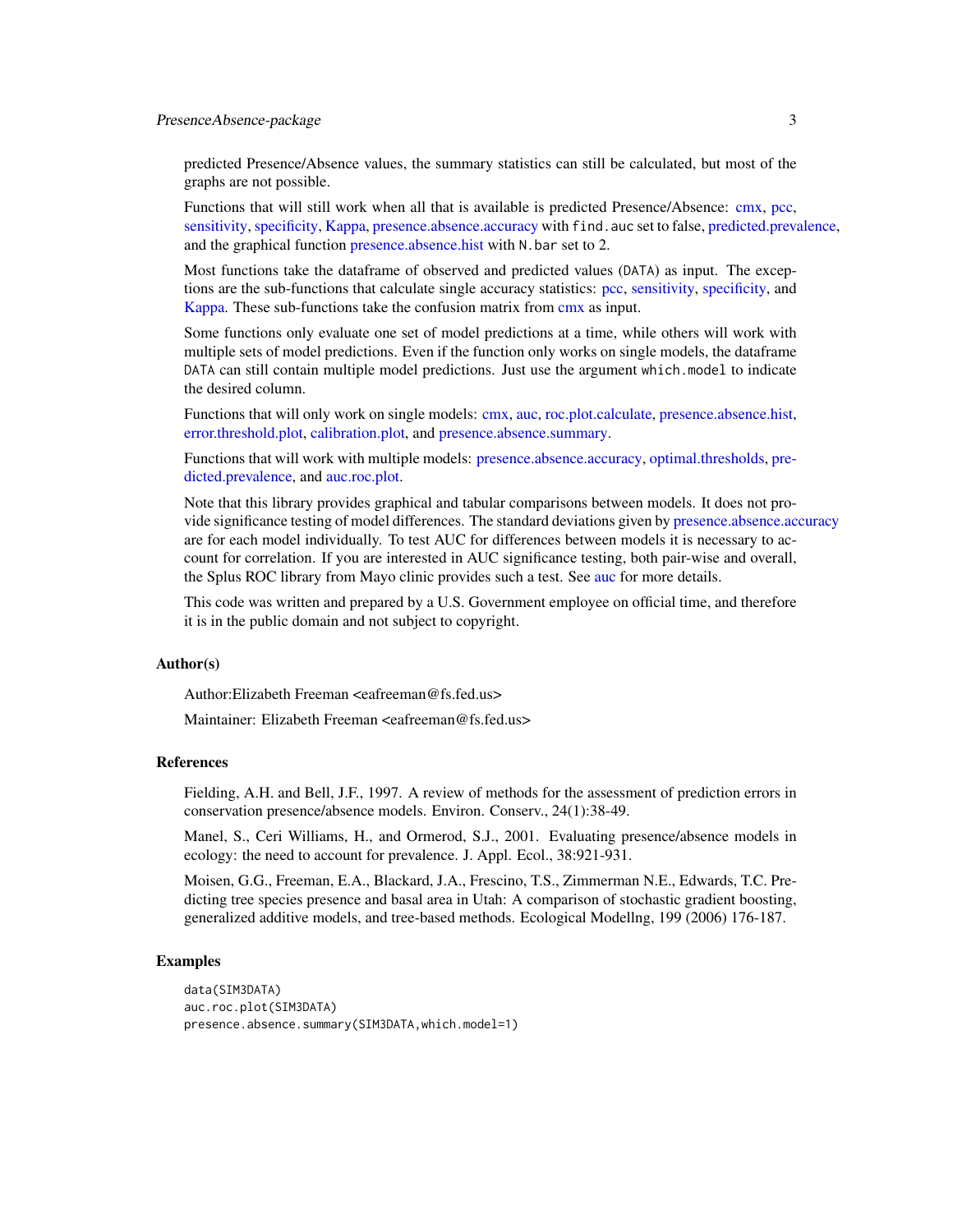#### <span id="page-3-1"></span><span id="page-3-0"></span>Description

auc calculates the area under the ROC curve approximated with a Mann-Whitney U statistic, and (optionally) the associated standard deviation.

#### Usage

 $auc(DATA, st.dev = TRUE, which model = 1, na.rm = FALSE)$ 

#### Arguments

| DATA          | a matrix or dataframe of observed and predicted values where each row repre-<br>sents one plot and where columns are: |                                |
|---------------|-----------------------------------------------------------------------------------------------------------------------|--------------------------------|
| DATA[,1]      | plot ID                                                                                                               | text                           |
| DATA[,2]      | observed values                                                                                                       | zero-one values                |
| DATA[,3]      | predicted probabilities from first model                                                                              | numeric (between $0$ and $1$ ) |
| DATA[.4]      | predicted probabilities from second model, etc                                                                        |                                |
| st.dev        | a logical indicating whether the associated standard deviation should be calcu-<br>lated                              |                                |
| $which_model$ | a number indicating which model from DATA should be used                                                              |                                |
| na.rm         | a logical indicating whether missing values should be removed                                                         |                                |

#### Details

auc approximates the area under the ROC curve with a Mann-Whitney U statistic (Delong et al., 1988) to calculate the area under the curve.

The standard errors from auc are only valid for comparing an individual model to random assignment (i.e. AUC=.5). To compare two models to each other it is necessary to account for correlation due to the fact that they use the same test set. If you are interested in pair wise model comparisons see the Splus ROC library from Mayo clinic. auc is a much simpler function than what is available from the Splus ROC library from Mayo clinic.

The observed values (column 2 in DATA) can be given as 0/1 values to represent absence and presence. If this column contains actual values (i.e. basal area, biomass, etc...), any value of zero will be treated as absence and any value greater than zero will be treated as presence.

If observed values are all the same, in other words, if the data consists entirely of observed Presences or entirely of observed Absences, auc will return NaN.

#### Value

if st.dev = FALSE, returns: AUC area under the curve.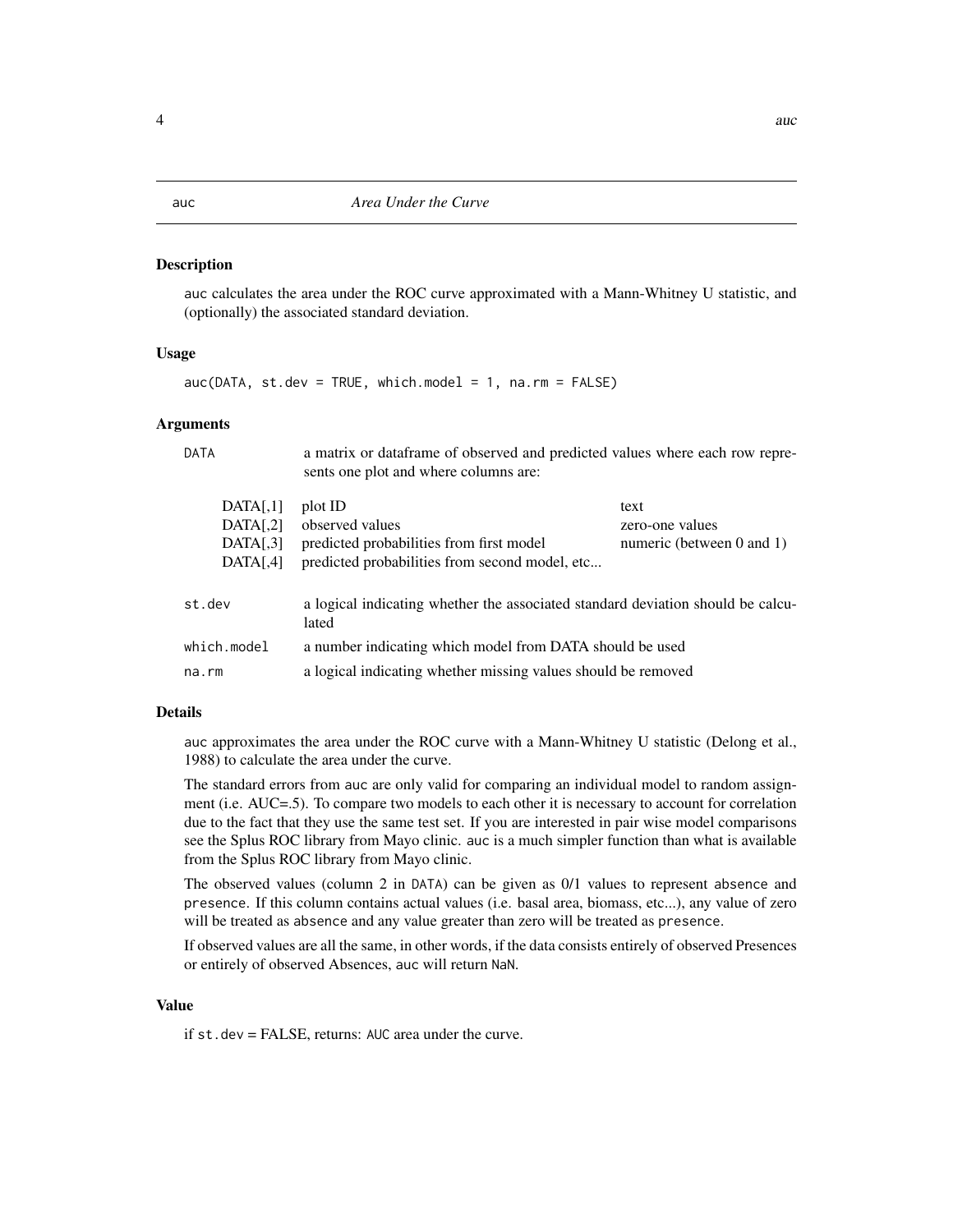# <span id="page-4-0"></span>auc.roc.plot 5

if st.dev = TRUE, returns a dataframe where:

[1,1] AUC area under the curve [1,2] AUC.sd standard deviation of AUC

#### Author(s)

Elizabeth Freeman <eafreeman@fs.fed.us>

# References

DeLong, E.R., Delong, D.M. and Clarke-Pearson, D.L., 1988. Comparing areas under two or more correlated Receiver Operating Characteristic curves: a nonparametric approach. Biometrics, 44(3):837-845.

Splus ROC library developed by Beth Atkinson and Doug Mahoney at the Mayo Clinic is available at: <http://mayoresearch.mayo.edu/mayo/research/biostat/splusfunctions.cfm> for Unix, and <http://www.stats.ox.ac.uk/pub/MASS3/Winlibs/> for windows.

#### See Also

[cmx](#page-10-1), [pcc](#page-20-1), [sensitivity](#page-34-1), [specificity](#page-37-1), [Kappa](#page-16-1), [auc.roc.plot](#page-4-1)

# Examples

data(SIM3DATA)

auc(SIM3DATA)

auc(SIM3DATA,st.dev=FALSE,which.model=2)

<span id="page-4-1"></span>auc.roc.plot *AUC ROC Plot*

# Description

auc.roc.plot creates a ROC plot for one dataset and one or more model predictions. Prints AUC for each model as part of the legend. auc.roc.plot also includes an option to mark several types of optimal thresholds along each ROC plot.

#### Usage

 $auc.roc.plot(DATA, threshold = 101, find.auc = TRUE, which. model = (1:(ncol(DATA) - 2)), na. rm = FALSE$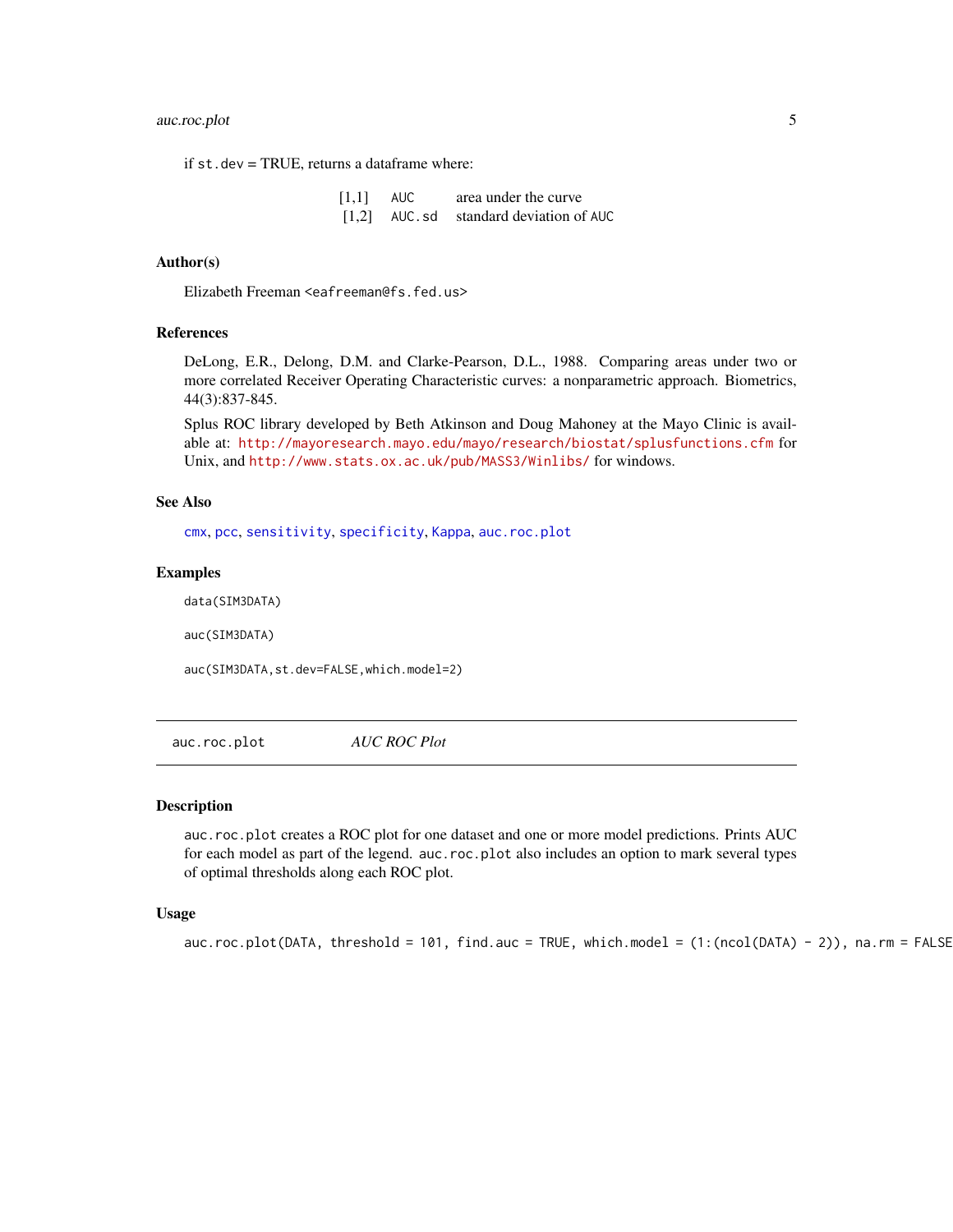| DATA                                             | a matrix or dataframe of observed and predicted values where each row repre-<br>sents one plot and where columns are:                                                                                                                                                                                                   |                                                                                                                                                                                                                                                                                                            |                                                                           |
|--------------------------------------------------|-------------------------------------------------------------------------------------------------------------------------------------------------------------------------------------------------------------------------------------------------------------------------------------------------------------------------|------------------------------------------------------------------------------------------------------------------------------------------------------------------------------------------------------------------------------------------------------------------------------------------------------------|---------------------------------------------------------------------------|
| DATA[, 1]<br>DATA[, 2]<br>DATA[, 3]<br>DATA[, 4] | plot ID<br>observed values                                                                                                                                                                                                                                                                                              | predicted probabilities from first model<br>predicted probabilities from second model, etc                                                                                                                                                                                                                 | text<br>zero-one values<br>numeric (between 0 and 1)                      |
| threshold                                        |                                                                                                                                                                                                                                                                                                                         | cutoff values between zero and one used for translating predicted probabilities<br>into 0/1 values, defaults to 0.5. It can be a single value between zero and one,<br>a vector of values between zero and one, or a positive integer representing the<br>number of evenly spaced thresholds to calculate. |                                                                           |
| find.auc                                         |                                                                                                                                                                                                                                                                                                                         | a logical indicating if area under the curve should be calculated                                                                                                                                                                                                                                          |                                                                           |
| which.model                                      |                                                                                                                                                                                                                                                                                                                         | a number indicating which model from DATA should be used                                                                                                                                                                                                                                                   |                                                                           |
| na.rm                                            |                                                                                                                                                                                                                                                                                                                         | a logical indicating whether missing values should be removed                                                                                                                                                                                                                                              |                                                                           |
| xlab                                             | a title for the x axis                                                                                                                                                                                                                                                                                                  |                                                                                                                                                                                                                                                                                                            |                                                                           |
| ylab                                             | a title for the y axis                                                                                                                                                                                                                                                                                                  |                                                                                                                                                                                                                                                                                                            |                                                                           |
| main                                             | an overall title for the plot                                                                                                                                                                                                                                                                                           |                                                                                                                                                                                                                                                                                                            |                                                                           |
| model.names                                      | a vector of the names of each model included in DATA to be used in the legend<br>box                                                                                                                                                                                                                                    |                                                                                                                                                                                                                                                                                                            |                                                                           |
| color                                            | should each model be plotted in a different color. It can be a logical value (where<br>$TRUE = color$ and $FALSE = black$ and white), or a vector of color codes specifying<br>particular colors for each line.                                                                                                         |                                                                                                                                                                                                                                                                                                            |                                                                           |
| line.type                                        | should each model be plotted in a different line type. It can be a logical value<br>(where $TRUE = dashed$ lines and $FALSE = solid$ lines), or a vector of codes speci-<br>fying particular line types for each line.                                                                                                  |                                                                                                                                                                                                                                                                                                            |                                                                           |
| lwd                                              | line width                                                                                                                                                                                                                                                                                                              |                                                                                                                                                                                                                                                                                                            |                                                                           |
| mark                                             | particular thresholds to mark along each roc plot, given in same format as threshold.<br>Note: if optimal. thresholds = TRUE, argument mark will be ignored.                                                                                                                                                            |                                                                                                                                                                                                                                                                                                            |                                                                           |
| mark.numbers                                     | a logical indication if the threshold values of each marked point along the ROC<br>curved should be labeled next to the points                                                                                                                                                                                          |                                                                                                                                                                                                                                                                                                            |                                                                           |
| mark.color                                       | should the marked thresholds be plotted in a different color for each model. A<br>logical value where TRUE equals same colors as the lines, and FALSE = marks are<br>always black. Can also be specified as a vector of color codes. Note that is this<br>case, it is one color per model, not one color per threshold. |                                                                                                                                                                                                                                                                                                            |                                                                           |
| opt.thresholds                                   | logical indicating whether the optimal thresholds should be calculated and plot-<br>ted, or a vector specifying thresholds to plot                                                                                                                                                                                      |                                                                                                                                                                                                                                                                                                            |                                                                           |
| opt.methods                                      |                                                                                                                                                                                                                                                                                                                         | either as a vector of method names or method numbers. Possible values are:                                                                                                                                                                                                                                 | what methods should be used to optimize thresholds. Argument can be given |
| 1<br>2                                           | Default<br>Sens=Spec                                                                                                                                                                                                                                                                                                    | threshold= $0.5$<br>sensitivity=specificity                                                                                                                                                                                                                                                                |                                                                           |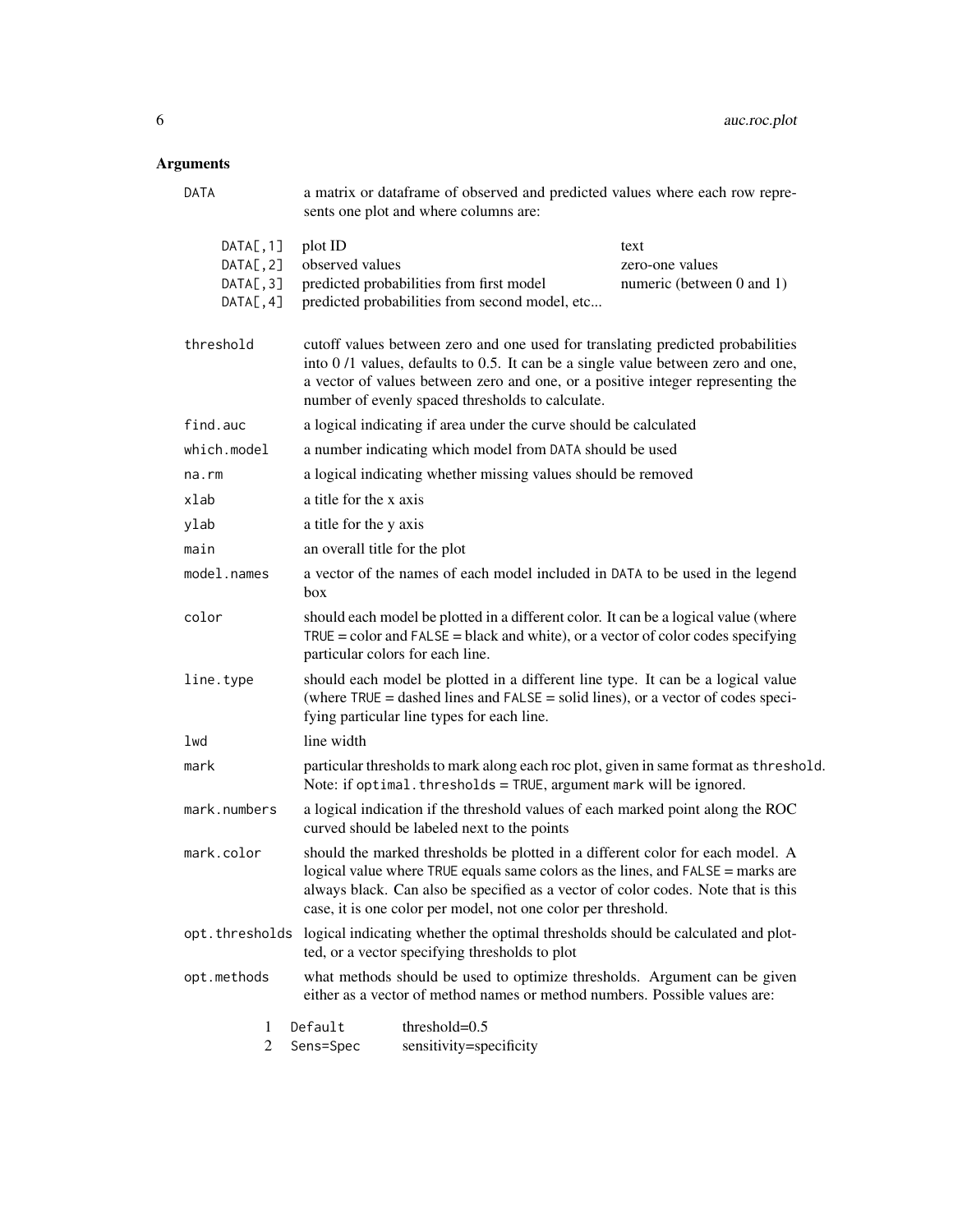# auc.roc.plot 7

| 3                                                           | MaxSens+Spec                                                                                                   | maximizes (sensitivity+specificity)/2                                                                                                                                                                                          |  |
|-------------------------------------------------------------|----------------------------------------------------------------------------------------------------------------|--------------------------------------------------------------------------------------------------------------------------------------------------------------------------------------------------------------------------------|--|
| 4                                                           | MaxKappa                                                                                                       | maximizes Kappa                                                                                                                                                                                                                |  |
| maximizes PCC (percent correctly classified)<br>5<br>MaxPCC |                                                                                                                |                                                                                                                                                                                                                                |  |
| 6                                                           | PredPrev=0bs                                                                                                   | predicted prevalence=observed prevalence                                                                                                                                                                                       |  |
| 7                                                           | ObsPrev                                                                                                        | threshold=observed prevalence                                                                                                                                                                                                  |  |
| 8                                                           | MeanProb                                                                                                       | mean predicted probability                                                                                                                                                                                                     |  |
| 9                                                           | MinROCdist                                                                                                     | minimizes distance between ROC plot and $(0,1)$                                                                                                                                                                                |  |
| 10                                                          | ReqSens                                                                                                        | user defined required sensitivity                                                                                                                                                                                              |  |
| 11                                                          | ReqSpec                                                                                                        | user defined required specificity                                                                                                                                                                                              |  |
| req.sens                                                    |                                                                                                                | a value between zero and one giving the user defined required sensitivity. Only<br>used if opt. thresholds = TRUE. Note that req. sens = $(1$ -maximum allowable<br>errors for points with positive observations).             |  |
| req.spec                                                    |                                                                                                                | a value between zero and one giving the user defined required sspecificity. Only<br>used if opt. thresholds = TRUE. Note that $req$ . sens = $(1 - maximum$ allowable<br>errors for points with negative observations).        |  |
| obs.prev                                                    |                                                                                                                | observed prevalence for opt.method = "PredPrev=0bs" and "0bsPrev". De-<br>faults to observed prevalence from DATA.                                                                                                             |  |
| smoothing                                                   |                                                                                                                | smoothing factor for maximizing/minimizing. Only used if opt. thresholds =<br>TRUE. Instead of find the threshold that gives the max/min value, function will<br>average the thresholds of the given number of max/min values. |  |
| add.legend                                                  |                                                                                                                | a logical indicating if a legend for AUC lines should be added to plot                                                                                                                                                         |  |
| legend.text                                                 |                                                                                                                | a two item vector of text for presence/absence legend. Defaults to 'model.names'.                                                                                                                                              |  |
| cex for AUC legend<br>legend.cex                            |                                                                                                                |                                                                                                                                                                                                                                |  |
|                                                             | add.opt.legend logical indicating if a legend for optimal threshold criteria should be included<br>on the plot |                                                                                                                                                                                                                                |  |
| opt.legend.text                                             |                                                                                                                |                                                                                                                                                                                                                                |  |
|                                                             | sponding to 'opt.methods'.                                                                                     | a vector of text for optimimal threshold criteria legend. Defaults to text corre-                                                                                                                                              |  |
|                                                             |                                                                                                                | opt.legend.cex cex for optimization criteria legend                                                                                                                                                                            |  |
| counter.diagonal                                            |                                                                                                                |                                                                                                                                                                                                                                |  |
|                                                             |                                                                                                                | should a counter-diagonal line be plotted. Note: each ROC plot crosses this line<br>at the point where sensitivity equals specificity for that model.                                                                          |  |
| pch                                                         |                                                                                                                | plotting "character", i.e., symbol to use for the thresholds specified in mark. pch<br>can either be a single character or an integer code for one of a set of graphics<br>symbols. See help(points) for details.              |  |
| <b>FPC</b>                                                  | individuals'.                                                                                                  | False Positive Costs, or for C/B ratio $C = 'net \; costs \; of \; treating \; nondiseased$                                                                                                                                    |  |
| <b>FNC</b>                                                  | individuals'.                                                                                                  | False Negative Costs, or for C/B ratio $B = 'net$ benefits of treating diseased                                                                                                                                                |  |
| cost.line                                                   | to the plot.                                                                                                   | a logical indicating if the line representing the realtive cost ratio should be added                                                                                                                                          |  |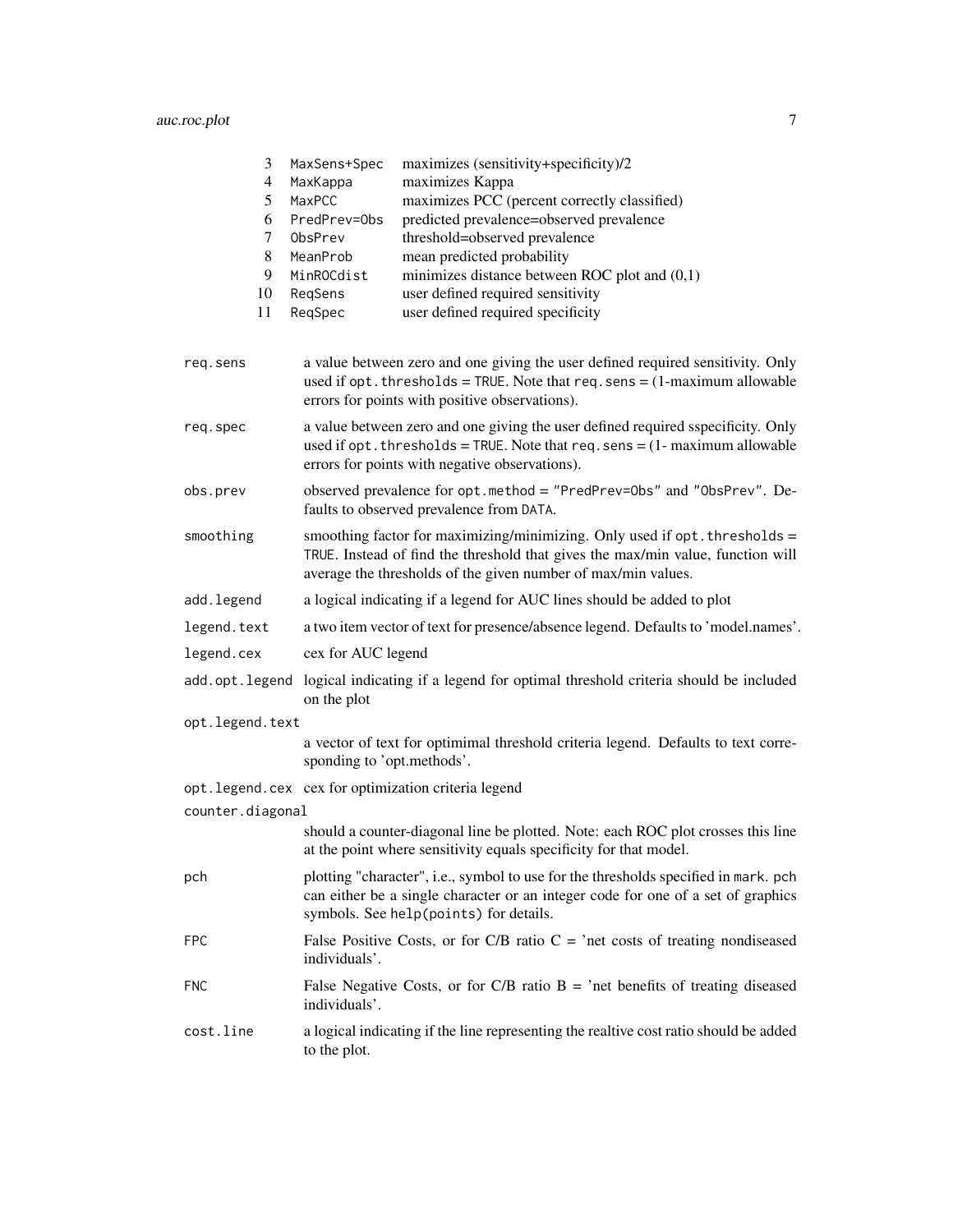Receiver Operating Curves (ROC plots) provide a threshold independent method of evaluating the performance of presence/absence models. In a ROC plot the true positive rate (sensitivity) is plotted against the false positive rate (1.0-specificity) as the threshold varies from 0 to 1. A good model will achieve a high true positive rate while the false positive rate is still relatively small; thus the ROC plot will rise steeply at the origin, and then level off at a value near the maximum of 1. The ROC plot for a poor model (whose predictive ability is the equivalent of random assignment) will lie near the diagonal, where the true positive rate equals the false positive rate for all thresholds. Thus the area under the ROC curve (AUC) is a good measure of overall model performance, with good models having an AUC near 1, while poor models have an AUC near 0.5.

mark can be used to mark particular thresholds along each ROC plot, alternativly, if optimal.thresholds = TRUE the function will find optimal thresholds by several criteria and plot them along each ROC curve.

See [optimal.thresholds](#page-17-1) for more details on the optimization methods, and on the arguments ReqSens, ReqSpec, obs.prev smoothing, FPC, FNC, and cost.line.

Note: if too many methods are included in opt.methods, the graph will get very crowded.

#### Value

creates a graphical plot

#### Author(s)

Elizabeth Freeman <eafreeman@fs.fed.us>

# See Also

[optimal.thresholds,](#page-17-1)[presence.absence.accuracy,](#page-23-1) [roc.plot.calculate,](#page-33-1) [error.threshold.plot,](#page-12-1) [presence.absence.summary](#page-30-1)

### Examples

```
data(SIM3DATA)
```
auc.roc.plot(SIM3DATA)

```
auc.roc.plot( SIM3DATA,
opt.thresholds=TRUE,
opt.methods=c("Default","Sens=Spec","MinROCdist"))
```

```
auc.roc.plot( SIM3DATA,
threshold=101,
which.model=c(2,3),
model.names=c("model a","model b","model c"),
na.rm=TRUE,
xlab="1-Specificity (false positives)",
ylab="Sensitivity (true positives)",
main="ROC Plot",
color=TRUE,
```
<span id="page-7-0"></span>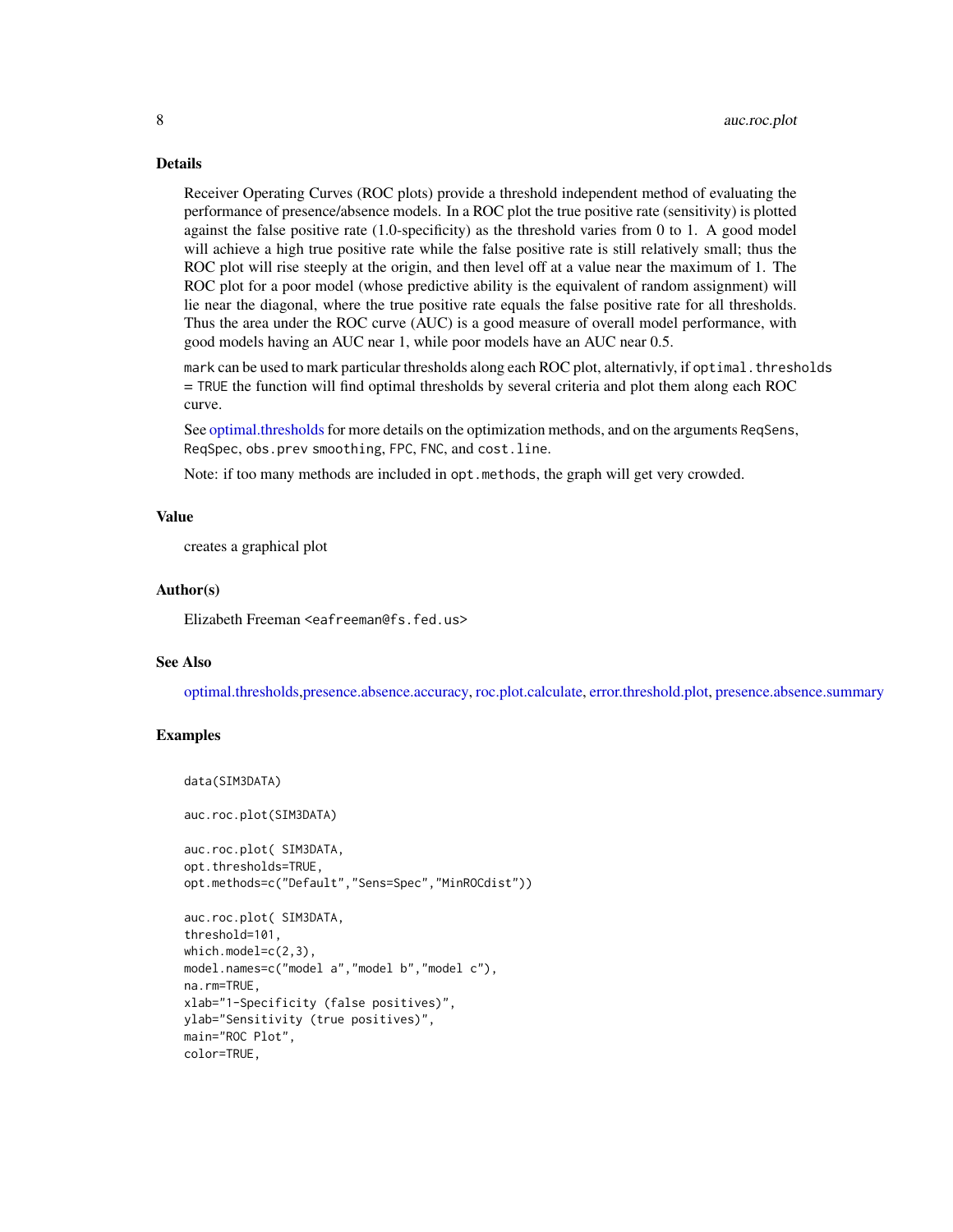# <span id="page-8-0"></span>calibration.plot 9

line.type=TRUE,  $1wd=1$ , mark=0, mark.numbers=TRUE, opt.thresholds=TRUE, opt.methods=c(1,2,4), req.sens=0.85, req.spec=0.85, obs.prev=NULL, add.legend=TRUE, legend.text=NULL, legend.cex=0.8, add.opt.legend=TRUE, opt.legend.text=NULL, opt.legend.cex=0.7, counter.diagonal=TRUE, pch=NULL)

<span id="page-8-1"></span>calibration.plot *Calibration Plot*

# Description

calibration.plot produces a goodness-of-fit plot for Presence/Absence data.

# Usage

calibration.plot(DATA, which.model = 1, na.rm = FALSE, alpha = 0.05, N.bins = 5, xlab = "Predicted Pro

| sents one plot and where columns are:                                   | a matrix or dataframe of observed and predicted values where each row repre- |  |
|-------------------------------------------------------------------------|------------------------------------------------------------------------------|--|
| plot ID                                                                 | text                                                                         |  |
| observed values                                                         | zero-one values                                                              |  |
| predicted probabilities from first model                                | numeric (between $0$ and $1$ )                                               |  |
| predicted probabilities from second model, etc                          |                                                                              |  |
|                                                                         |                                                                              |  |
| which.model<br>a number indicating which model from DATA should be used |                                                                              |  |
| a logical indicating whether missing values should be removed           |                                                                              |  |
| alpha value for confidence intervals                                    |                                                                              |  |
|                                                                         |                                                                              |  |
| a title for the x axis                                                  |                                                                              |  |
| a title for the y axis                                                  |                                                                              |  |
| an overall title for the plot                                           |                                                                              |  |
|                                                                         | number of bins to split predicted probabilities into                         |  |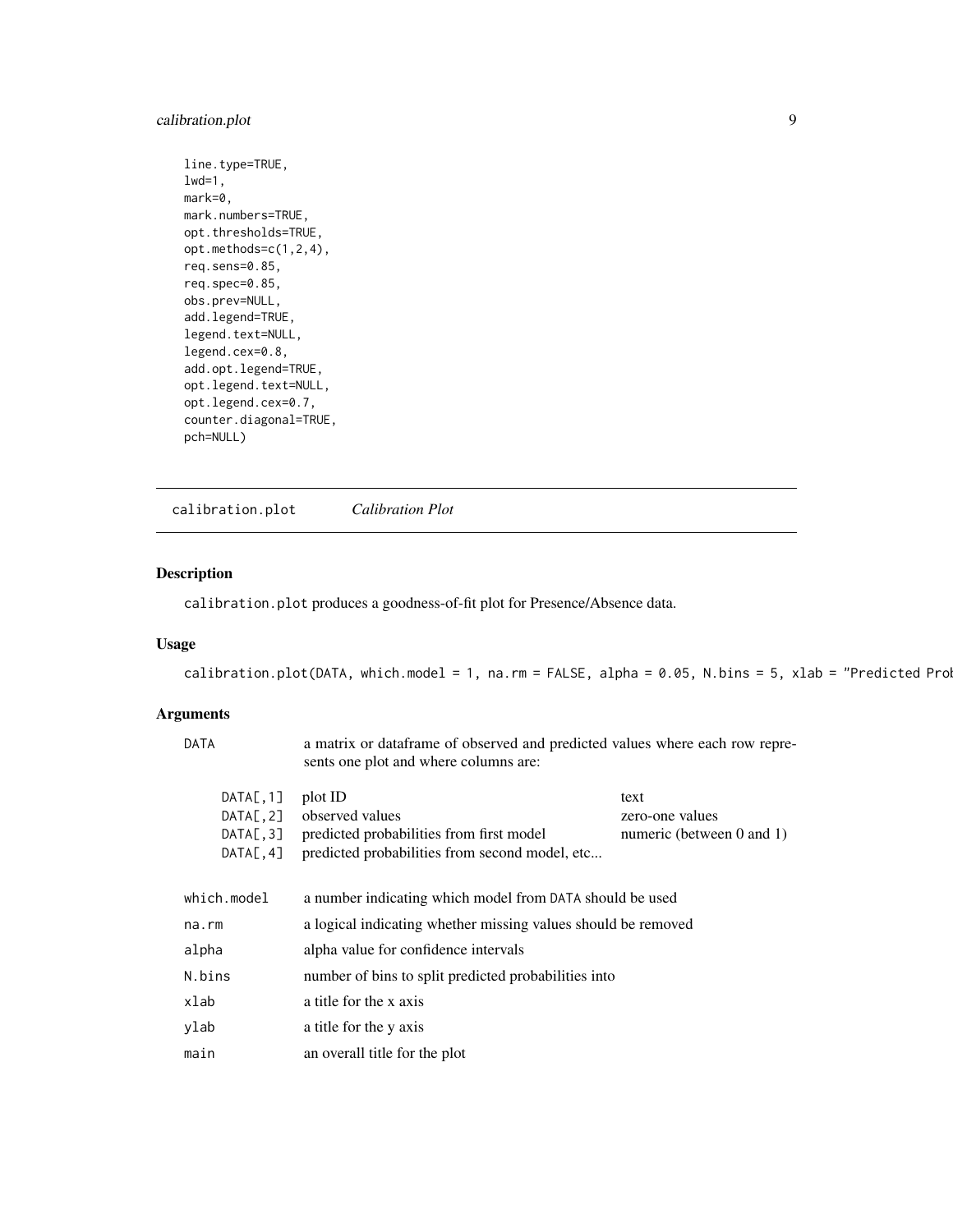| color       | a logical or a vector of color codes                 |
|-------------|------------------------------------------------------|
| model.names | a vector of the names of each model included in DATA |

Takes a single model and creates a goodness-of-fit plot of observed verses predicted values. The plots are grouped into bins based on their predicted values, and then the bin prevalence (the ratio of plots in this bin with observed values of present verses the total number of plots in this bin) is calculated for each bin. The confidence interval for each bin is also plotted, and the total number of plots is labeled above each the bin.

Confidence intervals are calculated for the binomial bin counts using the F distribution.

Unlike a typical goodness-of-fit plot from a linear regression model, with Presence/Absence data having all the points lay along the diagonal does not necessarily imply a good quality model. The ideal calibration plot for Presence/Absence data depends on the intended use of the model.

If the model is to be used to produce probability maps, then it is indeed desirable that (for example) 80 percent of plots with predicted probability of 0.8 actually do have observed Presence. In this case, having all the bins along the diagonal does indicate a good model.

However, if model is to be used simply to predict species presence, then all that is required is that some threshold exists (not necessarily 0.5) where every plot with a lower predicted probability is observed Absent, and every plot with a higher predicted probability is observed Present. In this case, a good model will not necessarily (in fact, will rarely) have all the bins along the diagonal. (Note: for this purpose presence.absence.hist may produce more useful diagnostics.)

If all the bins lie above the diagonal, or all the bins lie below the diagonal, it may indicate that the training and test datasets have different prevalence. In this case, it may be worthwhile to re-examine the initial data selection.

#### Value

creates a graphical plot

returns a dataframe of information about the bins where:

| [0.1]               | BinCenter     | center of bin                                 |
|---------------------|---------------|-----------------------------------------------|
| $\left[ .2 \right]$ | NBin          | Number of plots in Bin                        |
| $\lceil .3 \rceil$  | BinObs        | Proportion of Bin observed as Present         |
| $\left[ .4 \right]$ | BinPred       | Average prediction for Bin                    |
| $\lceil .5 \rceil$  | BinObsCIlower | Lower bound of confidence Interval for BinObs |
| [0.6]               | BinObsCIupper | Upper bound of confidence Interval for BinObs |

# Author(s)

Elizabeth Freeman <eafreeman@fs.fed.us>

#### References

Vaughan, I. P., Ormerod, S. J. 2005. The continuing challenges of testing species distribution models. J. Appl. Ecol., 42:720-730.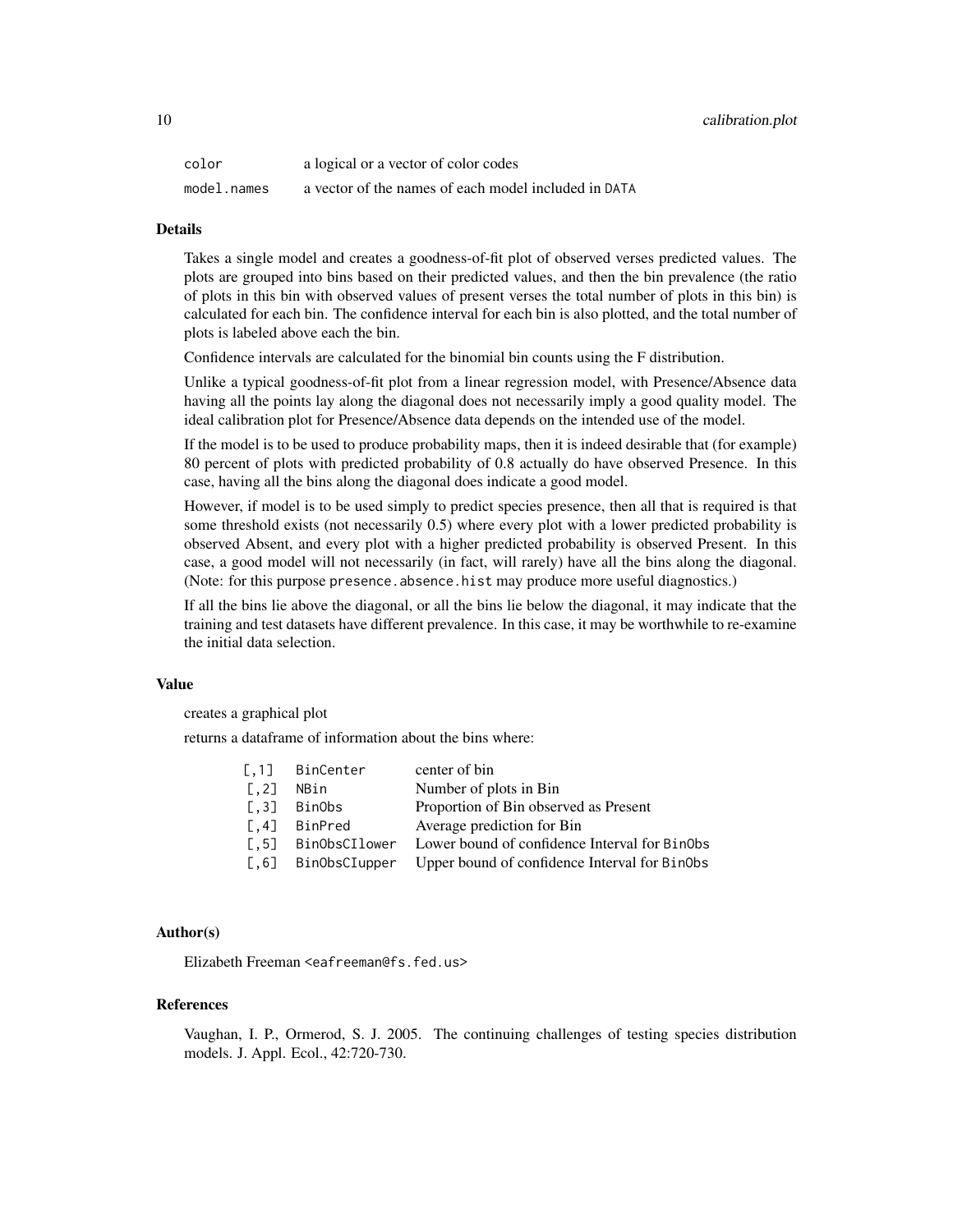<span id="page-10-0"></span> $\frac{11}{2}$ 

Reineking, B. and Schröder, B. 2006. Constrain to perform: regularization of habitat models. Ecological Modelling 193: 675-690.

## See Also

[presence.absence.summary,](#page-30-1) [presence.absence.hist](#page-25-1)

# Examples

data(SIM3DATA) calibration.plot(SIM3DATA) calibration.plot( DATA=SIM3DATA, which.model=3, na.rm=TRUE, alpha=0.05, N.bins=10, xlab="Predicted Probability of Occurence", ylab="Observed occurence as proportion of sites surveyed", model.names=NULL, main=NULL)

<span id="page-10-1"></span>cmx *Confusion Matrix*

# Description

cmx calculates the confusion matrix for a single model.

# Usage

```
cmx(DATA, threshold = 0.5, which model = 1, na.rm = FALSE)
```

| DATA          | a matrix or dataframe of observed and predicted values where each row repre-<br>sents one plot and where columns are:                                                 |                                |  |
|---------------|-----------------------------------------------------------------------------------------------------------------------------------------------------------------------|--------------------------------|--|
| DATA[,1]      | plot ID                                                                                                                                                               | text                           |  |
| DATA[,2]      | observed values                                                                                                                                                       | zero-one values                |  |
| DATA[,3]      | predicted probabilities from first model                                                                                                                              | numeric (between $0$ and $1$ ) |  |
| DATA[,4]      | predicted probabilities from second model, etc                                                                                                                        |                                |  |
| threshold     | a cutoff value between zero and one used for translating predicted probabilities<br>into 0/1 values, defaults to 0.5. It must be a single value between zero and one. |                                |  |
| $which_model$ | a number indicating which model from DATA should be used                                                                                                              |                                |  |
| $na$ . $rm$   | a logical indicating whether missing values should be removed                                                                                                         |                                |  |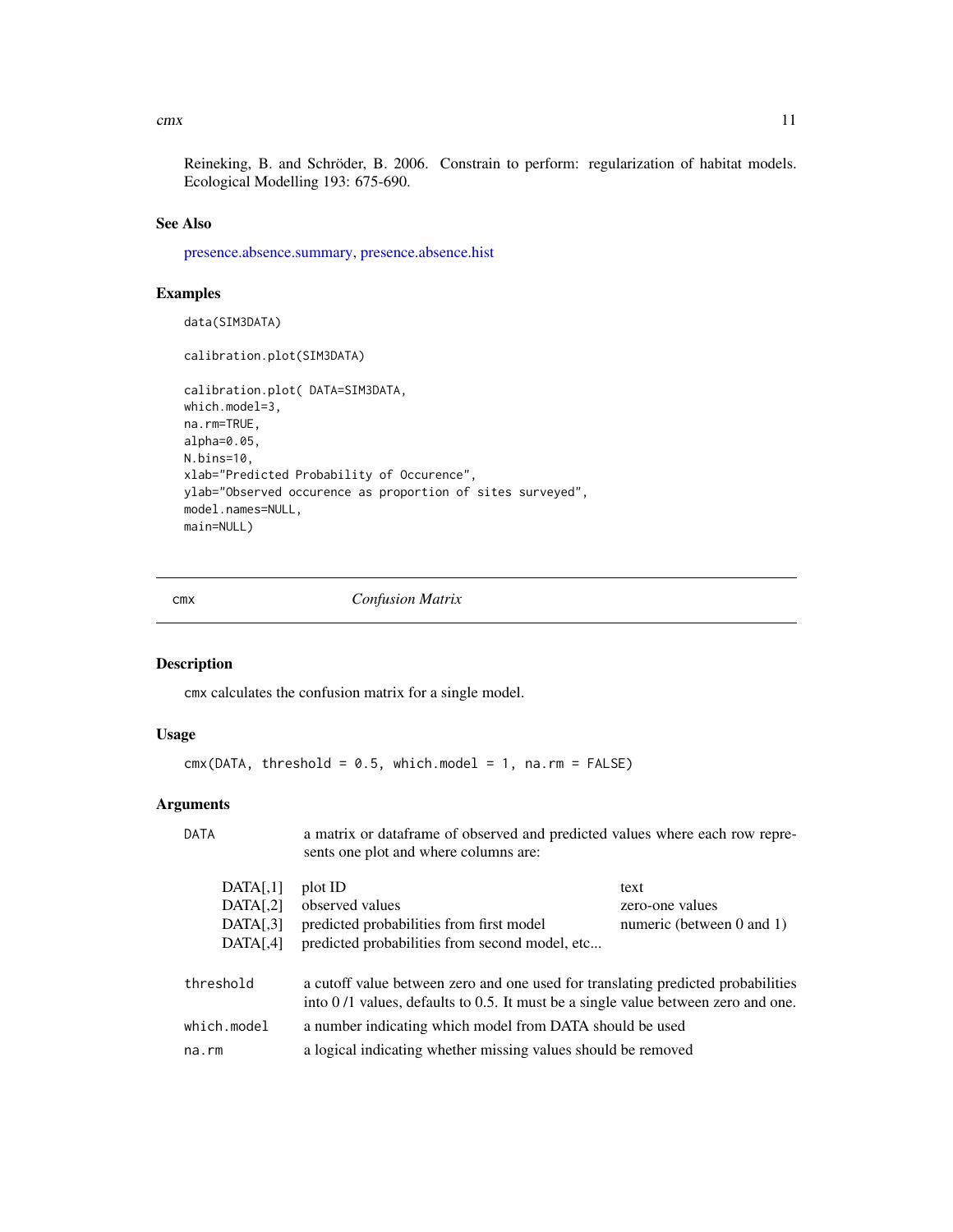<span id="page-11-0"></span>cmx calculates the confusion matrix for a single model at a single threshold.

If DATA contains more predictions from more than one model WHICH.DATA can be used to specify which model should be used. If WHICH.DATA is not given, cmx will use predictions from the first model by default.

When calculating the confusion matrix, any plot with a predicted probability greater than threshold is considered to be predicted Present, while any plot with a predicted probability less than or equal to threshold is considered to be predicted Absent. The only exception is when threshold equals zero. In that case, all plots are considered to be predicted Present.

Unlike other functions in this library, threshold can not be a vector or an integer greater than one. Instead, threshold must be given as a single number between zero and one.

If na.rm equals FALSE and NA's are present in the DATA function will return NA.

If na.rm equals TRUE and NA's are present in the DATA, function will remove all rows where any of the values in the row consist of NA. Function will also print the number of rows that have been removed.

#### Value

the confusion matrix is returned in the form of a table where:

| columns | observed values  |
|---------|------------------|
| rows    | predicted values |

# Author(s)

Elizabeth Freeman <eafreeman@fs.fed.us>

#### See Also

[pcc](#page-20-1), [sensitivity](#page-34-1), [specificity](#page-37-1), [Kappa](#page-16-1)

#### Examples

```
### EXAMPLE 1 ###
    ### generate simulated data ###
    set.seed(666)
    N=1000
    SIMDATA<-matrix(0,N,3)
    SIMDATA<-as.data.frame(SIMDATA)
    names(SIMDATA)<-c("plotID","Observed","Predicted")
    SIMDATA$plotID<-1:N
    SIMDATA$Observed<-rbinom(n=N,size=1,prob=.2)
   SIMDATA$Predicted[SIMDATA$Observed==1]<-rnorm(n=length(SIMDATA$Observed[SIMDATA$Observed==1]),mean=.8,sd=.
   SIMDATA$Predicted[SIMDATA$Observed==0]<-rnorm(n=length(SIMDATA$Observed[SIMDATA$Observed==0]),mean=.2,sd=.15)
   SIMDATA$Predicted<-(SIMDATA$Predicted-min(SIMDATA$Predicted))/(max(SIMDATA$Predicted)-min(SIMDATA$Predicted))
```
### plot simulated data hist(SIMDATA\$Predicted,100)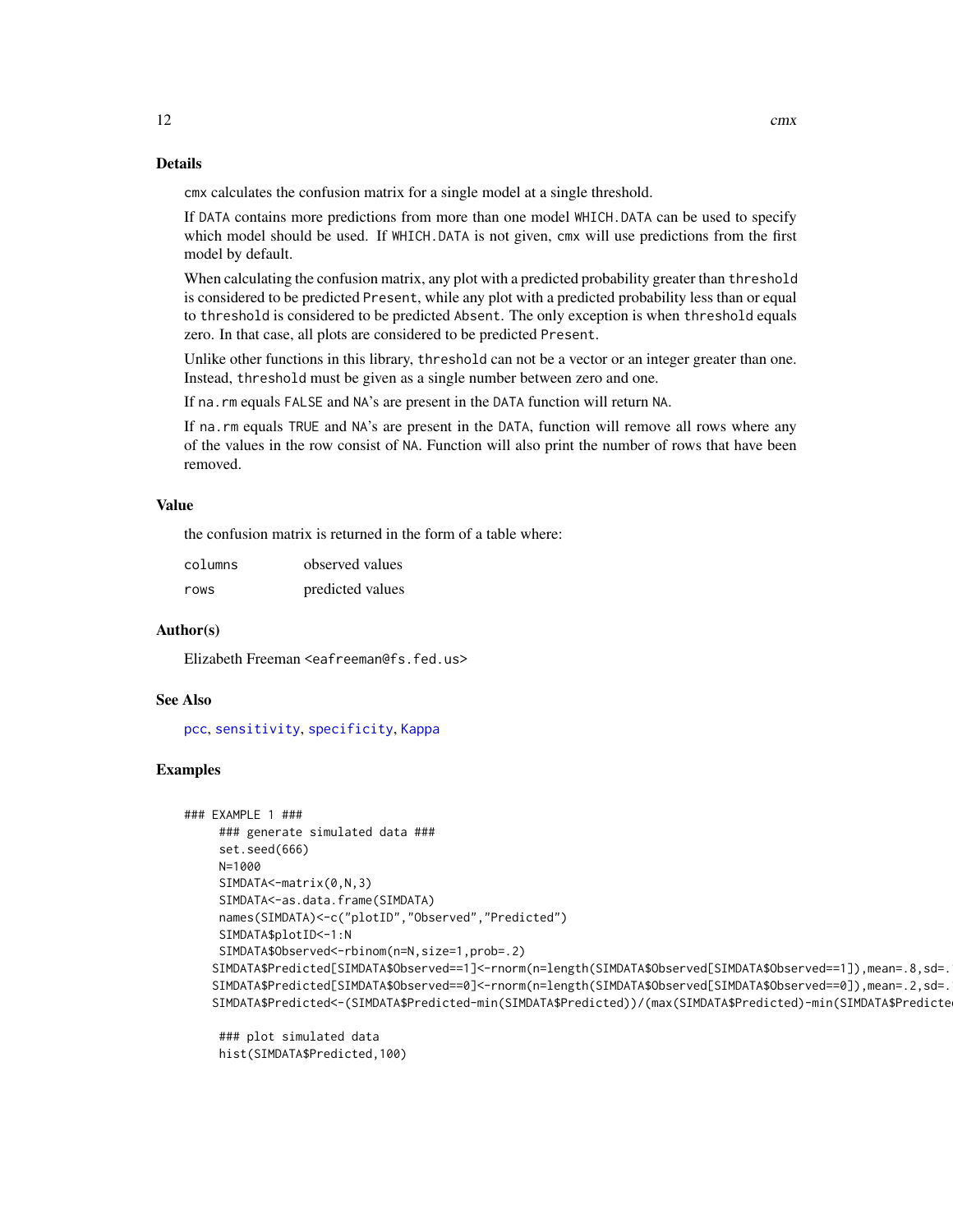<span id="page-12-0"></span>### calculate confusion matrix ### cmx(SIMDATA)

### EXAMPLE 2 ###

data(SIM3DATA)

```
cmx(SIM3DATA)
cmx(SIM3DATA,which.model=2)
cmx(SIM3DATA,which.model=3,threshold=.2)
```
<span id="page-12-1"></span>error.threshold.plot *Error Threshold Plot*

# Description

error.threshold.plot takes a single model and plots the sensitivity and specificity as a function of threshold. It will optionally add other error statistics such as PCC and/or Kappa to the plot. Optionally, it will also optimize the choice of threshold by several criteria, return the results as a dataframe, and mark the optimized thresholds on the plot.

# Usage

```
error.threshold.plot(DATA, threshold = 101, which.model = 1, na.rm = FALSE, xlab = "Threshold", ylab =
```

| <b>DATA</b>            | a matrix or dataframe of observed and predicted values where each row repre-<br>sents one plot and where columns are:                                                                                                                                                                                      |                                |
|------------------------|------------------------------------------------------------------------------------------------------------------------------------------------------------------------------------------------------------------------------------------------------------------------------------------------------------|--------------------------------|
| DATA[, 1]<br>DATA[, 2] | plot ID<br>observed values                                                                                                                                                                                                                                                                                 | text<br>zero-one values        |
| DATA[, 3]<br>DATA[, 4] | predicted probabilities from first model<br>predicted probabilities from second model, etc                                                                                                                                                                                                                 | numeric (between $0$ and $1$ ) |
| threshold              | cutoff values between zero and one used for translating predicted probabilities<br>into 0/1 values, defaults to 0.5. It can be a single value between zero and one,<br>a vector of values between zero and one, or a positive integer representing the<br>number of evenly spaced thresholds to calculate. |                                |
| which.model            | a number indicating which model from DATA should be used                                                                                                                                                                                                                                                   |                                |
| $na$ . $rm$            | a logical indicating whether missing values should be removed                                                                                                                                                                                                                                              |                                |
| xlab                   | a title for the x axis                                                                                                                                                                                                                                                                                     |                                |
| ylab                   | a title for the y axis                                                                                                                                                                                                                                                                                     |                                |
| main                   | an overall title for the plot                                                                                                                                                                                                                                                                              |                                |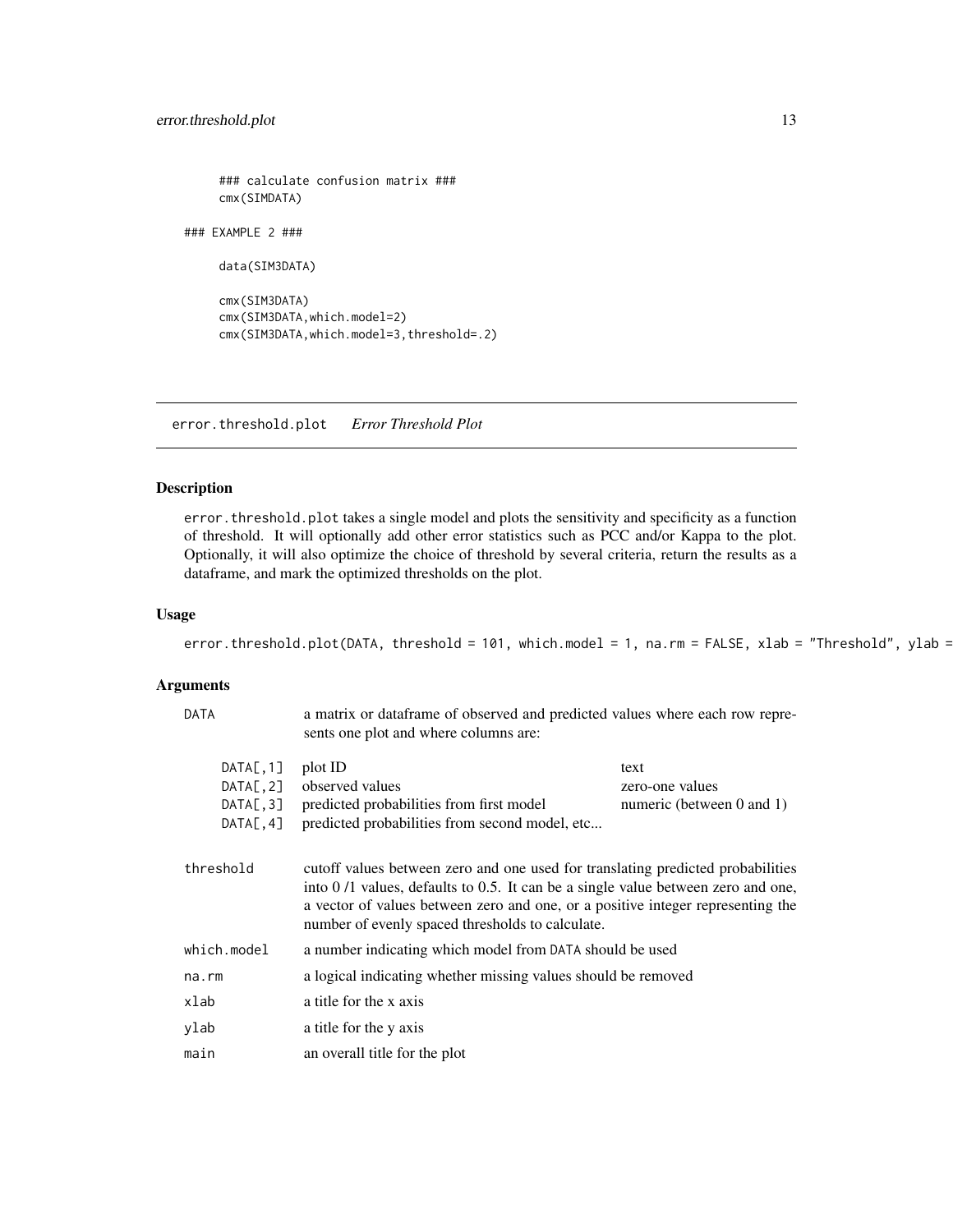| model.names    | a vector of the names of each model included in DATA to be used in the legend<br>box                                                                                                                                      |                                                                                                                                                                                                                                 |  |
|----------------|---------------------------------------------------------------------------------------------------------------------------------------------------------------------------------------------------------------------------|---------------------------------------------------------------------------------------------------------------------------------------------------------------------------------------------------------------------------------|--|
| color          | should each error statistic be plotted in a different color. It can be a logical value<br>(where $TRUE = color$ and $FALSE = black$ and white), or a vector of color codes<br>specifying particular colors for each line. |                                                                                                                                                                                                                                 |  |
| line.type      |                                                                                                                                                                                                                           | should each model be plotted in a different line type. It can be a logical value<br>(where $TRUE = dashed$ lines and $FALSE = solid$ lines), or a vector of codes speci-<br>fying particular line types for each line.          |  |
| lwd            | line width                                                                                                                                                                                                                |                                                                                                                                                                                                                                 |  |
| plot.it        |                                                                                                                                                                                                                           | a logical indicating if a graphical plot should be produced                                                                                                                                                                     |  |
| opt.thresholds |                                                                                                                                                                                                                           |                                                                                                                                                                                                                                 |  |
|                |                                                                                                                                                                                                                           | logical indicating whether the optimal thresholds should be calculated and plot-<br>ted, or a vector specifying thresholds to plot                                                                                              |  |
| opt.methods    |                                                                                                                                                                                                                           | what methods should be used to optimize thresholds. Given either as a vector of<br>method names or method numbers. Possible values are:                                                                                         |  |
| 1              | Default                                                                                                                                                                                                                   | threshold= $0.5$                                                                                                                                                                                                                |  |
| 2              | Sens=Spec                                                                                                                                                                                                                 | sensitivity=specificity                                                                                                                                                                                                         |  |
| 3              | MaxSens+Spec                                                                                                                                                                                                              | maximizes (sensitivity+specificity)/2                                                                                                                                                                                           |  |
| 4              | MaxKappa                                                                                                                                                                                                                  | maximizes Kappa                                                                                                                                                                                                                 |  |
| 5              | MaxPCC                                                                                                                                                                                                                    | maximizes PCC (percent correctly classified)                                                                                                                                                                                    |  |
| 6<br>7         | PredPrev=0bs<br>ObsPrev                                                                                                                                                                                                   | predicted prevalence=observed prevalence<br>threshold=observed prevalence                                                                                                                                                       |  |
| 8              | MeanProb                                                                                                                                                                                                                  | mean predicted probability                                                                                                                                                                                                      |  |
| 9              | MinROCdist                                                                                                                                                                                                                | minimizes distance between ROC plot and $(0,1)$                                                                                                                                                                                 |  |
| 10             | ReqSens                                                                                                                                                                                                                   | user defined required sensitivity                                                                                                                                                                                               |  |
| 11             | ReqSpec                                                                                                                                                                                                                   | user defined required specificity                                                                                                                                                                                               |  |
| 12             | Cost                                                                                                                                                                                                                      | user defined relative costs ratio                                                                                                                                                                                               |  |
| req.sens       |                                                                                                                                                                                                                           | a value between zero and one giving the user defined required sensitivity. Only<br>used if opt. thresholds = TRUE. Note that req. sens = $(1$ -maximum allowable<br>errors for points with positive observations).              |  |
| req.spec       |                                                                                                                                                                                                                           | a value between zero and one giving the user defined required sspecificity. Only<br>used if opt. thresholds = TRUE. Note that $req$ . sens = $(1 - \text{maximum allowable})$<br>errors for points with negative observations). |  |
| obs.prev       | observed prevalence for opt.method = "PredPrev=0bs" and "0bsPrev". De-<br>faults to observed prevalence from DATA.                                                                                                        |                                                                                                                                                                                                                                 |  |
| smoothing      |                                                                                                                                                                                                                           | smoothing factor for maximizing/minimizing. Only used if opt. thresholds =<br>TRUE. Instead of find the threshold that gives the max/min value, function will<br>average the thresholds of the given number of max/min values.  |  |
| vert.lines     |                                                                                                                                                                                                                           | a logical where: TRUE means vertical lines added to plot at optimal thresholds;<br>FALSE means no vertical lines, instead optimal thresholds marked along error<br>statistics plots. Only used if opt. thresholds = TRUE.       |  |
| add.legend     | logical indicating if a legend for accuracy statistics should be included on the<br>plot                                                                                                                                  |                                                                                                                                                                                                                                 |  |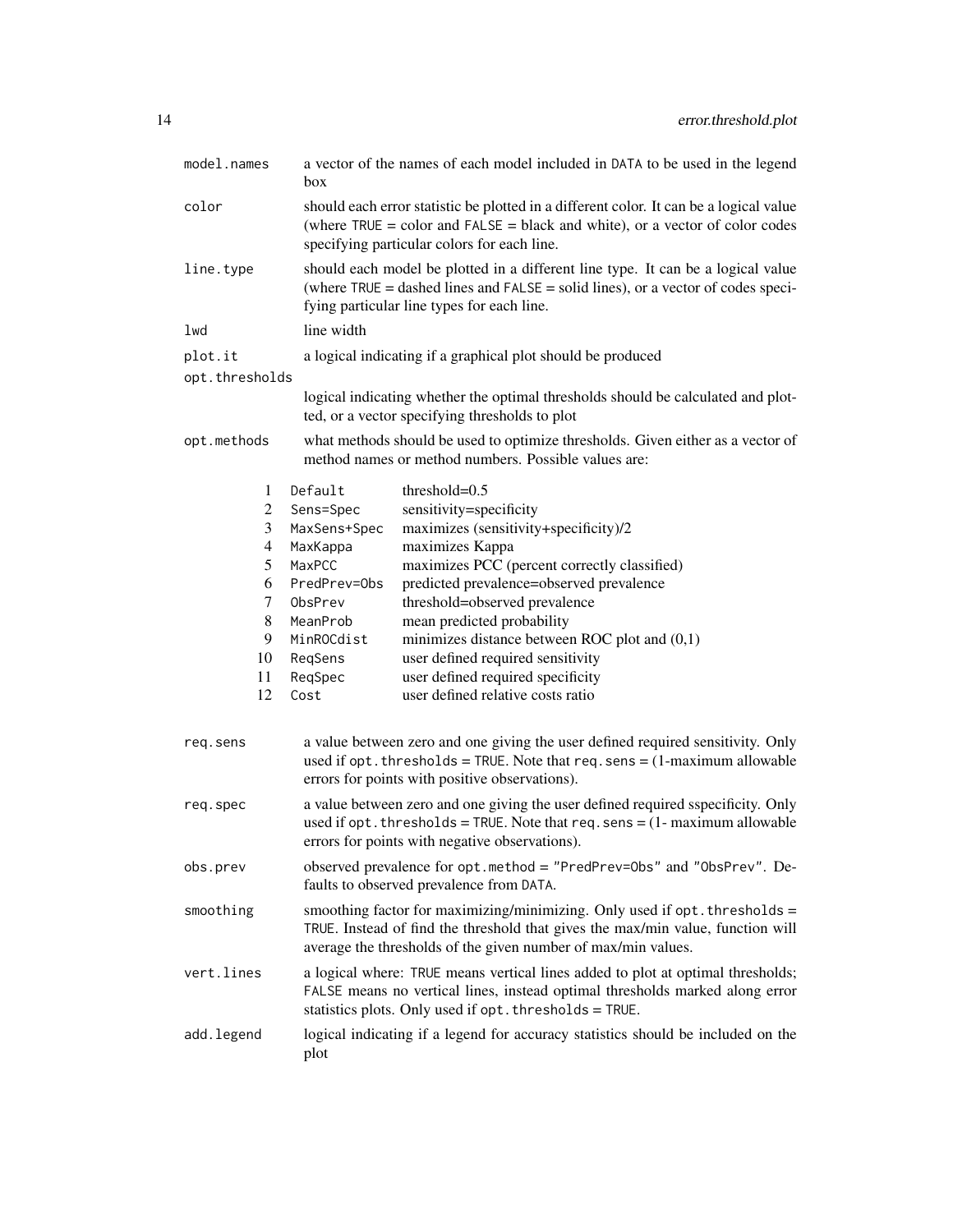<span id="page-14-0"></span>

| legend.text     | a vector of text for accuracy statistics legend. Defaults to name of each accuracy<br>statistic.                                                                                                                  |
|-----------------|-------------------------------------------------------------------------------------------------------------------------------------------------------------------------------------------------------------------|
| legend.cex      | cex for presence/absence legend                                                                                                                                                                                   |
|                 | add.opt.legend logical indicating if a legend for optimal threshold criteria should be included<br>on the plot                                                                                                    |
| opt.legend.text |                                                                                                                                                                                                                   |
|                 | a vector of text for optimimal threshold criteria legend. Defaults to text corre-<br>sponding to 'opt.methods'.                                                                                                   |
|                 | opt.legend.cex cex for optimization criteria legend                                                                                                                                                               |
| pch             | plotting "character", i.e., symbol to use for the thresholds specified in MARK. pch<br>can either be a single character or an integer code for one of a set of graphics<br>symbols. See help(points) for details. |
| <b>FPC</b>      | False Positive Costs, or for C/B ratio $C =$ 'net costs of treating nondiseased<br>individuals'.                                                                                                                  |
| <b>FNC</b>      | False Negative Costs, or for C/B ratio $B = 'net$ benefits of treating diseased<br>individuals'.                                                                                                                  |

error. threshold. plot serves two purposes. First, if  $plot.it = TRUE$ , it produces a graphical plot. Second, if opt. thresholds = TRUE it will find optimal thresholds by several criteria. These optimal thresholds, along with basic accuracy measures for each type of optimal threshold will be returned as a dataframe. If a plot is produced, these optimal thresholds will be added to the plot.

The graphical plot will always include lines showing sensitivity and specificity as a function of threshold. In addition, for opt.methods = "MaxKappa", "MaxPCC", "MinROCdist", or "MaxSens+Spec" additional lines will be added to show the statistic being maximized/minimized.

These lines will be added to graph even if opt.thresholds = FALSE. So for example, to produce a graph showing sensitivity, specificity, and Kappa as functions of threshold, with out marking the optimal thresholds, set opt. thresholds = FALSE, and opt. methods = "MaxKappa".

See [optimal.thresholds](#page-17-1) for more details on the optimization methods, and on the arguments ReqSens, ReqSpec, obs.prev, smoothing, FPC, and FNC.

When  $opt.$  thresholds = TRUE, the default is to plot the optimal thresholds directly along the corresponding error statistics (or along the sensitivity line if the method has no corresponding error statistic). If the argument vert.lines = TRUE, a vertical line is drawn at each optimal threshold, and the lines are labeled across the top of the plot.

Note: if too many methods are included in opt. methods, the graph will get very crowded.

#### Value

If  $plot.it = TRUE$  creates a graphical plot.

If opt. thresholds  $=$  TRUE, returns a dataframe of information about the optimal thresholds where:

|  | [,1] legend.names type of optimal threshold |
|--|---------------------------------------------|
|  |                                             |

- [,2] threshold optimal threshold
- [,3] PCC at that threshold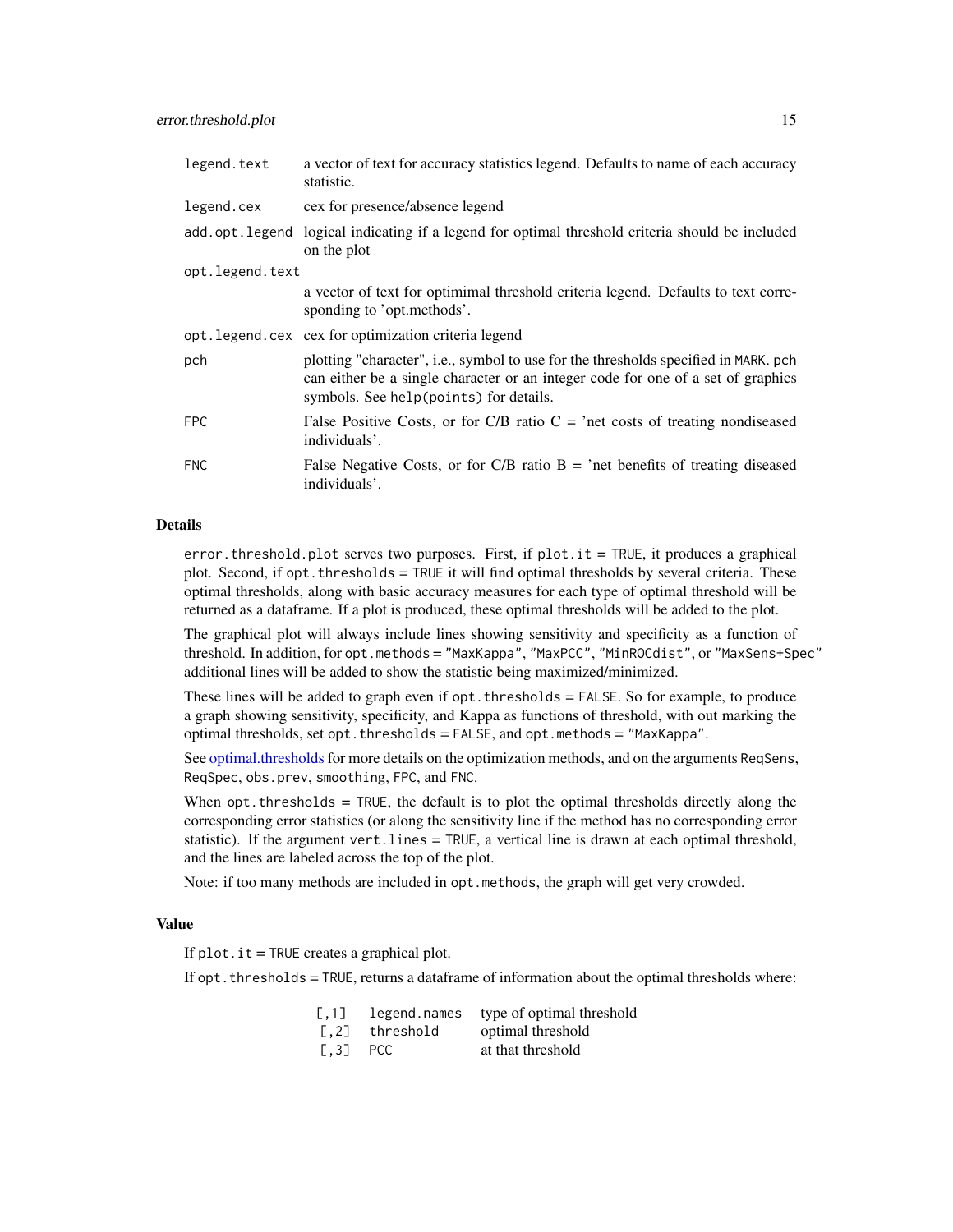| $\left[ .4 \right]$ | sensitivity   | at that threshold |
|---------------------|---------------|-------------------|
| $\left[ .5 \right]$ | specificitv   | at that threshold |
|                     | $[0.6]$ Kappa | at that threshold |

# <span id="page-15-0"></span>Author(s)

Elizabeth Freeman <eafreeman@fs.fed.us>

### See Also

[optimal.thresholds,](#page-17-1) [presence.absence.accuracy,](#page-23-1) [roc.plot.calculate,](#page-33-1) [presence.absence.summary](#page-30-1)

# Examples

```
data(SIM3DATA)
```
error.threshold.plot(SIM3DATA,opt.methods=c(1,2,5))

```
error.threshold.plot( SIM3DATA,
which.model=2,
opt.thresholds=TRUE,
opt.methods=c("Default", "Sens=Spec", "MinROCdist"), vert.lines=TRUE)
```

```
error.threshold.plot( SIM3DATA,
threshold=101,
which.model=2,
na.rm=TRUE,
xlab="Threshold",
ylab="Accuracy Measures",
main="Error Rate verses Threshold",
model.names=NULL,
pch=NULL,
color= c(3,5,7),
line.type=NULL,
1wd=1,
plot.it=TRUE,
opt.thresholds=TRUE,
opt.methods=1:4,
req.sens=0.85,
req.spec=0.85,
obs.prev=NULL,
smoothing=1,
vert.lines=FALSE,
add.legend=TRUE,
legend.cex=0.8)
```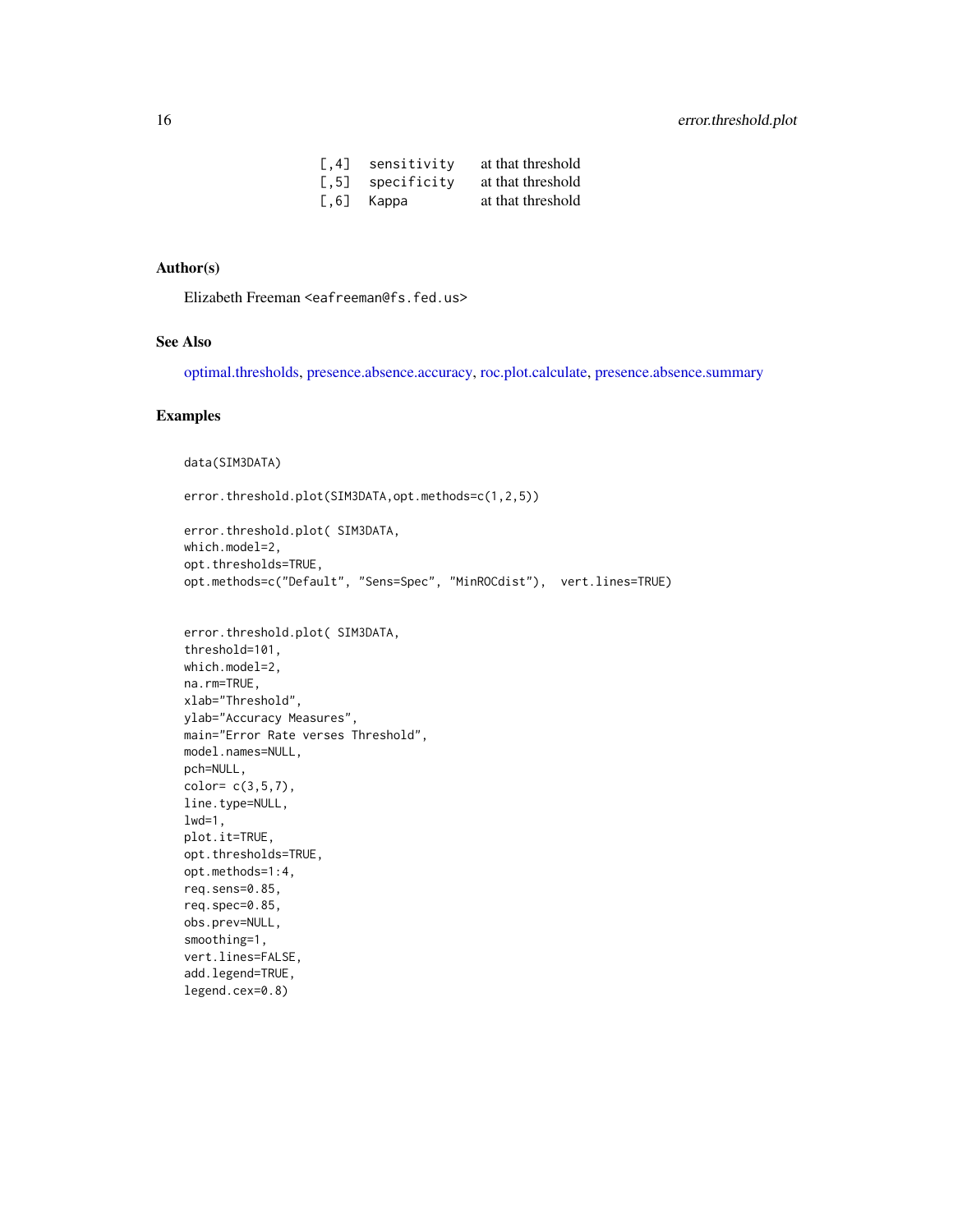<span id="page-16-1"></span><span id="page-16-0"></span>Kappa *Kappa*

# Description

Kappa calculates Kappa and (optionally) the associated standard deviation from a confusion matrix.

#### Usage

Kappa(CMX, st.dev = TRUE)

# Arguments

| CMX    | a confusion matrix - output from cmx                                                     |
|--------|------------------------------------------------------------------------------------------|
| st.dev | a logical indicating whether the associated standard deviation should be calcu-<br>lated |

# Details

The Kappa statistic summarizes all the available information in the confusion matrix. Kappa measures the proportion of correctly classified units after accounting for the probability of chance agreement.

#### Value

if st.dev = FALSE, returns: Kappa.

if st.dev = TRUE, returns a dataframe where:

[1,1] Kappa [1,2] Kappa.sd standard deviation of Kappa

# Author(s)

Elizabeth Freeman <eafreeman@fs.fed.us>

#### See Also

[cmx](#page-10-1), [pcc](#page-20-1), [sensitivity](#page-34-1), [specificity](#page-37-1), [auc](#page-3-1)

# Examples

data(SIM3DATA)

Kappa(cmx(SIM3DATA))

Kappa(cmx(SIM3DATA),st.dev=FALSE)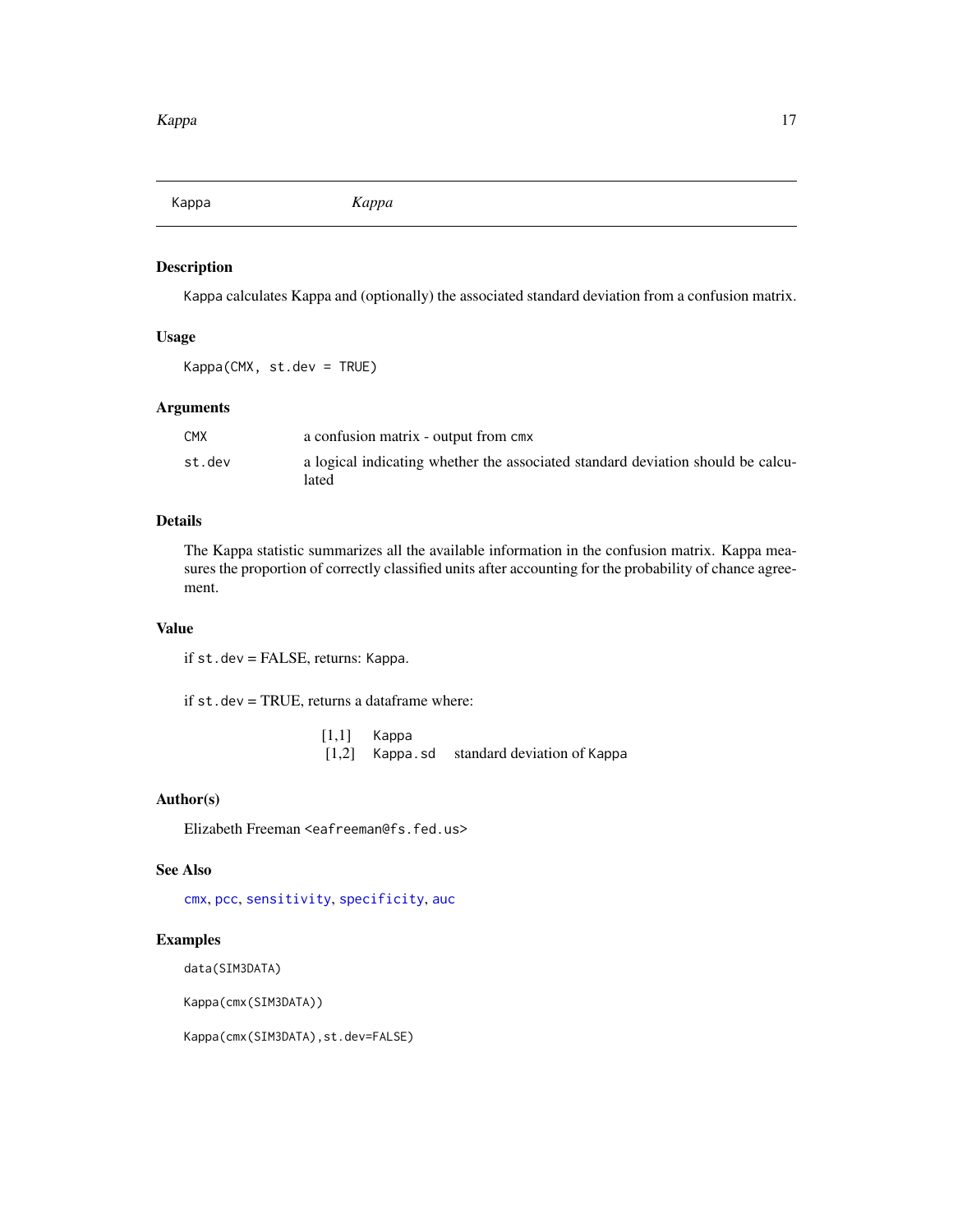<span id="page-17-1"></span><span id="page-17-0"></span>optimal.thresholds *Calculate Optimal Thresholds*

# Description

optimal.thresholds calculates optimal thresholds for Presence/Absence data by any of several methods.

# Usage

optimal.thresholds(DATA = NULL, threshold = 101, which.model = 1:(ncol(DATA)-2), model.names = NULL,  $\iota$ 

| <b>DATA</b>                                      | a matrix or dataframe of observed and predicted values where each row repre-<br>sents one plot and where columns are: |                                                                                                                                                                                                                                                                                                                                                                                                    |                                                      |
|--------------------------------------------------|-----------------------------------------------------------------------------------------------------------------------|----------------------------------------------------------------------------------------------------------------------------------------------------------------------------------------------------------------------------------------------------------------------------------------------------------------------------------------------------------------------------------------------------|------------------------------------------------------|
| DATA[, 1]<br>DATA[, 2]<br>DATA[, 3]<br>DATA[, 4] | plot ID<br>observed values                                                                                            | predicted probabilities from first model<br>predicted probabilities from second model, etc                                                                                                                                                                                                                                                                                                         | text<br>zero-one values<br>numeric (between 0 and 1) |
| threshold                                        |                                                                                                                       | cutoff values between zero and one used for translating predicted probabilities<br>into 0 /1 values, defaults to 0.5. It can be a single value between zero and<br>one, a vector of values between zero and one, or a positive integer representing<br>the number of evenly spaced thresholds to calculate. To get reasonably good<br>optimizations, there should be a large number of thresholds. |                                                      |
| which.model                                      |                                                                                                                       | a number or vector indicating which models from DATA should be used                                                                                                                                                                                                                                                                                                                                |                                                      |
| model.names                                      | a vector of the names of each model included in DATA to be used as column<br>names                                    |                                                                                                                                                                                                                                                                                                                                                                                                    |                                                      |
| na.rm                                            | a logical indicating whether missing values should be removed                                                         |                                                                                                                                                                                                                                                                                                                                                                                                    |                                                      |
| opt.methods                                      |                                                                                                                       | what methods should be used to optimize thresholds. Given either as a vector of<br>method names or method numbers. Possible values are:                                                                                                                                                                                                                                                            |                                                      |
| 1                                                | Default                                                                                                               | threshold= $0.5$                                                                                                                                                                                                                                                                                                                                                                                   |                                                      |
| 2                                                | Sens=Spec                                                                                                             | sensitivity=specificity                                                                                                                                                                                                                                                                                                                                                                            |                                                      |
| 3                                                | MaxSens+Spec                                                                                                          | maximizes (sensitivity+specificity)/2                                                                                                                                                                                                                                                                                                                                                              |                                                      |
| $\overline{4}$                                   | MaxKappa                                                                                                              | maximizes Kappa                                                                                                                                                                                                                                                                                                                                                                                    |                                                      |
| 5                                                | MaxPCC                                                                                                                | maximizes PCC (percent correctly classified)                                                                                                                                                                                                                                                                                                                                                       |                                                      |
| 6                                                | PredPrev=0bs                                                                                                          | predicted prevalence=observed prevalence                                                                                                                                                                                                                                                                                                                                                           |                                                      |
| $\tau$                                           | ObsPrev                                                                                                               | threshold=observed prevalence                                                                                                                                                                                                                                                                                                                                                                      |                                                      |
| $\,8$                                            | MeanProb                                                                                                              | mean predicted probability                                                                                                                                                                                                                                                                                                                                                                         |                                                      |
| 9                                                | MinROCdist                                                                                                            | minimizes distance between ROC plot and $(0,1)$                                                                                                                                                                                                                                                                                                                                                    |                                                      |
| 10                                               | ReqSens                                                                                                               | user defined required sensitivity                                                                                                                                                                                                                                                                                                                                                                  |                                                      |
| 11                                               | ReqSpec                                                                                                               | user defined required specificity                                                                                                                                                                                                                                                                                                                                                                  |                                                      |
| 12                                               | Cost                                                                                                                  | user defined relative costs ratio                                                                                                                                                                                                                                                                                                                                                                  |                                                      |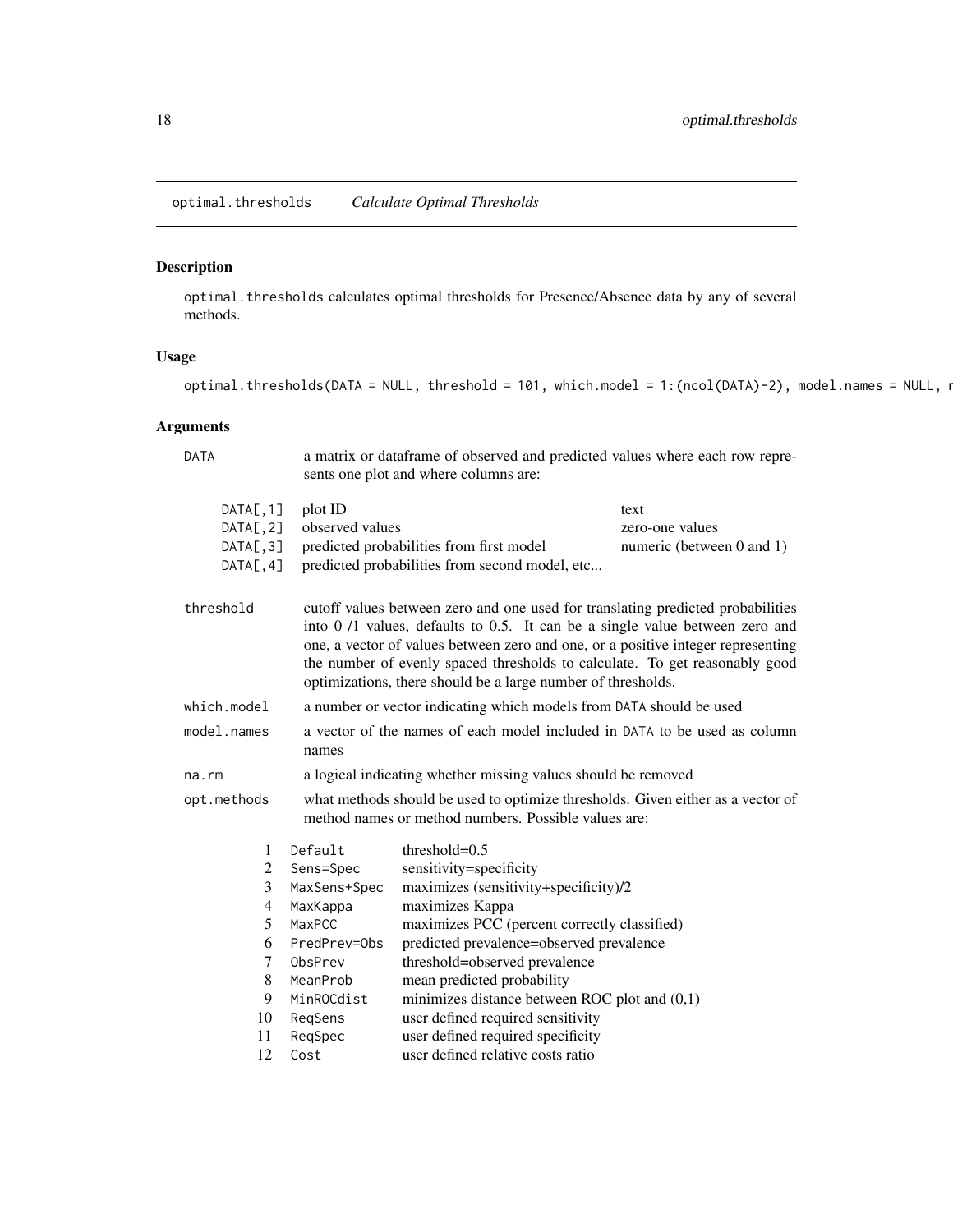| reg.sens   | a value between zero and one giving the user defined required sensitivity. Only<br>used if opt. thresholds = TRUE. Note that $req$ . sens = $(1$ -maximum allowable<br>errors for points with positive observations).            |
|------------|----------------------------------------------------------------------------------------------------------------------------------------------------------------------------------------------------------------------------------|
| req.spec   | a value between zero and one giving the user defined required sspecificity. Only<br>used if $opt.$ thresholds = TRUE. Note that $req.$ sens = $(1 - maximum$ allowable<br>errors for points with negative observations).         |
| obs.prev   | observed prevalence for opt.method = "PredPrev=0bs" and "0bsPrev". De-<br>faults to observed prevalence from DATA.                                                                                                               |
| smoothing  | smoothing factor for maximizing/minimizing. Only used if $opt.$ thresholds =<br>TRUE. Instead of find the threshold that gives the max/min value, function will<br>average the thresholds of the given number of max/min values. |
| FPC        | False Positive Costs, or for C/B ratio $C =$ 'net costs of treating nondiseased<br>individuals'.                                                                                                                                 |
| <b>FNC</b> | False Negative Costs, or for C/B ratio $B = 'net$ benefits of treating diseased<br>individuals'.                                                                                                                                 |

The 'opt.methods' argument is allows the user to choose optimization methods. The methods can be specified by number (opt.methods = 1:12 or opt.methods =  $c(1,2,4)$ ) or by name (opt.methods = c("Default","Sens=Spec","MaxKappa")).

There are currently twelve optimization criteria available:

"Default" First, the default criteria of setting 'threshold =  $0.5$ "

"Sens=Spec" The second criteria for optimizing threshold choice is by finding the threshold where sensitivity equals specificity. In other words, find the threshold where positive observations are just as likely to be wrong as negative observations.

Note: when threshold is optimized by criteria "Sens=Spec" it is correlated to prevalence, so that rare species are given much lower thresholds than widespread species. As a result, rare species may give the appearance of inflated distribution, if maps are made with thresholds that have been optimized by this method (Manel, 2001).

"MaxSens+Spec" The third criteria chooses the threshold that maximizes the sum of sensitivity and specificity. In other words, it is minimizing the mean of the error rate for positive observations and the error rate for negative observations. This is equivalent to maximizing (sensitivity + specificity - 1), otherwise know as the Youden's index, or the True Skill Statistic. Note that while Youden's Index is independent of prevalence, using Youden's index to select a threshold does have an effect on the predicted prevalence, causing the distribution of rare species to be over predicted.

"MaxKappa" The forth criteria for optimizing the threshold choice is to find the threshold that gives the maximum value of Kappa. Kappa makes full use of the information in the confusion matrix to asses the improvement over chance prediction.

"MaxPCC" The fifth criteria is to maximize the total accuracy (PCC - Percent Correctly Classified).

Note: It may seem like maximizing total accuracy would be the obvious goal, however, there are many problems with using PCC to assess model accuracy. For example, with species with very low prevalence, it is possible to maximize PCC simply by declaring the species a absent at all locations – not a very useful prediction!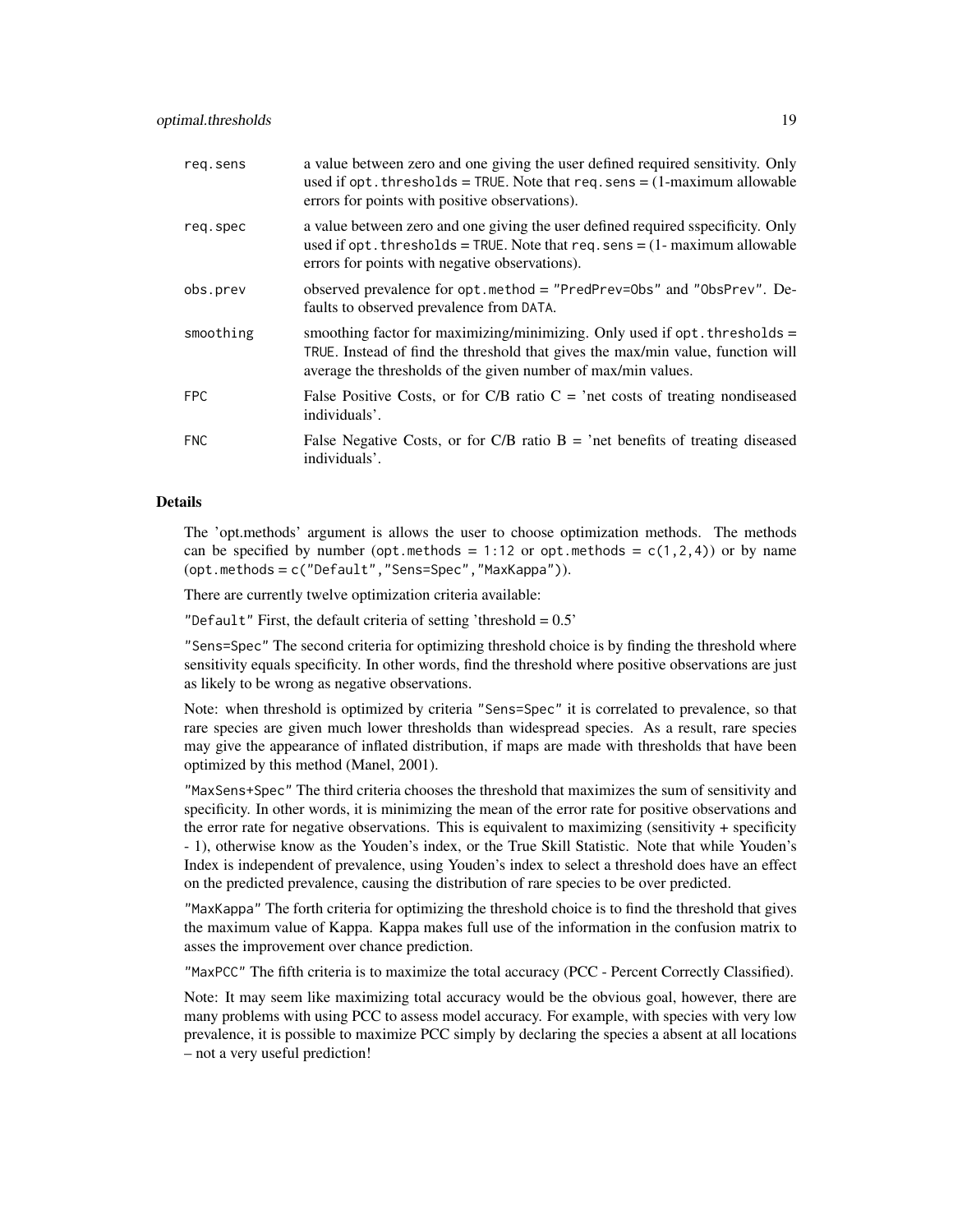"PredPrev=Obs" The sixth criteria is to find the threshold where the Predicted prevalence is equal to the Observed prevalence. This is a useful method when preserving prevalence is of prime importance.

"ObsPrev" The seventh criteria is an even simpler variation, where you simply set the threshold to the Observed prevalence. It is nearly as good as method six at preserving prevalence and requires no computation.

"MeanProb" The eighth criteria also requires no threshold computation. Method eight sets the threshold to the mean probability of occurrence from the model results.

"MinROCdist" The ninth criteria is to find the threshold that minimizes the distance between the ROC plot and the upper left corner of the unit square.

"ReqSens" The tenth criteria allows the user to set a required sensitivity, and then finds the highest threshold that will meet this requirement. In other words, the user can decide that the model must miss no more than, for example 15 percent of the plots where the species is observed to be present. Therefore they require a sensitivity of at least 0.85. This may be useful if, for example, the goal is to define a management area for a rare species, and they want to be certain that the management area doesn't leave unprotected too many populations.

"ReqSpec" The eleventh criteria allows the user to set a required specificity, and then finds the lowest threshold that will meet this requirement. In other words, the user can decide that the model must miss no more than, for example 15 percent of the plots where the species is observed to be absent. Therefore they require a specificity of at least 0.85. This may be useful if, for example, the goal is to determine if a species is threatened, and they want to be certain not to over inflate the population by over declaring true absences as predicted presences.

Note: for "ReqSens" and "ReqSpec", if your model is poor, and your requirement is too strict, it is possible that the only way to meet it will be by declaring every single plot to be Present (for ReqSens) or Absent (for ReqSpec) – not a very useful method of prediction! Conversely, if the model is good, and the requirement too lax, the resulting thresholds will result in unnecessary levels on inaccuracy. If a threshold exists where sensitivity equals specificity at a value greater than the required accuracy, then the user can raise their required specificity (or sensitivity) without sacrificing sensitivity (or specificity).

"Cost" The twelth criteria balances the relative costs of false positive predictions and false negative predictions. A slope is calculated as (FPC/FNC)((1 - prevalence)/prevalence). To determine the threshold, a line of this slope is moved from the top left of the ROC plot, till it first touches the ROC curve.

Note: the criteria "Cost" can also be used for C/B ratio analysis of diagnostic tests. In this case  $FPC = C$  (the net costs of treating nondiseased individuals) and  $FNC = B$  (the net benafits of treating diseased individuals). For further information on "Cost" see Wilson et. al. (2005) and Cantor et. al. (1999).

For all the criteria that depend on observed prevalence ("PredPrev=Obs", "ObsPrev" and cost), the default is to use the observed prevalence from DATA. However, the argument obs.prev can be used to substiture a predetermined value for observed prevalence, for example, the prevalence from a larger dataset.

error, threshold.plot is a rough and ready function. It optimizes thresholds simply by calculating a large number of evenly spaced thresholds and looking for the best ones. This is good enough for graphs, but to find the theoretically 'best' thresholds, would require calculating every possible unique threshold (not necessarily evenly spaced!).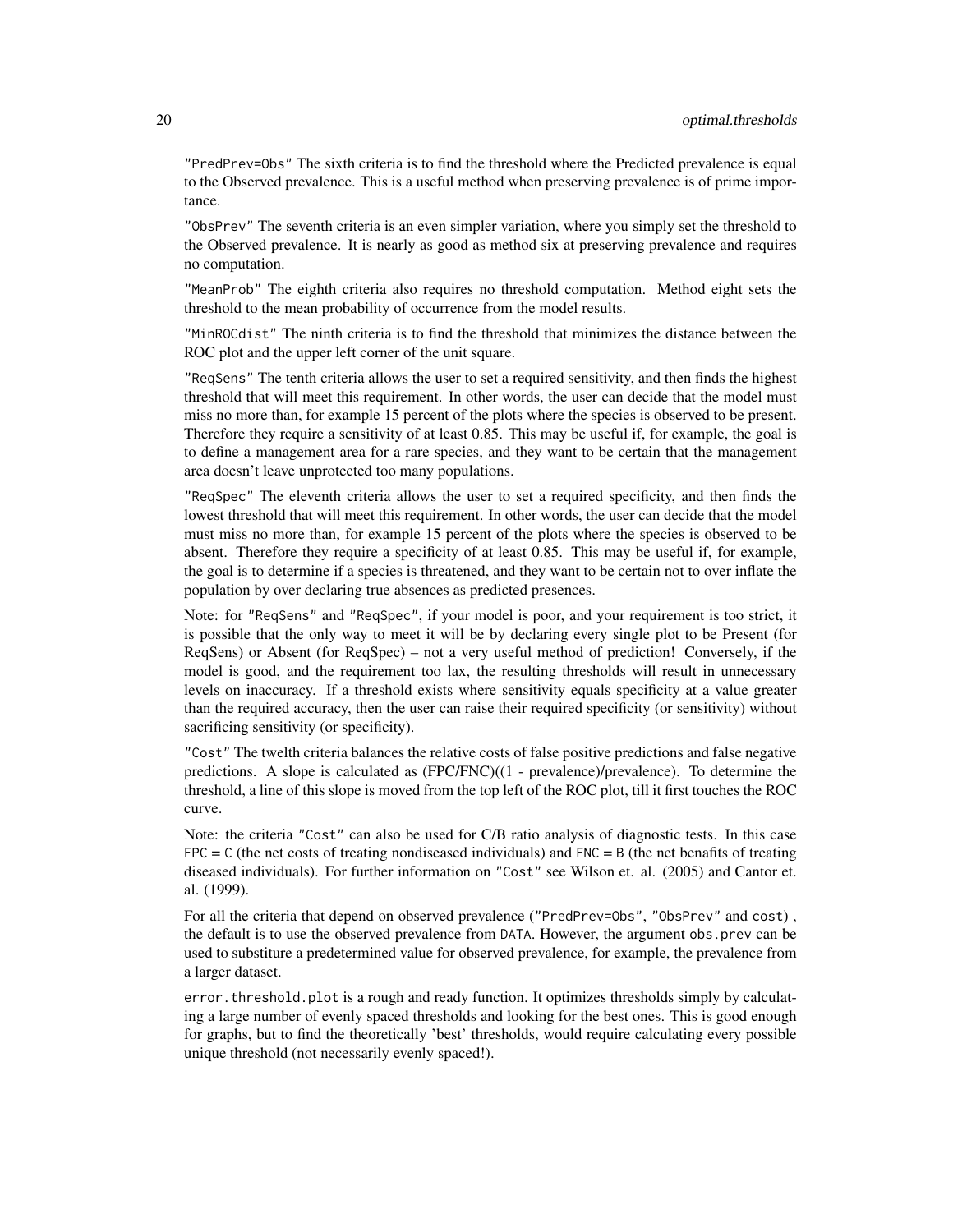<span id="page-20-0"></span> $\rm pcc$  21

Details on smoothing argument: when the statistic being maximized (e.g. Kappa) is relatively flat but erratic, just picking the threshold that gives single maximum value is somewhat arbitrary. smoothing compensates for this by taking an average of the thresholds that give a set number of the highest values (e.g. the 10 highest Kappa's, or the 20 highest Kappa's).

#### Value

If DATA is not provided function will return a vector of the possible optimization methods.

Otherwise, returns a dataframe where:

- [, 1] Method names of optimization methods
- [, 2] optimal thresholds for the first model
- [,3] optimal thresholds for the second model, etc...

# Author(s)

Elizabeth Freeman <eafreeman@fs.fed.us>

# References

S.B. Cantor, C.C. Sun, G. Tortolero-Luna, R. Richards-Kortum, and M. Follen. A comparison of C/B ratios from studies using receiver operating characteristic curve analysis. Journal of Clinical Epidemiology, 52(9):885-892, 1999.

S. Manel, H.C. Williams, and S.J. Ormerod. Evaluating presence-absence models in ecology: the need to account for prevalence. Journal of Applied Ecology, 38:921-931, 2001. K.A. Wilson, M.I. Westphal, H.P. Possingham. and J. Elith. Sensitivity of conservation planning to different approaches to using predicted species distribution data. Biological Conservation, 22(1):99-112, 2004.

#### See Also

[error.threshold.plot,](#page-12-1) [presence.absence.accuracy,](#page-23-1) [roc.plot.calculate,](#page-33-1) [presence.absence.summary](#page-30-1)

#### Examples

data(SIM3DATA) optimal.thresholds(SIM3DATA)

<span id="page-20-1"></span>pcc *Percent Correctly Classified*

#### **Description**

pcc calculates the percent correctly classified and (optionally) the associated standard deviation from a confusion matrix.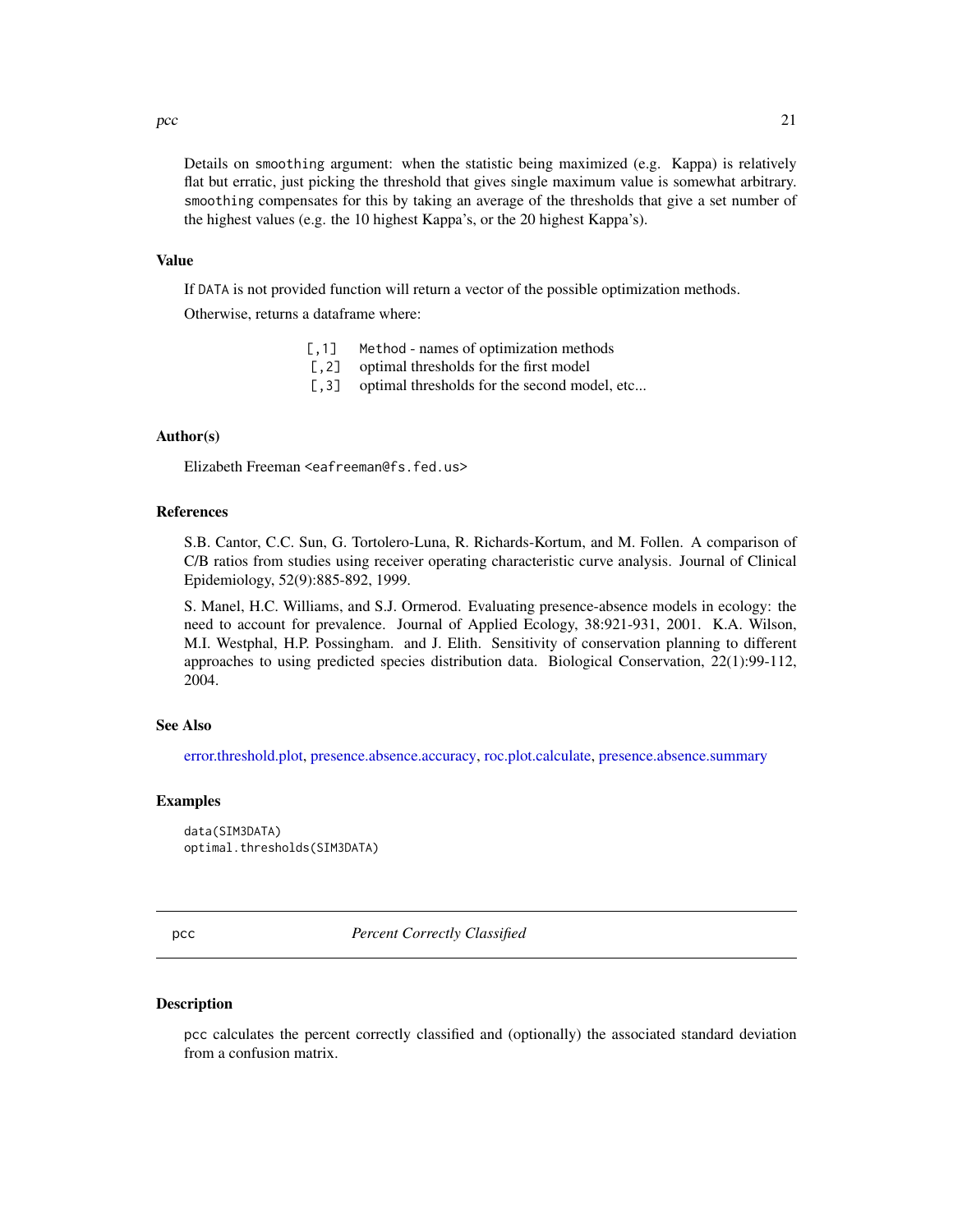# <span id="page-21-0"></span>Usage

pcc(CMX, st.dev = TRUE)

# Arguments

| CMX    | a confusion matrix - output from cmx                                                     |
|--------|------------------------------------------------------------------------------------------|
| st.dev | a logical indicating whether the associated standard deviation should be calcu-<br>lated |

# Details

Percent Correctly Classified is simply the proportion of test observations that are correctly classified.

# Value

if st.dev = FALSE, returns: PCC percent correctly classified.

if st.dev = TRUE, returns a dataframe where:

| [1,1] | <b>PCC</b> | percent correctly classified              |
|-------|------------|-------------------------------------------|
|       |            | $[1,2]$ PCC. sd standard deviation of PCC |

#### Author(s)

Elizabeth Freeman <eafreeman@fs.fed.us>

# See Also

[cmx](#page-10-1), [sensitivity](#page-34-1), [specificity](#page-37-1), [Kappa](#page-16-1), [auc](#page-3-1)

# Examples

data(SIM3DATA)

pcc(cmx(SIM3DATA))

pcc(cmx(SIM3DATA),st.dev=FALSE)

<span id="page-21-1"></span>predicted.prevalence *Predicted Prevalence*

#### Description

predicted.prevalence calculates the observed prevalence and predicted prevalence for one or more models at one or more thresholds.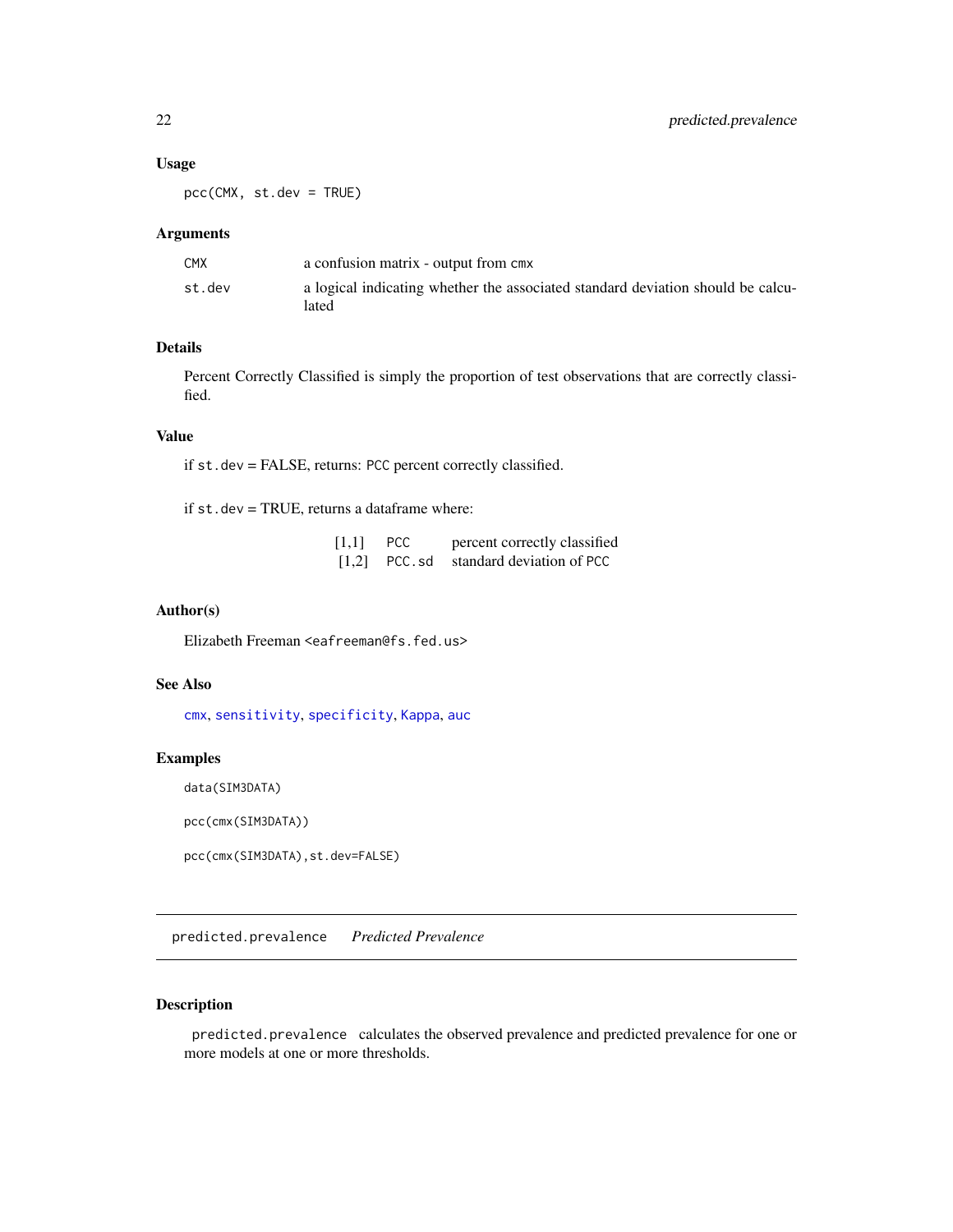# predicted.prevalence 23

# Usage

|  | predicted.prevalence(DATA, threshold = $0.5$ , which.model = $(1:N.models)$ , na.rm = FALSE) |  |  |
|--|----------------------------------------------------------------------------------------------|--|--|
|  |                                                                                              |  |  |

#### Arguments

| DATA                                             | a matrix or dataframe of observed and predicted values where each row repre-<br>sents one plot and where columns are:                                                                                                                                                                                                   |                                                      |
|--------------------------------------------------|-------------------------------------------------------------------------------------------------------------------------------------------------------------------------------------------------------------------------------------------------------------------------------------------------------------------------|------------------------------------------------------|
| DATA[, 1]<br>DATA[, 2]<br>DATA[, 3]<br>DATA[, 4] | plot ID<br>observed values<br>predicted probabilities from first model<br>predicted probabilities from second model, etc                                                                                                                                                                                                | text<br>zero-one values<br>numeric (between 0 and 1) |
| threshold                                        | a cutoff values between zero and one used for translating predicted probabili-<br>ties into $0/1$ values, defaults to 0.5. threshold can be a single value between<br>zero and one, a vector of values between zero and one, or a positive integer<br>representing the number of evenly spaced thresholds to calculate. |                                                      |
| $which_model$                                    | a number indicating which models from DATA should be used                                                                                                                                                                                                                                                               |                                                      |
| $na$ . $rm$                                      | a logical indicating whether missing values should be removed                                                                                                                                                                                                                                                           |                                                      |
|                                                  |                                                                                                                                                                                                                                                                                                                         |                                                      |

# Details

Function will work for one model and multiple thresholds, or one threshold and multiple models, or multiple models each with their own threshold.

# Value

returns a dataframe where:

| threshold      | thresholds used for each row in the table  |
|----------------|--------------------------------------------|
| Obs.Prevalence | this will be the same in each row          |
| Model 1        | Predicted prevalence for first model       |
| Model 2        | Predicted prevalence for second model, etc |
|                |                                            |

# Author(s)

Elizabeth Freeman <eafreeman@fs.fed.us>

# Examples

```
data(SIM3DATA)
```

```
predicted.prevalence(SIM3DATA)
predicted.prevalence(SIM3DATA,threshold=11,which.model=1,na.rm=FALSE)
predicted.prevalence(SIM3DATA,threshold=c(.2,.5,.7),na.rm=FALSE)
```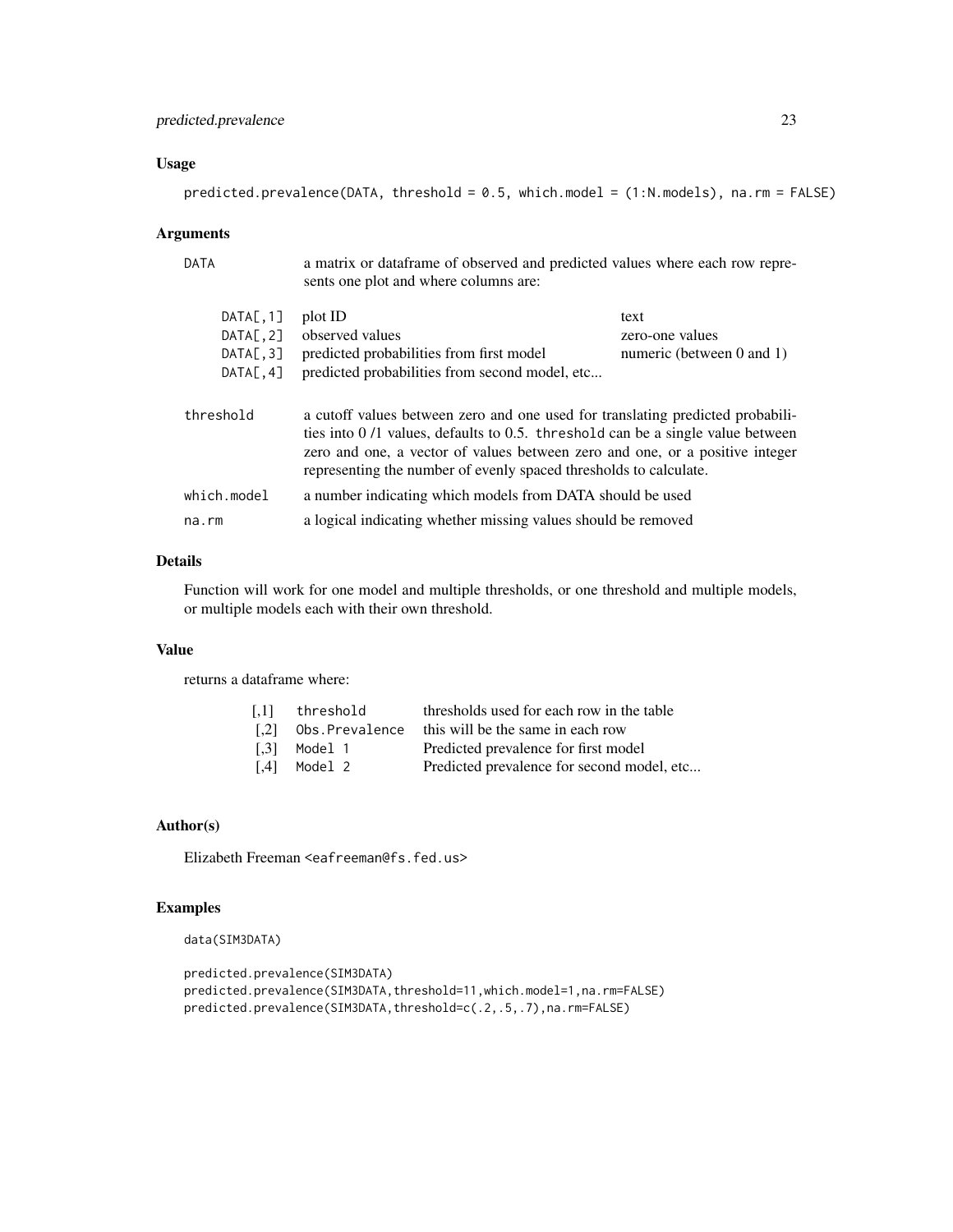<span id="page-23-1"></span><span id="page-23-0"></span>presence.absence.accuracy

*Accuracy Table for Presence/Absence Data*

#### Description

Calculates five accuracy measures (pcc, sensitivity, specificity, Kappa, and AUC) for Presence/Absence data, and (optionally) their associated standard deviations.

DATA a matrix or dataframe of observed and predicted values where each row repre-

#### Usage

presence.absence.accuracy(DATA, threshold =  $0.5$ , find.auc = TRUE, st.dev = TRUE, which.model = (1:(nco

#### Arguments

|                                                  | sents one plot and where columns are:                                                                                                                                                                                                                                                                                                                                                                                                                                                                                                                                                                |                                                           |
|--------------------------------------------------|------------------------------------------------------------------------------------------------------------------------------------------------------------------------------------------------------------------------------------------------------------------------------------------------------------------------------------------------------------------------------------------------------------------------------------------------------------------------------------------------------------------------------------------------------------------------------------------------------|-----------------------------------------------------------|
| DATA[, 1]<br>DATA[, 2]<br>DATA[, 3]<br>DATA[, 4] | plot ID<br>observed values<br>predicted probabilities from first model<br>predicted probabilities from second model, etc                                                                                                                                                                                                                                                                                                                                                                                                                                                                             | text<br>zero-one values<br>numeric (between $0$ and $1$ ) |
| threshold                                        | a cutoff values between zero and one used for translating predicted probabilities<br>into $0/1$ values, defaults to 0.5. If calculations are to be performed on a sin-<br>gle model prediction threshold can be a single value between zero and one,<br>a vector of values between zero and one, or a positive integer representing the<br>number of evenly spaced thresholds to calculate. If calculations are to be per-<br>formed on multiple model predictions, then threshold must be either a single<br>value between zero and one, or a vector of the same length as the number of<br>models. |                                                           |
| find.auc                                         | a logical indicating if area under the curve should be calculated                                                                                                                                                                                                                                                                                                                                                                                                                                                                                                                                    |                                                           |
| st.dev                                           | a logical indicating if standard deviations should be calculated                                                                                                                                                                                                                                                                                                                                                                                                                                                                                                                                     |                                                           |
| which.model                                      | a number indicating which models from DATA should be used                                                                                                                                                                                                                                                                                                                                                                                                                                                                                                                                            |                                                           |
| $na$ . $rm$                                      | a logical indicating whether missing values should be removed                                                                                                                                                                                                                                                                                                                                                                                                                                                                                                                                        |                                                           |

#### Details

presence.absence.accuracy calculates five standard accuracy measures for presence absence data, and (optionally) their associated standard deviations.

Function will work for one model and multiple thresholds, or one threshold and multiple models, or multiple models each with their own threshold.

Depending on the size of the dataset and the speed of the computer this function may take a couple of minutes to run. Finding the AUC is the slowest part of this function. The AUC can be suppressed by setting find.auc = FALSE.

which.model can be used to specify which of the prediction models from DATA should be used.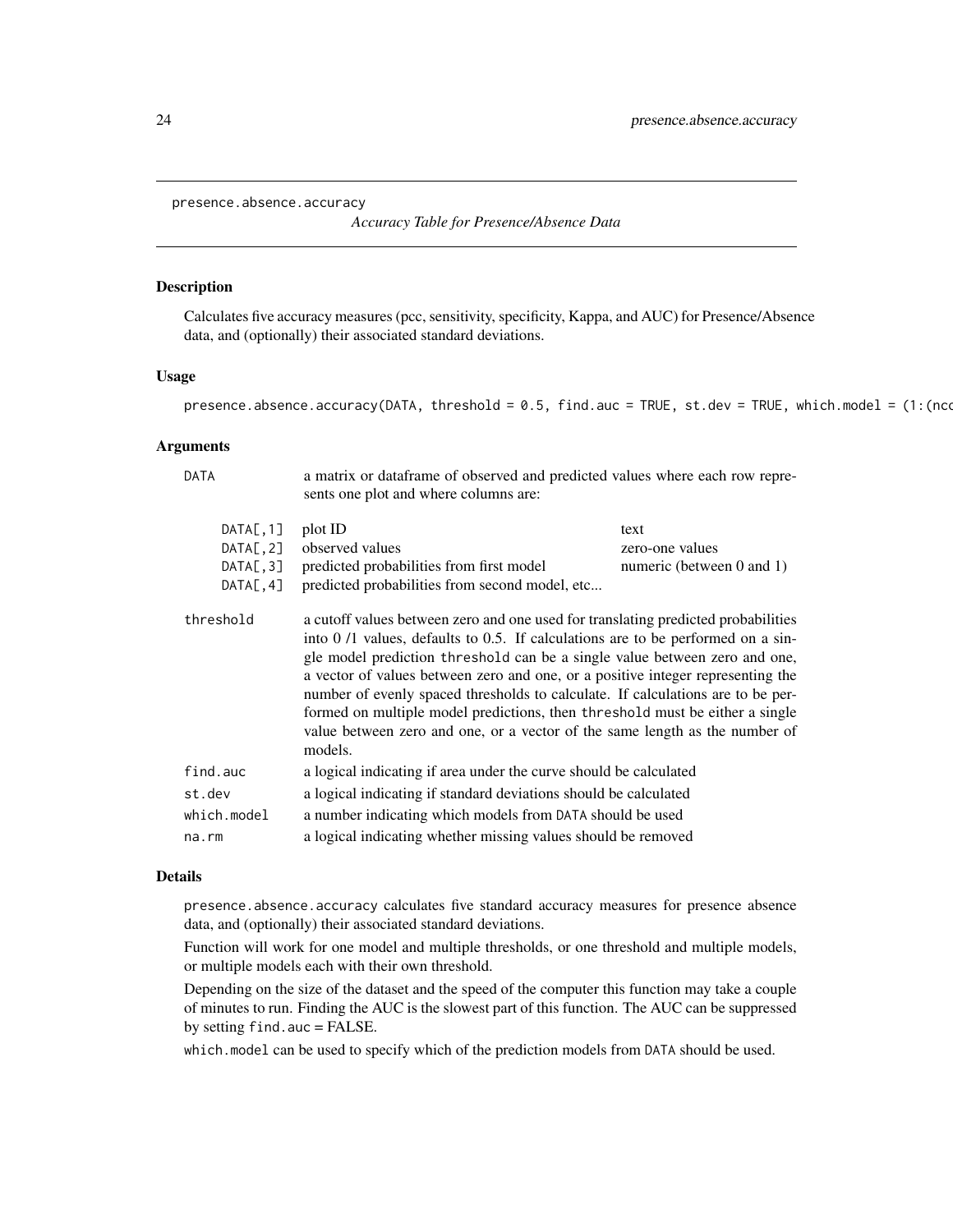# <span id="page-24-0"></span>Value

if st.dev = FALSE, returns a dataframe where:

| [,1]                | model            | model name (column name from DATA)        |
|---------------------|------------------|-------------------------------------------|
| $\lceil .2 \rceil$  | threshold        | thresholds used for each row in the table |
| $\left[ .3 \right]$ | PCC.             | percent correctly classified              |
| [4]                 | sensitivity      |                                           |
|                     | [.5] specificity |                                           |
| $\vert .6 \vert$    | Kappa            |                                           |
| $\left[ .7\right]$  | AUC.             | area under the curve                      |
|                     |                  |                                           |

if st.dev = TRUE, returns a dataframe where:

| $\left\lceil,1\right\rceil$ | model          | model name (column name from DATA)        |
|-----------------------------|----------------|-------------------------------------------|
| $\left[ 1,2\right]$         | threshold      | thresholds used for each row in the table |
| $[$                         | <b>PCC</b>     | percent correctly classified              |
| $[,4]$                      | sensitivity    |                                           |
| $[$                         | specificity    |                                           |
| $\left[ 0.6 \right]$        | Kappa          |                                           |
| $[0.7]$                     | <b>AUC</b>     | area under the curve                      |
| $\left[ 0.8\right]$         | PCC.sd         | standard deviation of PCC                 |
| $\left[ .9\right]$          | sensitivity.sd | standard deviation of sensitivity         |
| $[,10]$                     | specificity.sd | standard deviation of specificity         |
| [,11]                       | Kappa.sd       | standard deviation of Kappa               |
| [.12]                       | AUC.sd         | standard deviation of AUC                 |

if find.auc = FALSE, then columns for AUC and AUC.sd are not returned.

# Author(s)

Elizabeth Freeman <eafreeman@fs.fed.us>

# See Also

[cmx](#page-10-1), [pcc](#page-20-1), [sensitivity](#page-34-1), [specificity](#page-37-1), [Kappa](#page-16-1), [auc](#page-3-1)

# Examples

data(SIM3DATA)

### EXAMPLE 1 - multiple model predictions at one threshold###

```
presence.absence.accuracy(SIM3DATA)
presence.absence.accuracy(SIM3DATA,threshold=.4,st.dev=FALSE)
presence.absence.accuracy(SIM3DATA, which.model=c(1,3),st.dev=FALSE)
```
### EXAMPLE 2 - one model prediction at multiple thresholds ###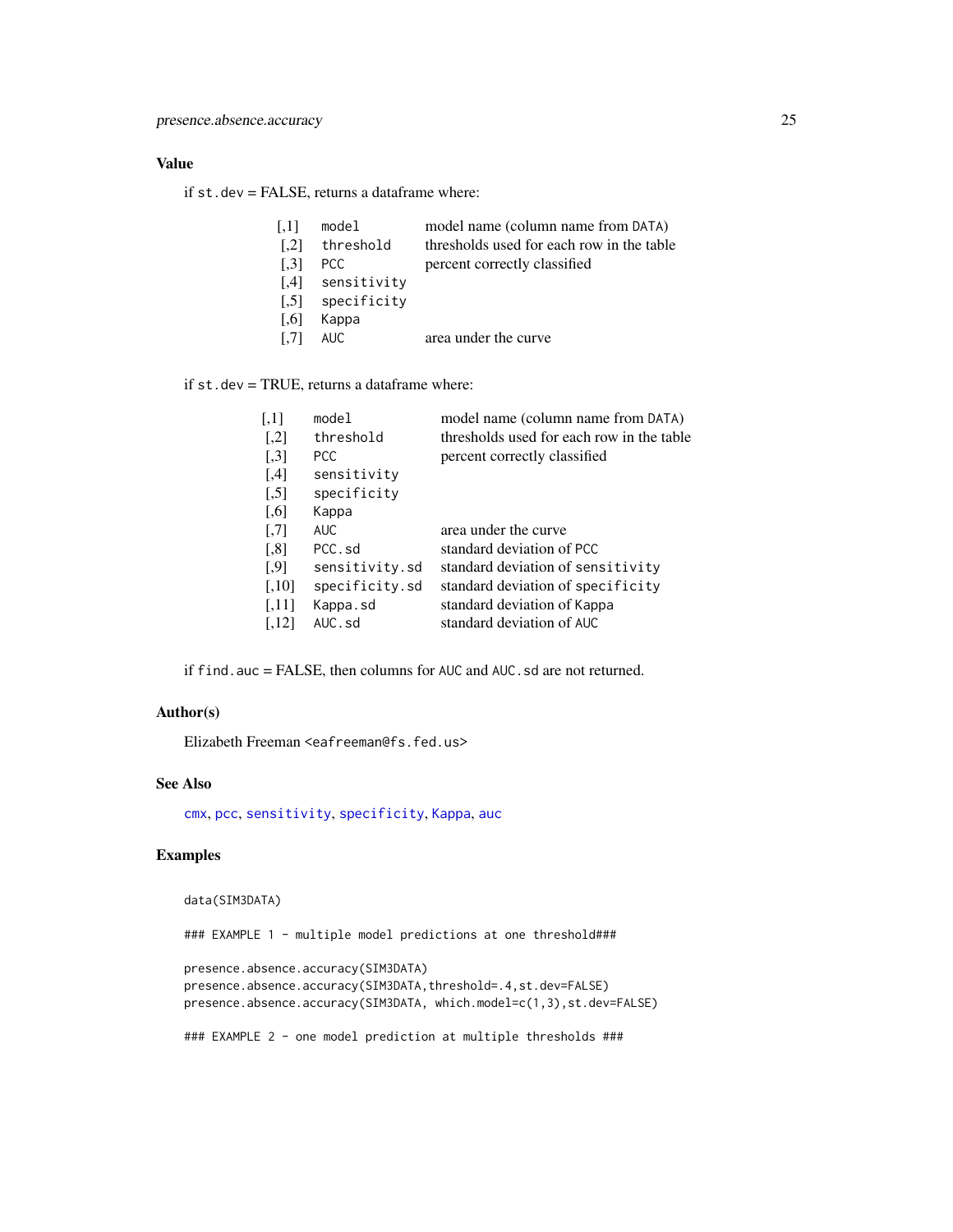```
presence.absence.accuracy(SIM3DATA, threshold=c(.25,.5,.75), which.model=3)
presence.absence.accuracy(SIM3DATA, threshold=11, which.model=2)
### EXAMPLE 3 - multiple model predictions, each at it's own treshold ###
presence.absence.accuracy(SIM3DATA, threshold=c(.5,.5,.2), which.model=c(1,2,2))
```
<span id="page-25-1"></span>presence.absence.hist *Presence/Absence Histogram*

# Description

Produces a histogram of predicted probabilities with each bar subdivided by observed values. presence. absence. hist also includes an option to mark several types of optimal thresholds along each plot.

#### Usage

```
presence.absence.hist(DATA, which.model = 1, na.rm = FALSE, xlab = "predicted probability", ylab = "nu
```

| DATA                                                                                                       | a matrix or dataframe of observed and predicted values where each row repre-<br>sents one plot and where columns are:    |                                                      |  |
|------------------------------------------------------------------------------------------------------------|--------------------------------------------------------------------------------------------------------------------------|------------------------------------------------------|--|
| DATA[, 1]<br>DATA[, 2]<br>DATA[, 3]<br>DATA[, 4]                                                           | plot ID<br>observed values<br>predicted probabilities from first model<br>predicted probabilities from second model, etc | text<br>zero-one values<br>numeric (between 0 and 1) |  |
| which.model                                                                                                | a number indicating which model from DATA should be used                                                                 |                                                      |  |
| na.rm                                                                                                      | a logical indicating whether missing values should be removed                                                            |                                                      |  |
| xlab                                                                                                       | a title for the x axis                                                                                                   |                                                      |  |
| ylab                                                                                                       | a title for the y axis                                                                                                   |                                                      |  |
| main                                                                                                       | an overall title for the plot                                                                                            |                                                      |  |
| a vector of the names of each model included in DATA<br>model.names                                        |                                                                                                                          |                                                      |  |
| color                                                                                                      | colors for presence/absence. Defaults to Presence $=$ dark gray, Absence $=$ light<br>gray.                              |                                                      |  |
| N.bars                                                                                                     | number of bars in histogram                                                                                              |                                                      |  |
| truncate.tallest                                                                                           |                                                                                                                          |                                                      |  |
|                                                                                                            | a logical indicating if the tallest bar should be truncated to fit on plot                                               |                                                      |  |
| ylim<br>limit for y axis. To allow room for legend box ylim should be somewhat larger<br>than largest bar. |                                                                                                                          |                                                      |  |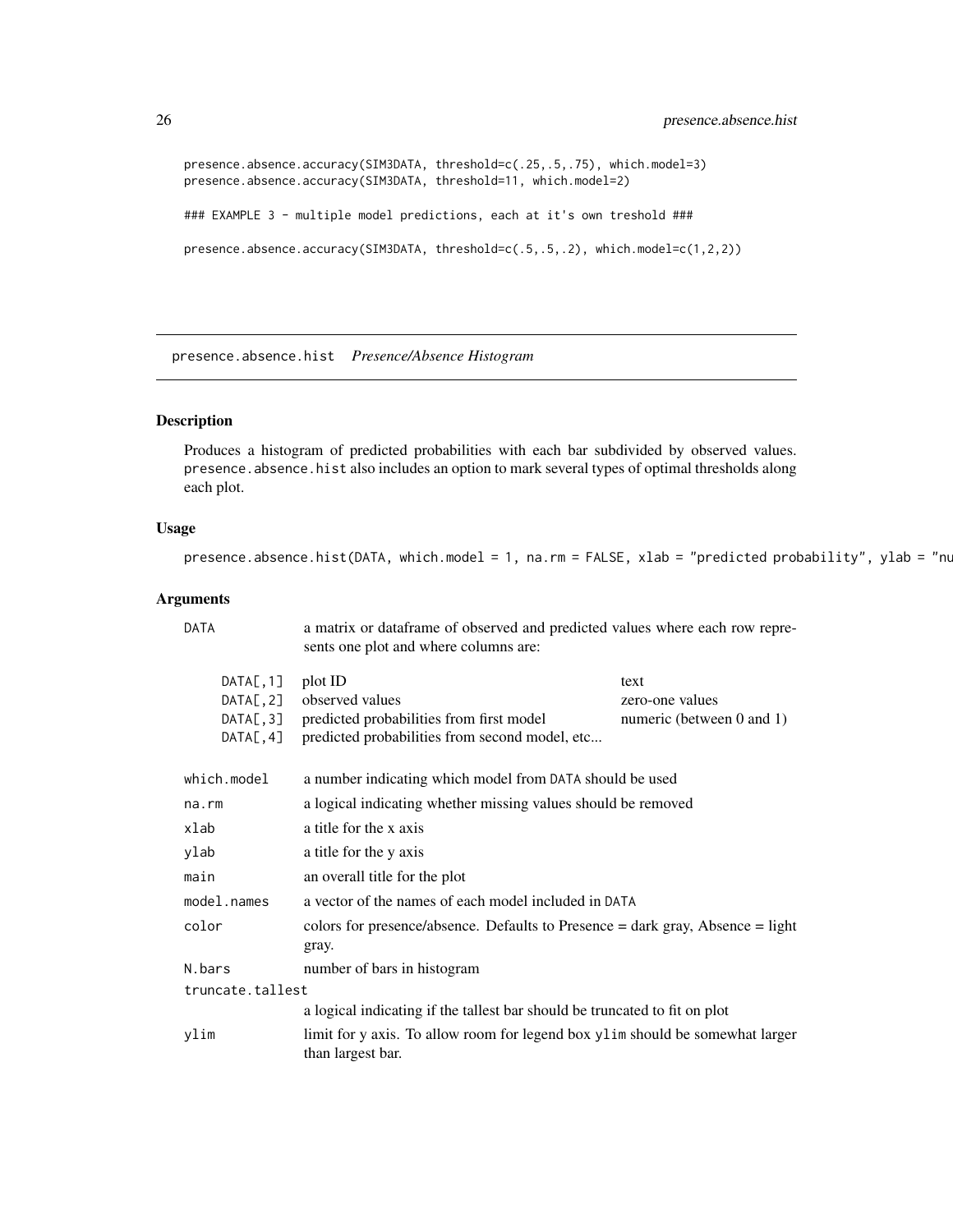- opt.thresholds a logical indicating whether the optimal thresholds should be calculated and plotted, or a vector specifying thresholds to plot
- threshold cutoff values between zero and one used for translating predicted probabilities into 0 /1 values, defaults to 0.5. It can be a single value between zero and one, a vector of values between zero and one, or a positive integer representing the number of evenly spaced thresholds to calculate. To get reasonably good optimizations, there should be a large number of thresholds. (Only used if opt.thresholds = TRUE.
- opt.methods what methods should be used to optimize thresholds. Argument can be given either as a vector of method names or method numbers. Possible values are:

|    | Default      | threshold= $0.5$                                |
|----|--------------|-------------------------------------------------|
| 2  | Sens=Spec    | sensitivity=specificity                         |
| 3  | MaxSens+Spec | maximizes (sensitivity+specificity)/2           |
| 4  | MaxKappa     | maximizes Kappa                                 |
|    | MaxPCC       | maximizes PCC (percent correctly classified)    |
| 6  | PredPrev=Obs | predicted prevalence=observed prevalence        |
|    | ObsPrev      | threshold=observed prevalence                   |
| 8  | MeanProb     | mean predicted probability                      |
| 9  | MinROCdist   | minimizes distance between ROC plot and $(0,1)$ |
| 10 | RegSens      | user defined required sensitivity               |
| 11 | RegSpec      | user defined required specificity               |
|    |              |                                                 |

req.sens a value between zero and one giving the user defined required sensitivity. Only used if opt. thresholds = TRUE. Note that req. sens =  $(1-maximum$  allowable errors for points with positive observations). req.spec a value between zero and one giving the user defined required sspecificity. Only used if opt. thresholds = TRUE. Note that req.sens =  $(1-$  maximum allowable errors for points with negative observations). obs.prev observed prevalence for opt.method = "PredPrev=Obs" and "ObsPrev". Defaults to observed prevalence from DATA. smoothing smoothing factor for maximizing/minimizing. Only used if opt. thresholds = TRUE. Instead of find the threshold that gives the max/min value, function will average the thresholds of the given number of max/min values. add.legend a logical indicating if a legend for presence/absence should be added to plot legend.text a two item vector of text for presence/absence legend. Defaults to "present" and "absent". legend.cex cex for presence/absence legend add.opt.legend logical indicating if a legend for optimal threshold criteria should be included on the plot opt.legend.text a vector of text for optimimal threshold criteria legend. Defaults to text corresponding to 'opt.methods'. opt.legend.cex cex for optimization criteria legend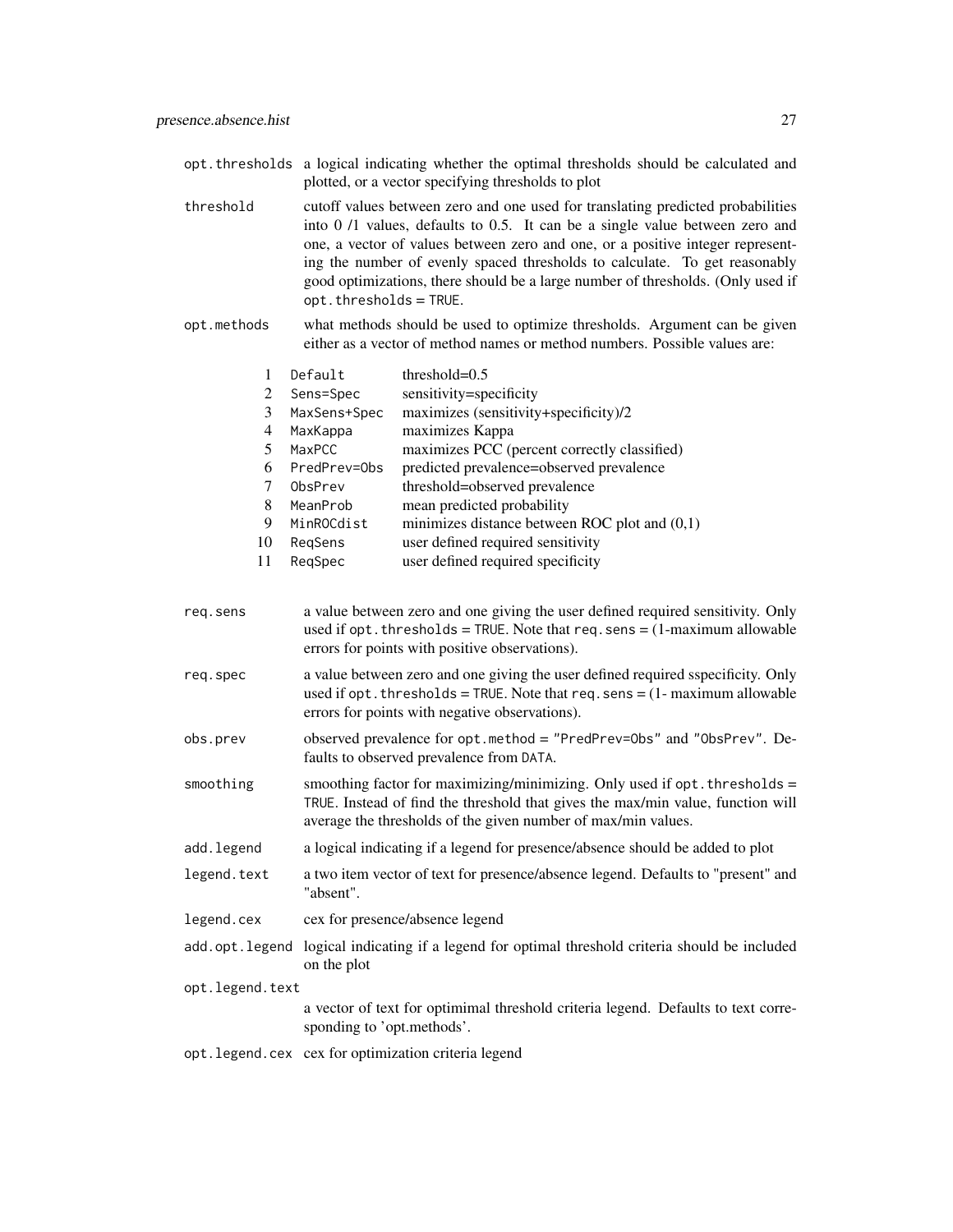<span id="page-27-0"></span>

| pch  | plotting "character", i.e., symbol to use for the thresholds specified in mark, pch<br>can either be a single character or an integer code for one of a set of graphics<br>symbols. See help (points) for details. |
|------|--------------------------------------------------------------------------------------------------------------------------------------------------------------------------------------------------------------------|
| FPC. | False Positive Costs, or for C/B ratio $C =$ 'net costs of treating nondiseased<br>individuals'.                                                                                                                   |
| FNC. | False Negative Costs, or for C/B ratio $B = 'net$ benefits of treating diseased<br>individuals'.                                                                                                                   |

When examining a Presence/Absence histogram to evaluate model quality, a good model will produce a clear separation of 'present' and 'absent' with little overlap in any bars.

The truncate.tallest argument is useful when one bar (often the bar for predicted probability of zero) is much larger than all the other bars. If truncate tallest  $=$  TRUE, the tallest bar is truncated to slightly taller than the next highest bar, and the actual count is plotted above the bar. The truncated bar is also crosshatched to avoid confusion by making it more obviously different from the other bars.

if optimal.thresholds = TRUE the function will find optimal thresholds by several methods and plot them along the X axis. See [optimal.thresholds](#page-17-1) for more details on the optimization methods, and on the arguments ReqSens, ReqSpec, obs.prev, smoothing, FPC, and FNC.

Note: if too many methods are included in opt.methods, the graph will get very crowded.

#### Value

creates a graphical plot

#### Author(s)

Elizabeth Freeman <eafreeman@fs.fed.us>

#### See Also

[optimal.thresholds,](#page-17-1)[presence.absence.summary](#page-30-1)

#### Examples

```
data(SIM3DATA)
```

```
### EXAMPLE 1 - Comparing three models ###
par(mfrow=c(1,3))
for(i in 1:3){
presence.absence.hist( SIM3DATA,
which.model=i,
na.rm=TRUE,
model.names=c("Model 1","Model 2","Model 3"),
N.bars=10,
truncate.tallest=FALSE,
opt.thresholds=TRUE,
opt.methods=c("Default","Sens=Spec","MaxKappa"))}
```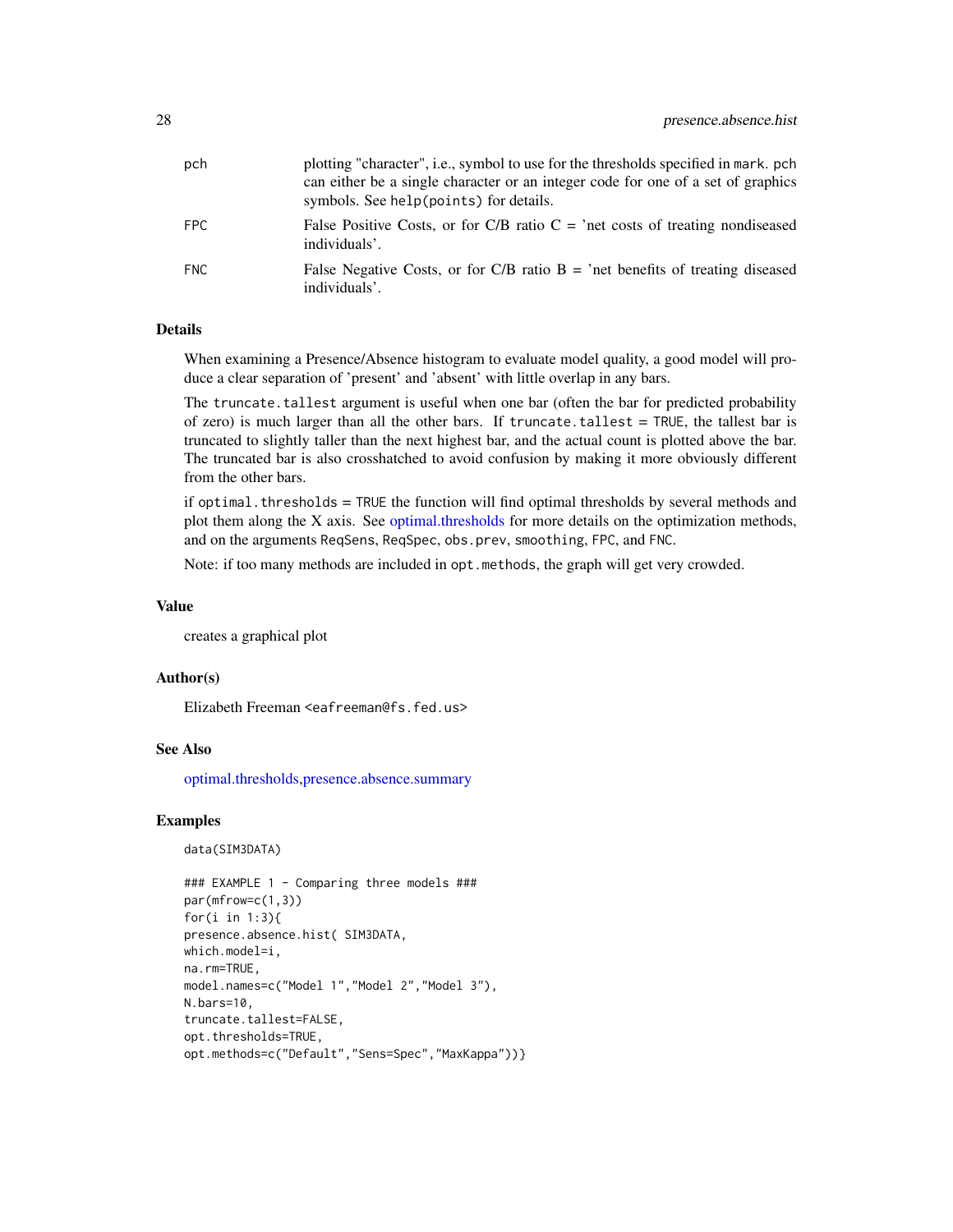```
### EXAMPLE 2 - Effect of 'truncate.tallest' argument ###
par(mfrow=c(1,2))
presence.absence.hist( SIM3DATA,
which.model=1,
model.names=c("Model 1","Model 2","Model 3"),
N.bars=10,
truncate.tallest=FALSE,
main="truncate.tallest=FALSE")
presence.absence.hist( SIM3DATA,
which.model=1,
model.names=c("Model 1","Model 2","Model 3"),
N.bars=10,
truncate.tallest=TRUE,
main="truncate.tallest=TRUE")
```
<span id="page-28-1"></span>presence.absence.simulation *Presence/Absence Data Simulation*

#### Description

presence.absence.simulation simulates presence/absence data as one set of observed values, and one or more prediction models. First, Observed values are generated as a binomial distribution, then for each model two beta distributions are used to generate predicted values, one beta distribution for the data points where the simulated observed value is present, and a second for points where it is absent.

# Usage

presence.absence.simulation(n, prevalence, N.models = 1, shape1.absent, shape2.absent, shape1.present

| n             | number of plots (i.e. rows) in simulated dataset                                                 |
|---------------|--------------------------------------------------------------------------------------------------|
| prevalence    | probability species is present for binomial observed values                                      |
| N.models      | number of models to simulate predictions for                                                     |
| shape1.absent | first parameter for beta distribution for plots where observed value is absent                   |
| shape2.absent | second parameter for beta distribution for plots where observed value is absent                  |
|               | shape 1. present first parameter for beta distribution for plots where observed value is present |
|               | shape2.present second parameter for beta distribution for plots where observed value is present  |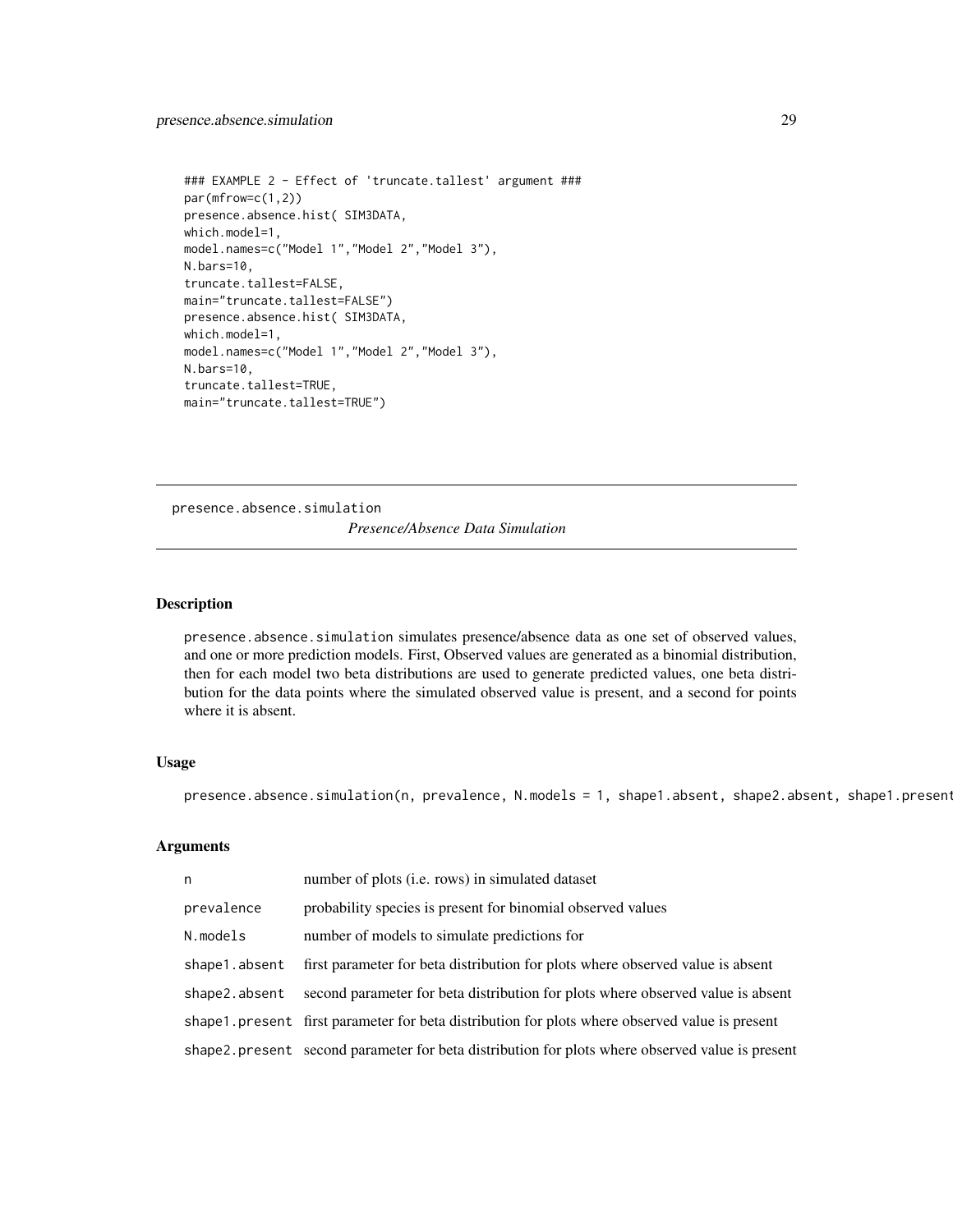presence.absence.simulation will generate predicted probabilities for one or more models. If N. models = 1, then shape parameters should be of length 1. If N. models  $> 1$ , then shape parameters can be either length 1 or vectors of length N.models.

The beta distribution is extremely flexible and is capable of generating data with unrealistic behavior. The following rules of thumb will help generate realistic datasets:

The mean of the beta distribution equals shape1/(shape1+shape2). To get reasonable predictions (e.g. better than random), the mean for the plots where the observed value is present should be higher than that for the plots where the species is absent:

mean(present) > mean(absent)

The overall mean probability should be approximately equal to the prevalence. In other words:

 $prevalence*mean(present) + (1-prevalence)*mean(absent) = prevalence$ 

# Value

presence.absence.simulation returns a dataframe where:

| column 1 | plot <sub>ID</sub> - plot <sub>ID</sub> numbers        |
|----------|--------------------------------------------------------|
| column 2 | Observed $-0/1$ values                                 |
| column 3 | Predicted 1 - predicted probabilities for model 1      |
| column 4 | Predicted 2 - predicted probabilities for model 2, etc |

#### Author(s)

Elizabeth Freeman <eafreeman@fs.fed.us>

# Examples

```
### EXAMPLE 1 ###
### a graph illustrating effect of shape parameters on beta distribution
set.seed(666)
shapes<-c(1,2,5,10,20)
par(mfrow=c(5,5),mar=c(2,2,2,2),oma=c(0,3,3,0))
for(i in 1:5){
for(j in 1:5){
     SIMDATA<-presence.absence.simulation( n=1000,
                                           prevalence=1,
                                           N.models=1,
                                           shape1.absent=1,
                                           shape2.absent=1,
                                           shape1.present=shapes[i],
                                           shape2.present=shapes[j])
#Note: by setting prevalence=1, all observed values will be 'present'
# therefore only one beta distribution will be simulated.
hist(SIMDATA[,3],breaks=50,main="",xlab="",ylab="",xlim=c(0,1))
if(i==1){mtext(paste("shape2 =",shapes[j]),side=3,line=2,cex=.8)}
```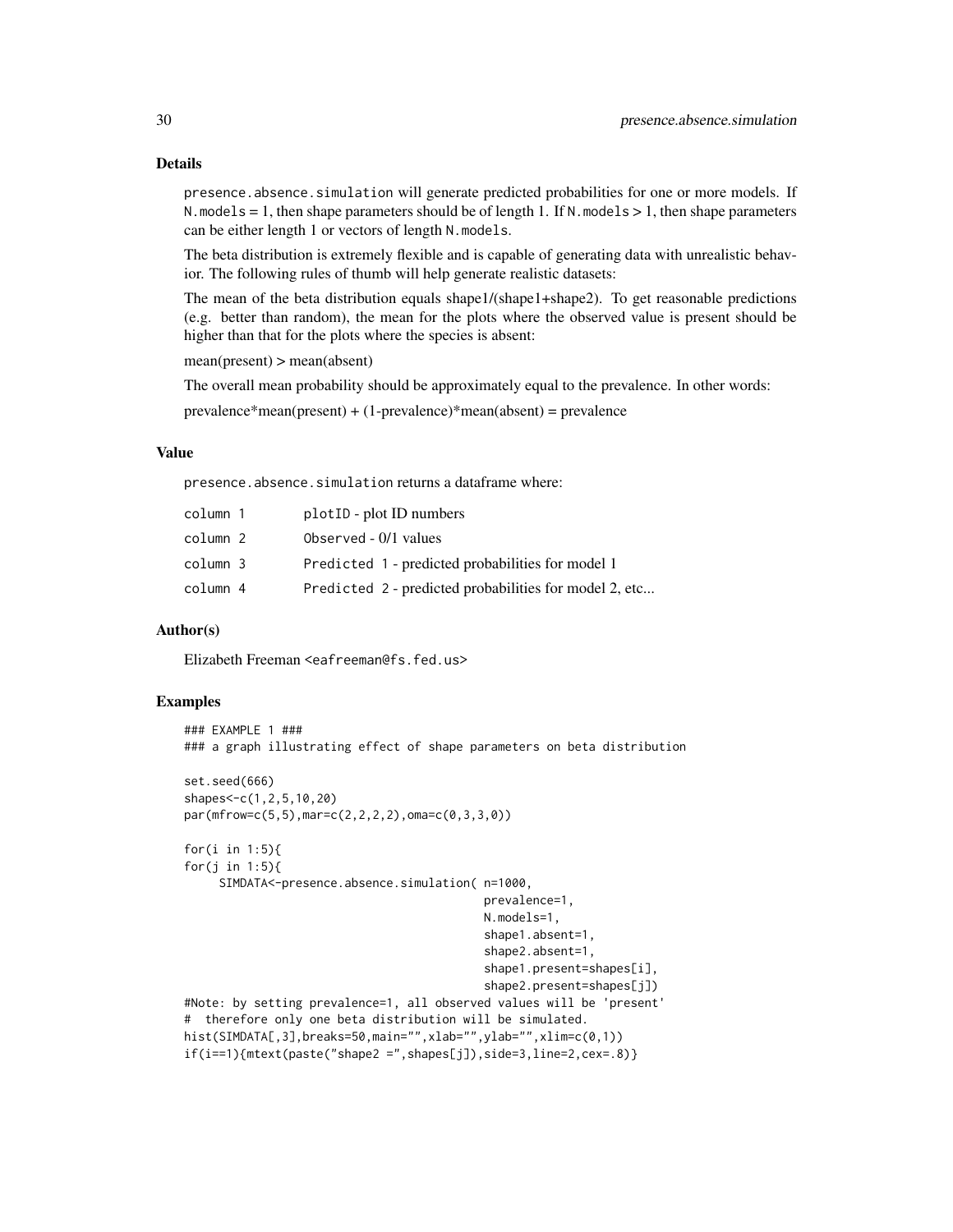<span id="page-30-0"></span>presence.absence.summary 31

```
if(j==1){ (mtext(paste("shape1 =",shapes[i]),side=2,line=3,cex=.8) }
}}
### EXAMPLE 2 ###
### generate observed data along with 3 sets of model predictions
### for models of varying predictive ability.
### Note: This is the code used to generate sample dataset SIM3DATA.
set.seed(666)
SIM3DATA<-presence.absence.simulation( n=1000,
prevalence=.2,
N.models=3,
shape1.absent=c(1,1,1),
shape2.absent=c(14,7,5),
shape1.present=c(6,2,1),
shape2.present=c(2,2,2))
```
<span id="page-30-1"></span>presence.absence.summary

*Presence/Absence Summary Plots*

# Description

Produces four types of Presence/Absence accuracy plots for a single set of model Predictions.

#### Usage

presence.absence.summary(DATA, threshold = 101, find.auc = TRUE, which.model = 1, na.rm = FALSE, main

| <b>DATA</b> | a matrix or dataframe of observed and predicted values where each row repre-<br>sents one plot and where columns are:                                                                                                                                                                                      |                                |
|-------------|------------------------------------------------------------------------------------------------------------------------------------------------------------------------------------------------------------------------------------------------------------------------------------------------------------|--------------------------------|
| DATA[, 1]   | plot ID                                                                                                                                                                                                                                                                                                    | text                           |
| DATA[, 2]   | observed values                                                                                                                                                                                                                                                                                            | zero-one values                |
| DATA[, 3]   | predicted probabilities from first model                                                                                                                                                                                                                                                                   | numeric (between $0$ and $1$ ) |
| DATA[, 4]   | predicted probabilities from second model, etc                                                                                                                                                                                                                                                             |                                |
| threshold   | cutoff values between zero and one used for translating predicted probabilities<br>into 0/1 values, defaults to 0.5. It can be a single value between zero and one,<br>a vector of values between zero and one, or a positive integer representing the<br>number of evenly spaced thresholds to calculate. |                                |
| find.auc    | a logical indicating if area under the curve should be calculated                                                                                                                                                                                                                                          |                                |
| which.model | a number indicating which model from DATA should be used                                                                                                                                                                                                                                                   |                                |
| na.rm       | a logical indicating whether missing values should be removed                                                                                                                                                                                                                                              |                                |
| main        | an overall title for the plot                                                                                                                                                                                                                                                                              |                                |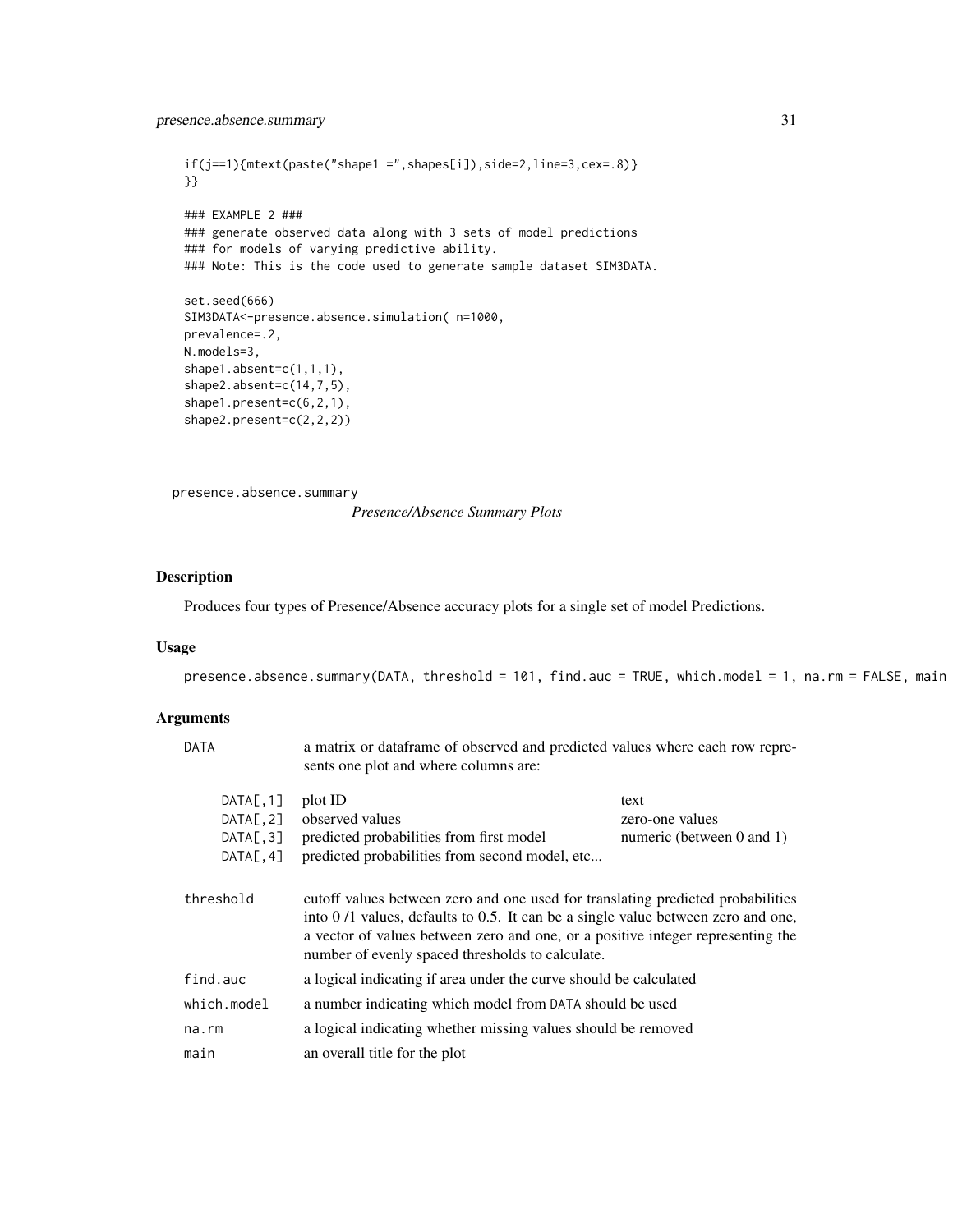| model.names      | a vector of the names of each model included in DATA to be used in the legend<br>box                                                                                                                                            |  |  |
|------------------|---------------------------------------------------------------------------------------------------------------------------------------------------------------------------------------------------------------------------------|--|--|
| alpha            | alpha value for confidence intervals for calibration.plot                                                                                                                                                                       |  |  |
| N.bins           | integer giving number of bins for predicted probabilities for calibration.plot                                                                                                                                                  |  |  |
| N.bars           | number of bars in histogram                                                                                                                                                                                                     |  |  |
| truncate.tallest |                                                                                                                                                                                                                                 |  |  |
|                  | a logical indicating if the tallest bar should be truncated to fit for presence. absence. hist                                                                                                                                  |  |  |
|                  | opt. thresholds a logical indicating whether the optimal thresholds should be calculated and<br>plotted                                                                                                                         |  |  |
| opt.methods      | what methods should be used to optimize thresholds. Argument can be given<br>either as a vector of method names or method numbers. Possible values are:                                                                         |  |  |
| 1                | Default<br>threshold=0.5                                                                                                                                                                                                        |  |  |
| 2                | sensitivity=specificity<br>Sens=Spec                                                                                                                                                                                            |  |  |
| 3                | MaxSens+Spec<br>maximizes (sensitivity+specificity)/2                                                                                                                                                                           |  |  |
| 4                | maximizes Kappa<br>MaxKappa                                                                                                                                                                                                     |  |  |
| 5                | maximizes PCC (percent correctly classified)<br>MaxPCC                                                                                                                                                                          |  |  |
| 6                | predicted prevalence=observed prevalence<br>PredPrev=0bs                                                                                                                                                                        |  |  |
| 7<br>8           | threshold=observed prevalence<br>ObsPrev<br>mean predicted probability<br>MeanProb                                                                                                                                              |  |  |
| 9                | minimizes distance between ROC plot and $(0,1)$<br>MinROCdist                                                                                                                                                                   |  |  |
| 10               | user defined required sensitivity<br>ReqSens                                                                                                                                                                                    |  |  |
| 11               | user defined required specificity<br>ReqSpec                                                                                                                                                                                    |  |  |
| req.sens         | a value between zero and one giving the user defined required sensitivity. Only<br>used if opt. thresholds = TRUE. Note that req. sens = $(1$ -maximum allowable<br>errors for points with positive observations).              |  |  |
| req.spec         | a value between zero and one giving the user defined required sspecificity. Only<br>used if opt. thresholds = TRUE. Note that $req$ . sens = $(1 - \text{maximum allowable})$<br>errors for points with negative observations). |  |  |
| obs.prev         | observed prevalence for opt.method = "PredPrev=0bs" and "0bsPrev". De-<br>faults to observed prevalence from DATA.                                                                                                              |  |  |
| smoothing        | smoothing factor for maximizing/minimizing. Only used if opt. thresholds =<br>TRUE. Instead of find the threshold that gives the max/min value, function will<br>average the thresholds of the given number of max/min values.  |  |  |
| vert.lines       | a logical where: TRUE means vertical lines added to plot at optimal thresholds;<br>FALSE means no vertical lines, instead optimal thresholds marked along error<br>statistics plots. Only used if opt. thresholds = TRUE.       |  |  |
| add.legend       | logical indicating if a legend should be included on the plot                                                                                                                                                                   |  |  |
| add.opt.legend   | logical indicating if optimization criteria legend should be included on the plot                                                                                                                                               |  |  |
| legend.cex       | cex for legends                                                                                                                                                                                                                 |  |  |
| opt.legend.cex   | cex for optimization criteria legend                                                                                                                                                                                            |  |  |
| pch              | plotting "character", i.e., symbol to use for the thresholds specified in MARK. pch<br>can either be a single character or an integer code for one of a set of graphics<br>symbols. See help(points) for details.               |  |  |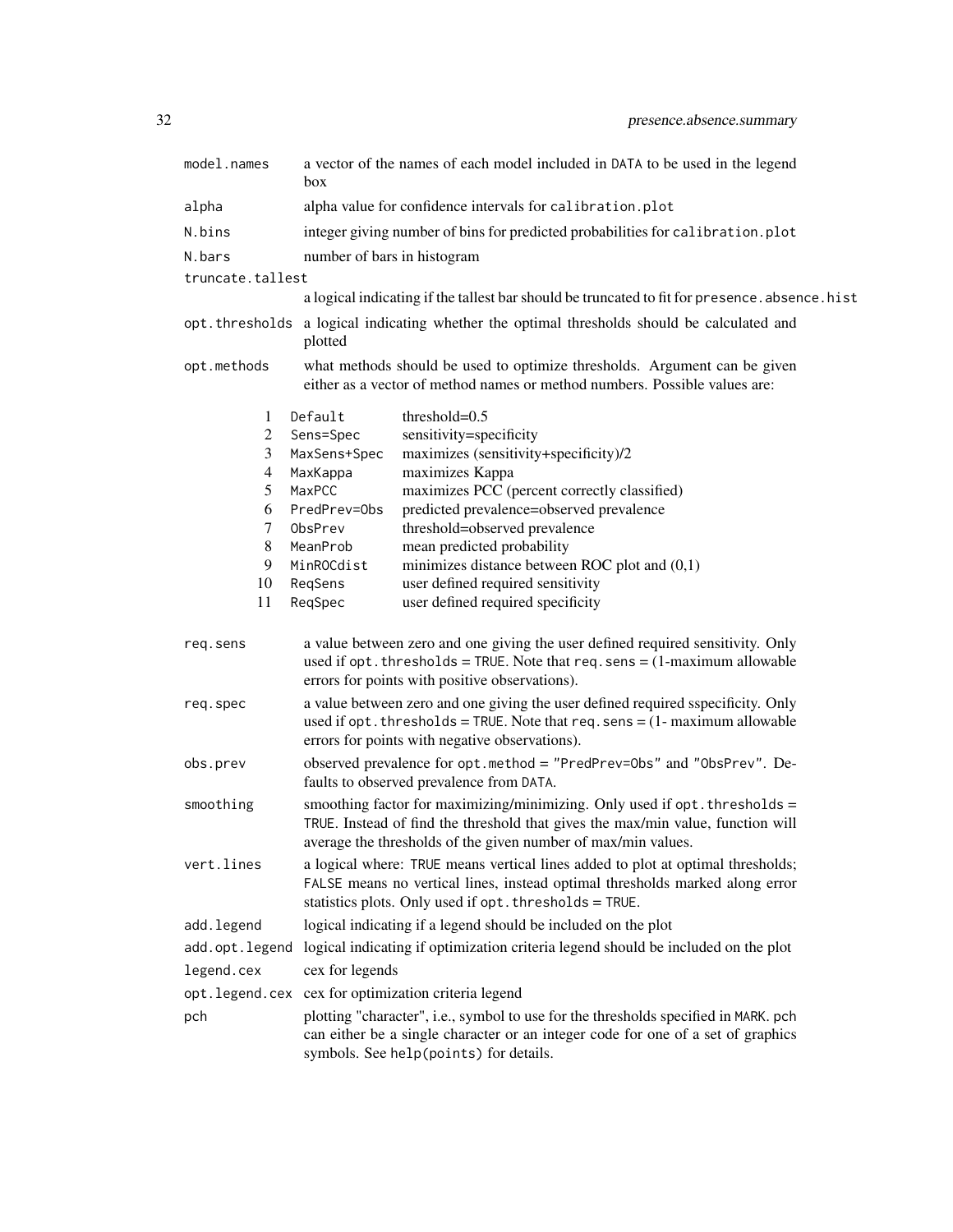<span id="page-32-0"></span>

| FPC.      | False Positive Costs, or for C/B ratio $C =$ 'net costs of treating nondiseased<br>individuals'.      |
|-----------|-------------------------------------------------------------------------------------------------------|
| FNC.      | False Negative Costs, or for C/B ratio $B =$ 'net benefits of treating diseased<br>individuals'.      |
| cost.line | a logical indicating if the line representing the realtive cost ratio should be added<br>to the plot. |

presence.absence.summary produces a set of summary plots for a single model, along with calculating AUC and optimal thresholds. presence.absence.summary is not quite as flexible as the individual plot functions, as some arguments are preset so that the plots will be comparable, but the remaining arguments have the same meaning. See the individual plot functions [error.threshold.plot,](#page-12-1) [auc.roc.plot,](#page-4-1) [calibration.plot,](#page-8-1) and [presence.absence.hist](#page-25-1) for further details.

#### Value

creates a graphical plot

#### Author(s)

Elizabeth Freeman <eafreeman@fs.fed.us>

#### See Also

[optimal.thresholds,](#page-17-1) [error.threshold.plot,](#page-12-1) [auc.roc.plot,](#page-4-1) [calibration.plot,](#page-8-1) [presence.absence.hist](#page-25-1)

# Examples

data(SIM3DATA)

presence.absence.summary(SIM3DATA)

```
presence.absence.summary( SIM3DATA,
threshold=101,
find.auc=TRUE,
which.model=2,
na.rm=FALSE,
main=NULL,
model.names=NULL,
alpha=0.05,
N.bins=5,
N.bars=10,
truncate.tallest=FALSE,
opt.thresholds=TRUE,
opt.methods=c(1,2,4),
req.sens=0.85,
req.spec=0.85,
obs.prev=NULL,
smoothing=1,
vert.lines=FALSE,
```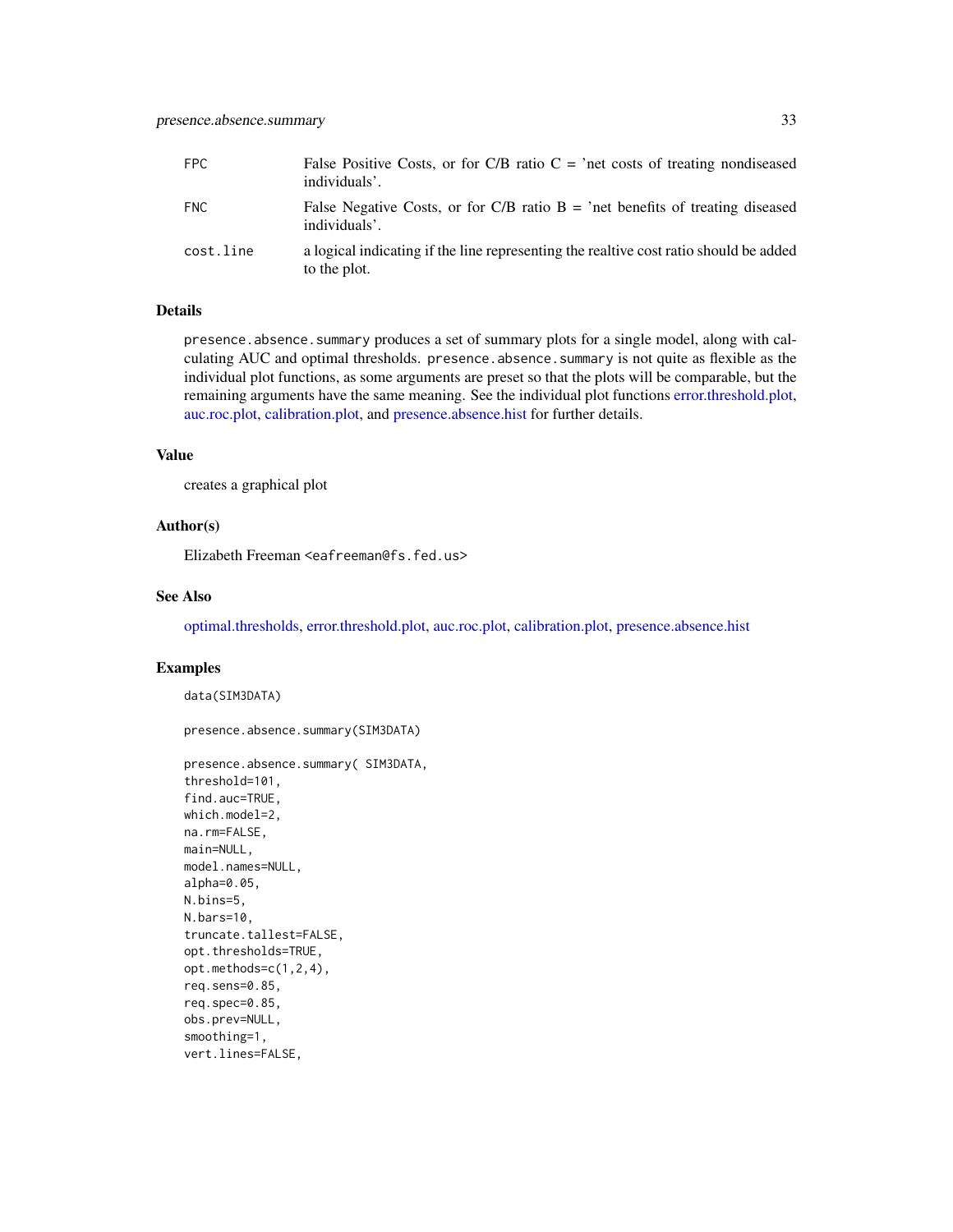```
add.legend=TRUE,
add.opt.legend=TRUE,
legend.cex=0.6,
opt.legend.cex=0.6,
pch=NULL)
```
<span id="page-33-1"></span>roc.plot.calculate *ROC Plot Calculations*

#### Description

roc.plot.calculate calculates PCC, sensitivity, specificity, and Kappa for a single presence absence model at a series of thresholds in preparation for creating a ROC plot.

#### Usage

```
roc.plot.calculate(DATA, threshold = 101, which.model = 1, na.rm = FALSE)
```
#### **Arguments**

| <b>DATA</b>                                      | a matrix or dataframe of observed and predicted values where each row repre-<br>sents one plot and where columns are:                                                                                                                                                                                      |                                                           |
|--------------------------------------------------|------------------------------------------------------------------------------------------------------------------------------------------------------------------------------------------------------------------------------------------------------------------------------------------------------------|-----------------------------------------------------------|
| DATA[, 1]<br>DATA[, 2]<br>DATA[, 3]<br>DATA[, 4] | plot ID<br>observed values<br>predicted probabilities from first model<br>predicted probabilities from second model, etc                                                                                                                                                                                   | text<br>zero-one values<br>numeric (between $0$ and $1$ ) |
| threshold                                        | cutoff values between zero and one used for translating predicted probabilities<br>into 0/1 values, defaults to 0.5. It can be a single value between zero and one,<br>a vector of values between zero and one, or a positive integer representing the<br>number of evenly spaced thresholds to calculate. |                                                           |
| which.model                                      | a number indicating which model from DATA should be used                                                                                                                                                                                                                                                   |                                                           |
| $na$ . $rm$                                      | a logical indicating whether missing values should be removed                                                                                                                                                                                                                                              |                                                           |
|                                                  |                                                                                                                                                                                                                                                                                                            |                                                           |

# Details

roc.plot.calculate is a streamlined version of presence.absence.accuracy designed specifically to compute the accuracy measures needed to produce a ROC plot. roc.plot.calculate is less versatile, but more efficient than presence.absence.accuracy.

Unlike presence.absence.accuracy, roc.plot.calculate will only work for a single set of model predictions. Therefore either DATA can contain only one model prediction, or which.model must be used to indicate a single model prediction from DATA. By default, if DATA contains more than one model prediction, and which.model is not specified, roc.plot.calculate will use the first model prediction (e.g. DATA[, 3]).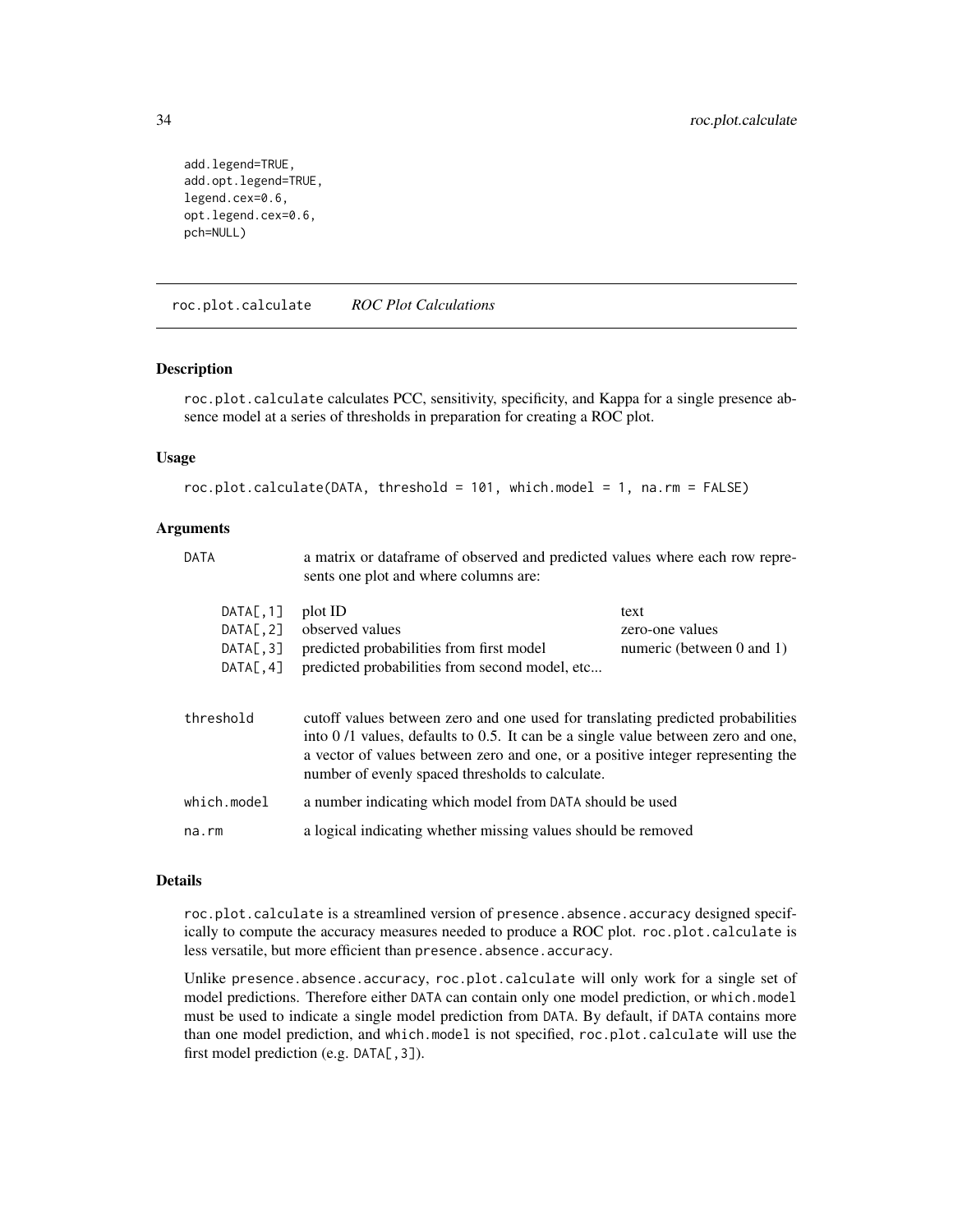#### <span id="page-34-0"></span>sensitivity 35

roc.plot.calculate was written as a sub-function for the plotting functions(i.e. error.threshold.plot, auc.roc.plot, but can be used on its own to produce a simple table of how the accuracy measures vary with choice of threshold.

To produce attractive plots requires a large number of thresholds. The default value of threshold = 101 is a good compromise between speed and resolution.

# Value

Returns a dataframe where:

[,1] threshold thresholds used for each row in the table [,2] PCC percent correctly classified [,3] sensitivity [,4] specificity [,5] Kappa

# Author(s)

Elizabeth Freeman <eafreeman@fs.fed.us>

#### See Also

[cmx,](#page-10-1) [pcc,](#page-20-1) [sensitivity,](#page-34-1) [specificity,](#page-37-1) [Kappa,](#page-16-1) [presence.absence.accuracy,](#page-23-1) [error.threshold.plot,](#page-12-1) [auc.roc.plot](#page-4-1)

#### Examples

data(SIM3DATA)

roc.plot.calculate(SIM3DATA,which.model=2)

<span id="page-34-1"></span>sensitivity *Sensitivity*

#### Description

sensitivity calculates the sensitivity and (optionally) the associated standard deviation from a confusion matrix.

#### Usage

sensitivity(CMX, st.dev = TRUE)

| <b>CMX</b> | a confusion matrix - output from cmx                                                     |
|------------|------------------------------------------------------------------------------------------|
| st.dev     | a logical indicating whether the associated standard deviation should be calcu-<br>lated |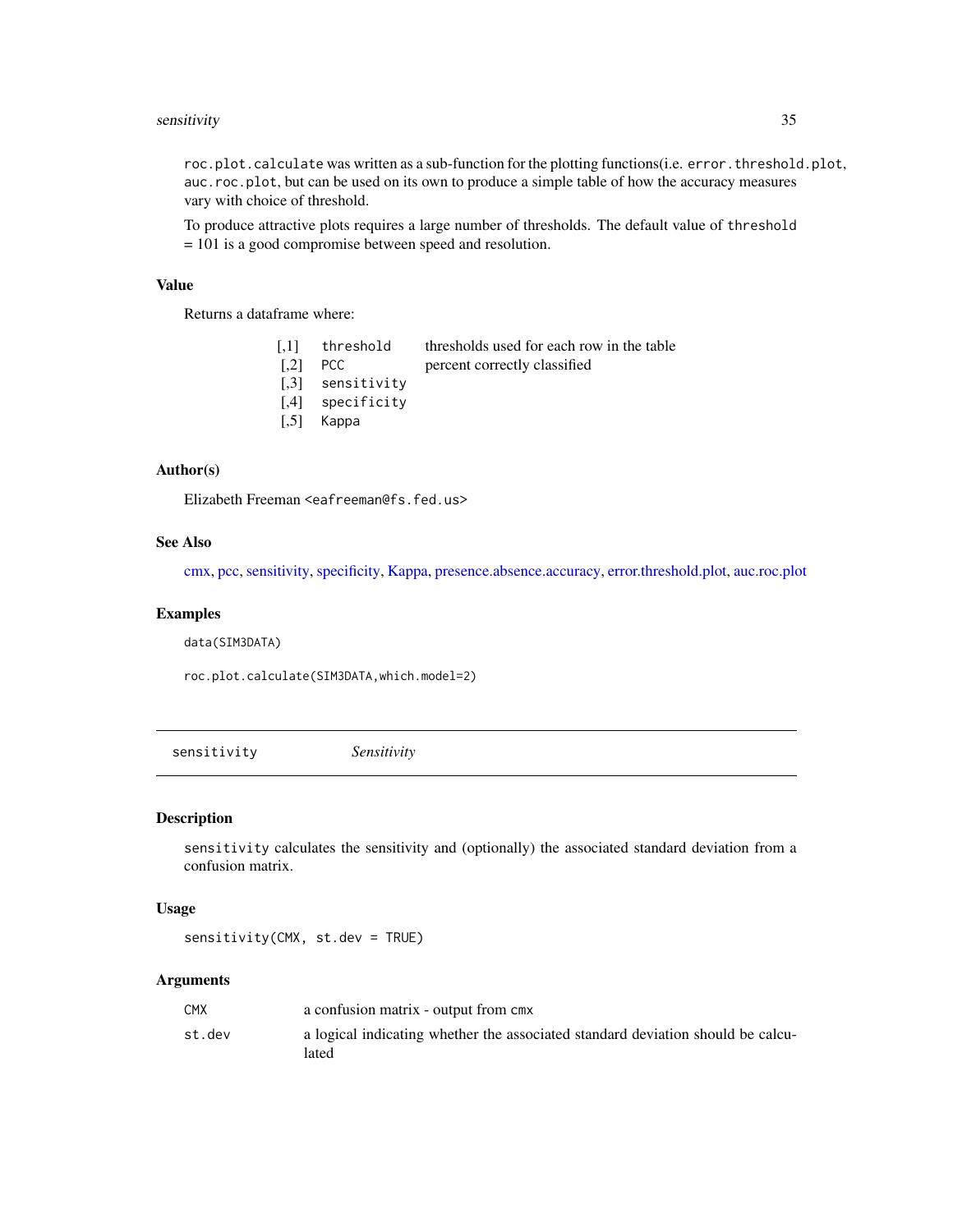<span id="page-35-0"></span>Sensitivity is the proportion of observed positives correctly predicted, and reflects a model's ability to predict a presence given that a species actually occurs at a location.

# Value

```
if st.dev = FALSE, returns: sensitivity.
```
if st.dev = TRUE, returns a dataframe where:

[1,1] sensitivity [1,2] sensitivity.sd standard deviation of sensitivity

# Author(s)

Elizabeth Freeman <eafreeman@fs.fed.us>

# See Also

[cmx](#page-10-1), [pcc](#page-20-1), [specificity](#page-37-1), [Kappa](#page-16-1), [auc](#page-3-1)

# Examples

data(SIM3DATA)

sensitivity(cmx(SIM3DATA))

sensitivity(cmx(SIM3DATA),st.dev=FALSE)

SIM3DATA *Simulated Presence-Absence Data*

#### Description

This data set was generated using the presence.absence.simulation() function. It consists of plotID, observed presence-absence values, and the simulated probability predictions of three different models, for 1000 plots.

# Usage

data(SIM3DATA)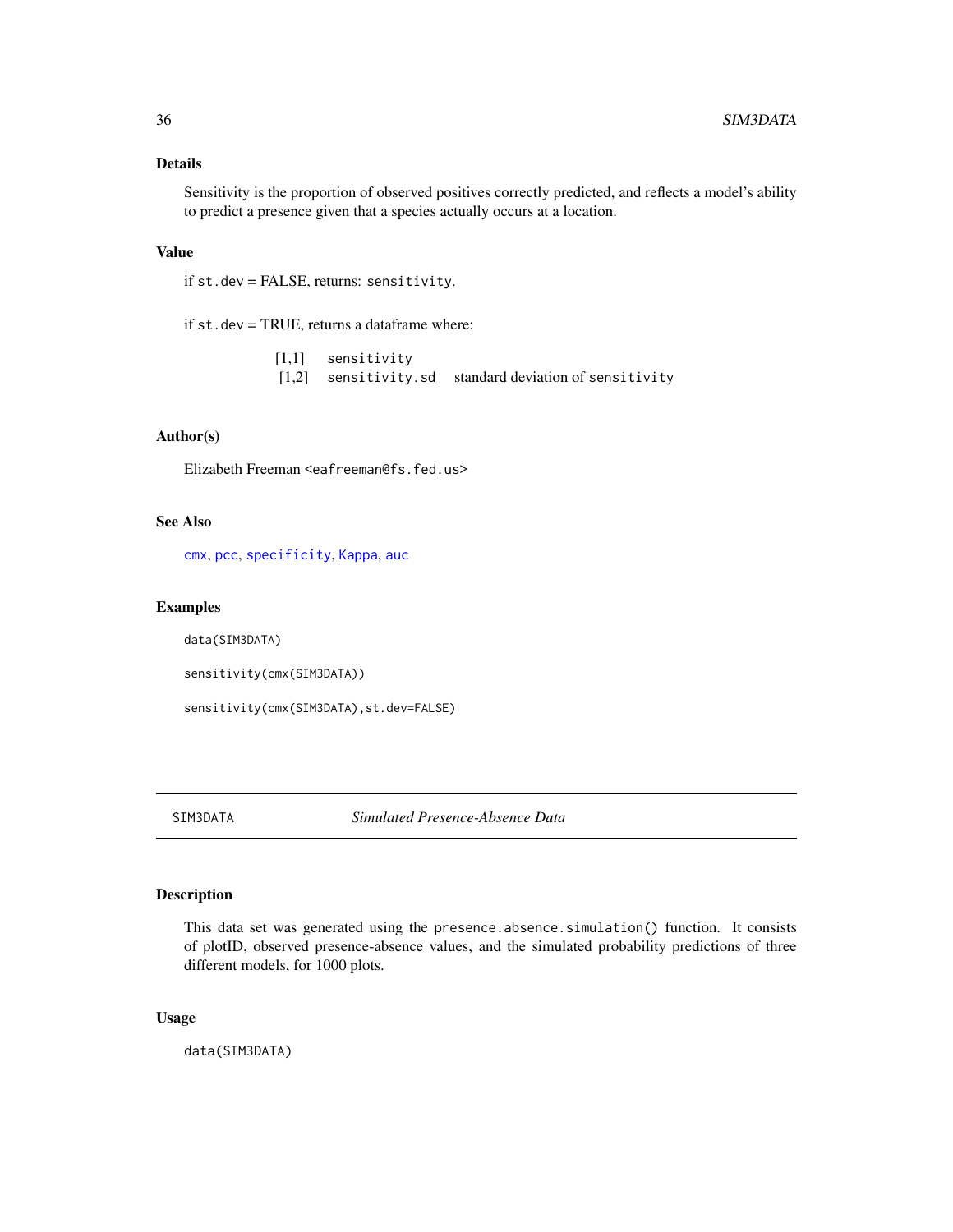#### <span id="page-36-0"></span>SPDATA 37

#### Format

A data frame with 1000 observations on the following 5 variables.

plotID a numeric vector

Observed a numeric vector of 0-1 values

Predicted1 a numeric vector of predicted probabilities

Predicted2 a numeric vector of predicted probabilities

Predicted3 a numeric vector of predicted probabilities

#### Source

simulated with the [presence.absence.simulation](#page-28-1) function . See Example 2 from presence.absence.simulation help file for more details.

#### Examples

data(SIM3DATA)

SPDATA *Species Presence/Absence Data*

### **Description**

This data set has Presence/Absence predictions for 13 species at 386 forested locations. It consists of species, observed presence-absence values, and the probability predictions of three different models.

## Usage

data(SPDATA)

# Format

A data frame with 386 observations for 13 species with the following 5 variables.

SPECIES a character vector of species codes

OBSERVED a numeric vector of 0-1 values

GAM a numeric vector of predicted probabilities

See5 a numeric vector of predicted probabilities

SGB a numeric vector of predicted probabilities

#### Source

This dataset is from:

Moisen, G.G., Freeman, E.A., Blackard, J.A., Frescino, T.S., Zimmerman N.E., Edwards, T.C. Predicting tree species presence and basal area in Utah: A comparison of stochastic gradient boosting, generalized additive models, and tree-based methods. Ecological Modellng, 199 (2006) 176-187.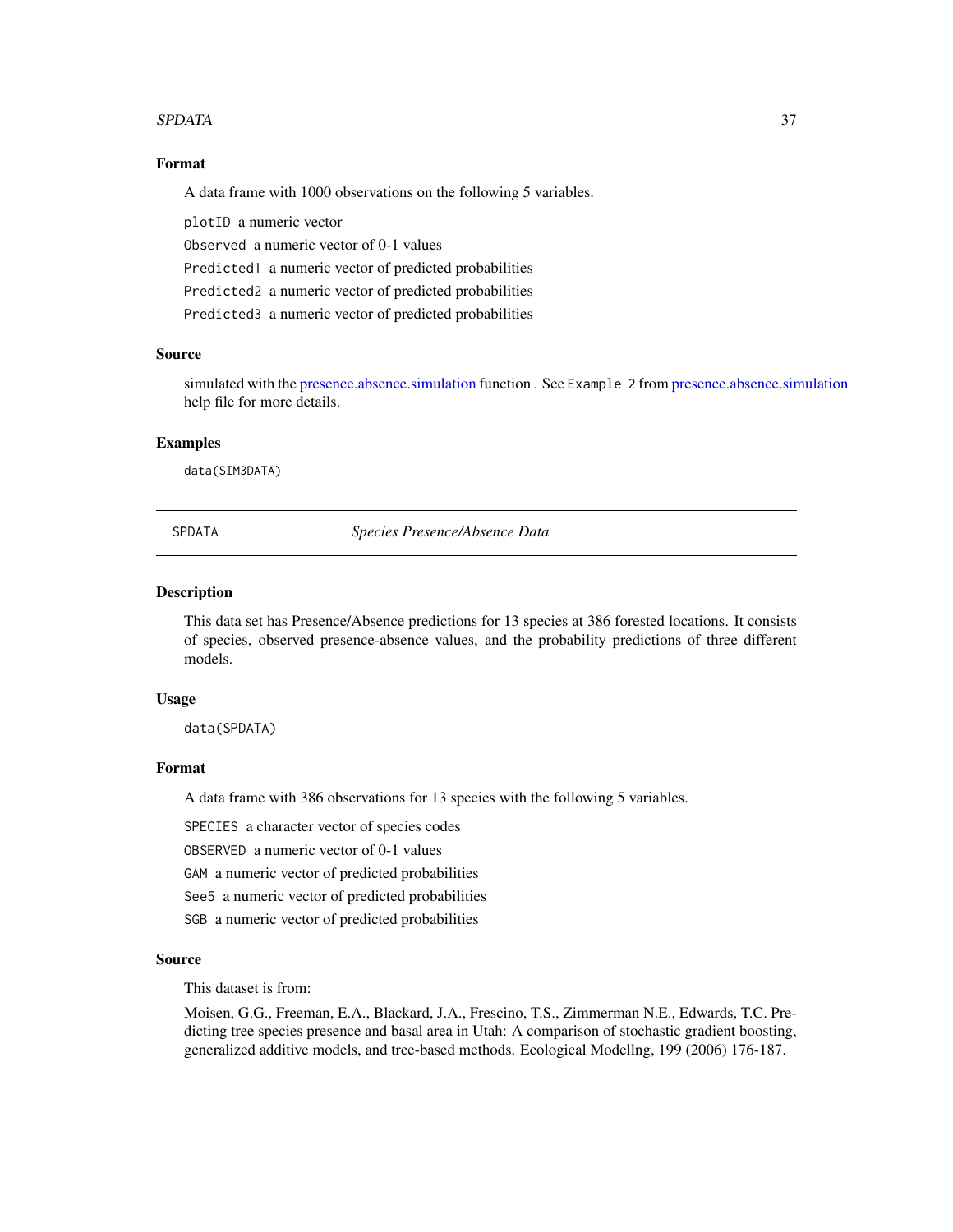# <span id="page-37-0"></span>Examples

data(SPDATA)

<span id="page-37-1"></span>specificity *Specificity*

#### Description

specificity calculates the specificity and (optionally) the associated standard deviation from a confusion matrix.

# Usage

specificity(CMX, st.dev = TRUE)

# Arguments

| <b>CMX</b> | a confusion matrix - output from cmx                                                     |
|------------|------------------------------------------------------------------------------------------|
| st.dev     | a logical indicating whether the associated standard deviation should be calcu-<br>lated |

# Details

Specificity is the proportion of observed negatives correctly predicted, and reflects a model's ability to predict an absence given that a species actually does not occur at a location.

#### Value

if st.dev = FALSE, returns: specificity.

if st.dev = TRUE, returns a dataframe where:

[1,1] specificity [1,2] specificity.sd standard deviation of specificity

# Author(s)

Elizabeth Freeman <eafreeman@fs.fed.us>

#### See Also

[cmx](#page-10-1), [pcc](#page-20-1), [sensitivity](#page-34-1), [Kappa](#page-16-1), [auc](#page-3-1)

## Examples

data(SIM3DATA)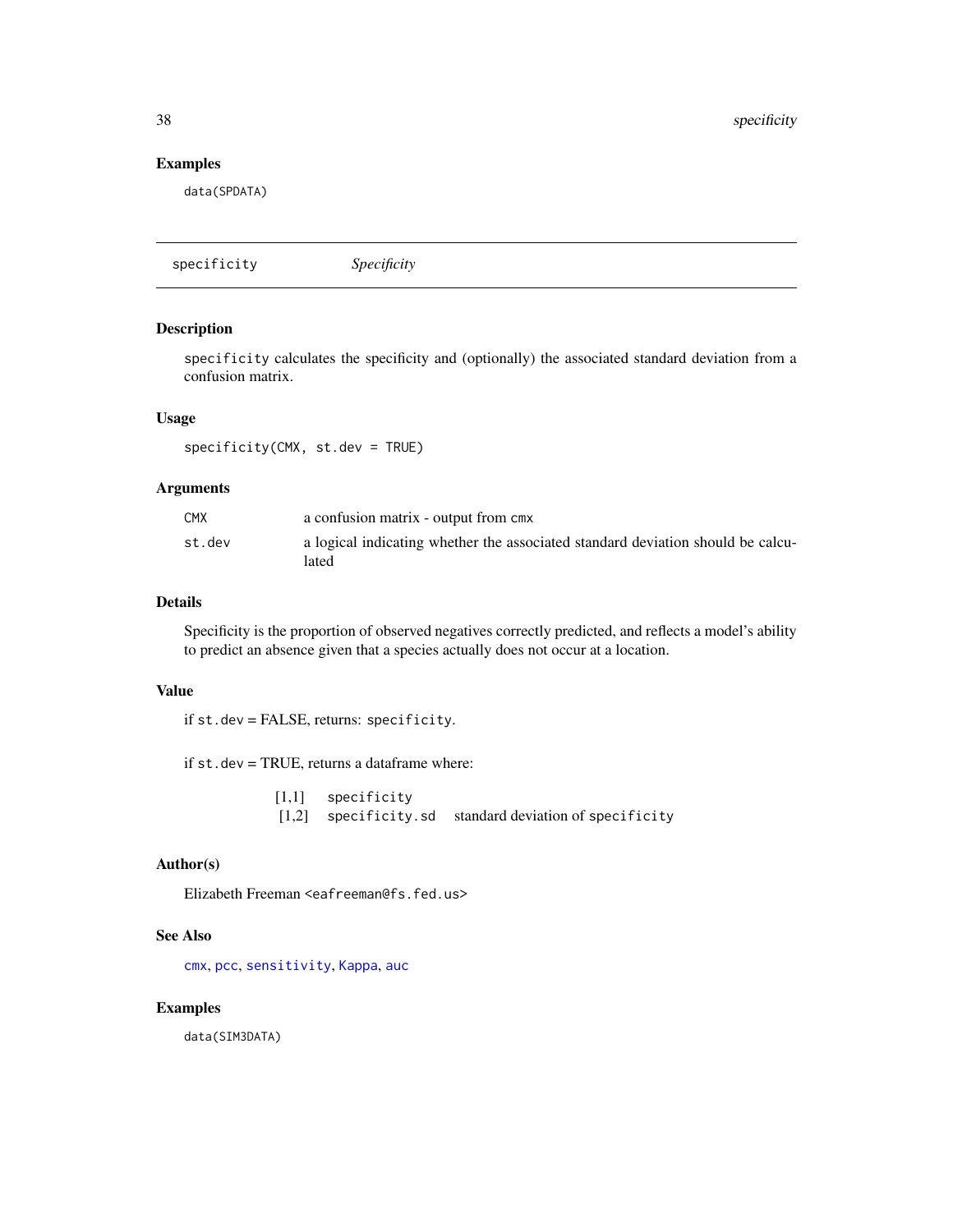#### <span id="page-38-0"></span> $SPPREV$  39

```
specificity(cmx(SIM3DATA))
```

```
specificity(cmx(SIM3DATA),st.dev=FALSE)
```
SPPREV *Overall Preavalences for Species Presence/Absence Data*

#### Description

This data set is summary prevalence for Presence/Absence data for 13 species from 1930 forested locations. SPPREV is the prevalence data from the full dataset (training and test data). Note that SPDATA is the model predictions from the test data subset (20 percent of total plots) of this original dataset, and therefore the species in SPDATA have slightly different prevalence than the overall prevalence given in SPPREV.

#### Usage

data(SPDATA)

#### Format

A data frame with data for 13 species. Dataframe consists of species names, number of plots where the species was present, and the overall prevalence for each species:

SPECIES a character vector of species codes

NUMPLOTS a numeric vector of plot counts

PREV a numeric vector of prevalence

# Source

This dataset is from:

Moisen, G.G., Freeman, E.A., Blackard, J.A., Frescino, T.S., Zimmerman N.E., Edwards, T.C. Predicting tree species presence and basal area in Utah: A comparison of stochastic gradient boosting, generalized additive models, and tree-based methods. Ecological Modellng, 199 (2006) 176-187.

#### Examples

data(SPPREV)